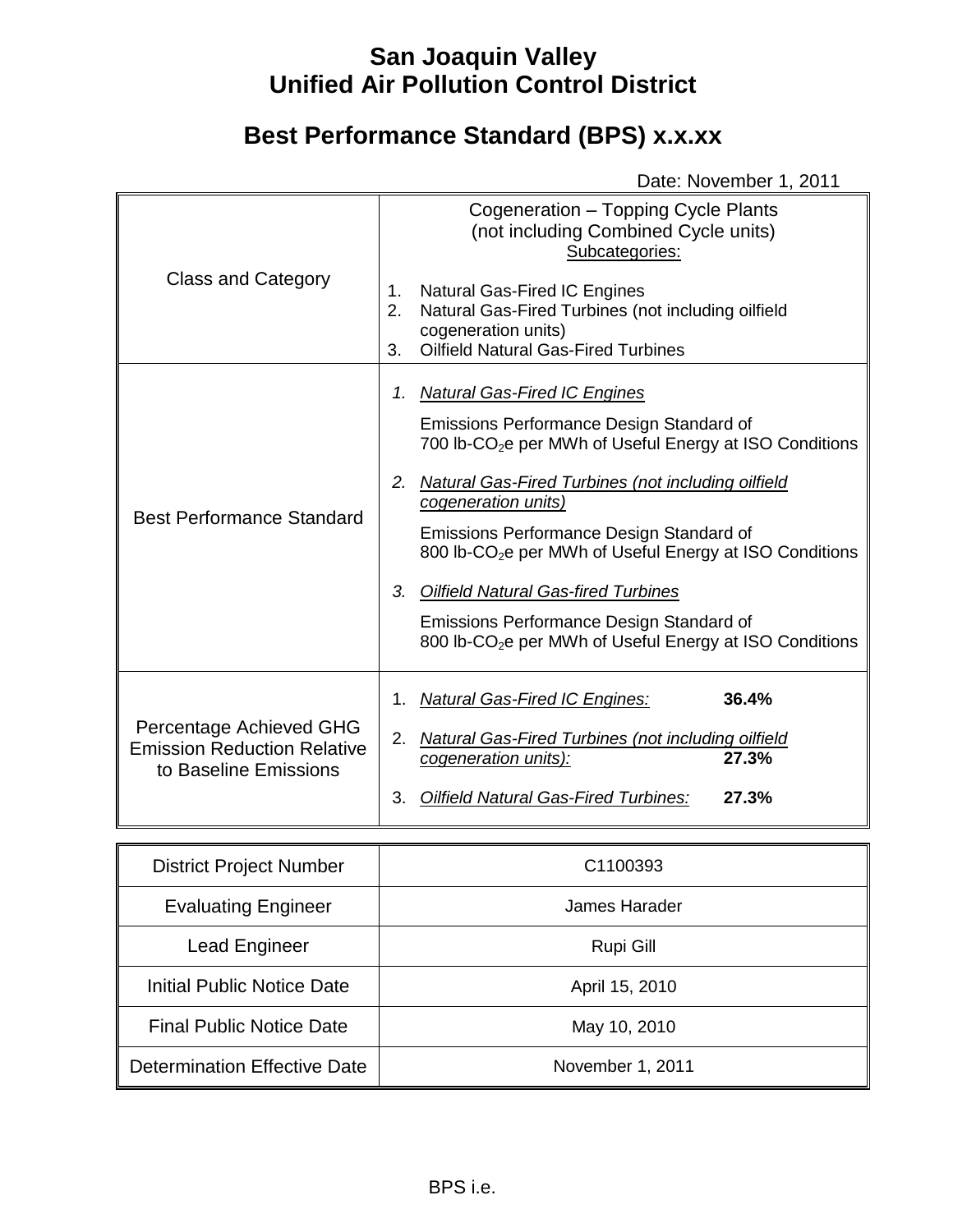# **TABLE OF CONTENTS**

# Page

|                      | STEP 1. Establish Baseline Emissions Factor for Class and Category  6<br>STEP 2. List Technologically Feasible GHG Emission Control Measures  8<br>STEP 3. Identify all Achieved-in-Practice GHG Emission Control Measures 12<br>STEP 4. Quantify the Potential GHG Emission and Percent Reduction for Each<br>Identified Achieved-in-Practice GHG Emission Control Measure<br>15<br>STEP 5. Rank all Achieved-in-Practice GHG emission reduction measures by order<br>STEP 6. Establish the Best Performance Standard (BPS) for this Class and<br>STEP 7. Eliminate All Other Achieved-in-Practice Options from Consideration as |
|----------------------|-----------------------------------------------------------------------------------------------------------------------------------------------------------------------------------------------------------------------------------------------------------------------------------------------------------------------------------------------------------------------------------------------------------------------------------------------------------------------------------------------------------------------------------------------------------------------------------------------------------------------------------|
|                      |                                                                                                                                                                                                                                                                                                                                                                                                                                                                                                                                                                                                                                   |
| VII. Appendices      |                                                                                                                                                                                                                                                                                                                                                                                                                                                                                                                                                                                                                                   |
| Appendix I           | <b>Public Notice of Intent: Notice</b>                                                                                                                                                                                                                                                                                                                                                                                                                                                                                                                                                                                            |
| Appendix II          | Comments Received during the Public Notice of Intent and                                                                                                                                                                                                                                                                                                                                                                                                                                                                                                                                                                          |
|                      | <b>Responses to Comments</b>                                                                                                                                                                                                                                                                                                                                                                                                                                                                                                                                                                                                      |
| Appendix III         | <b>Public Participation: Notice</b>                                                                                                                                                                                                                                                                                                                                                                                                                                                                                                                                                                                               |
| Appendix IV          | Comments Received During the Public Participation Notice and                                                                                                                                                                                                                                                                                                                                                                                                                                                                                                                                                                      |
|                      | <b>Responses to Comments</b>                                                                                                                                                                                                                                                                                                                                                                                                                                                                                                                                                                                                      |
| Appendix VI          | Survey Results for Natural Gas-Fired IC Engine Cogeneration                                                                                                                                                                                                                                                                                                                                                                                                                                                                                                                                                                       |
|                      | <b>Systems</b>                                                                                                                                                                                                                                                                                                                                                                                                                                                                                                                                                                                                                    |
| <b>Appendix VII</b>  | Survey Results for Natural Gas-fired Turbine Cogeneration                                                                                                                                                                                                                                                                                                                                                                                                                                                                                                                                                                         |
| <b>Appendix VIII</b> | Systems (non-oilfield)<br>Survey Results<br>Oilfield<br>for<br><b>Natural</b><br>Gas-Fired<br><b>Turbine</b>                                                                                                                                                                                                                                                                                                                                                                                                                                                                                                                      |
|                      | <b>Cogeneration Systems</b>                                                                                                                                                                                                                                                                                                                                                                                                                                                                                                                                                                                                       |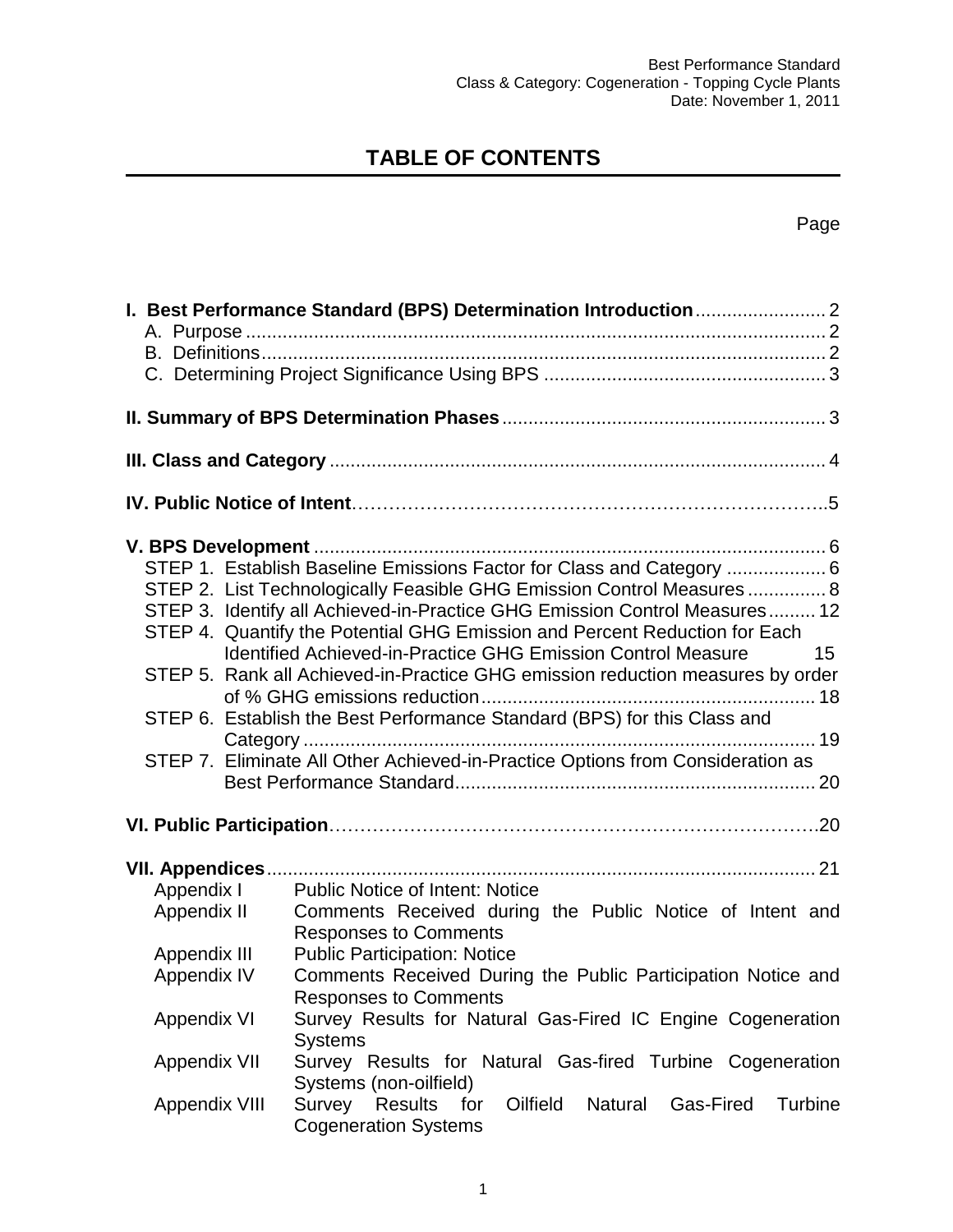# <span id="page-2-0"></span>**I. Best Performance Standard (BPS) Determination Introduction**

# <span id="page-2-1"></span>**A. Purpose**

To assist permit applicants, project proponents, and interested parties in assessing and reducing the impacts of project specific greenhouse gas emissions (GHG) on global climate change from stationary source projects, the San Joaquin Valley Air Pollution Control District (District) has adopted the polic*y: District Policy – Addressing GHG Emission Impacts for Stationary Source Projects Under CEQA When Serving as the Lead Agency.* This policy applies to projects for which the District has discretionary approval authority over the project and the District serves as the lead agency for CEQA purposes. Nonetheless, land use agencies can refer to it as guidance for projects that include stationary sources of emissions. The policy relies on the use of performance-based standards, otherwise known as Best Performance Standards (BPS) to assess significance of project specific greenhouse gas emissions on global climate change during the environmental review process, as required by CEQA. Use of BPS is a method of streamlining the CEQA process of determining significance and is not a required emission reduction measure. Projects implementing BPS would be determined to have a less than cumulatively significant impact. Otherwise, demonstration of a 29 percent reduction in GHG emissions, from businessas-usual, is required to determine that a project would have a less than cumulatively significant impact.

# <span id="page-2-2"></span>**B. Definitions**

Best Performance Standard for Stationary Source Projects for a specific Class and Category is the most effective, District approved, Achieved-in-Practice means of reducing or limiting GHG emissions from a GHG emissions source, which is also economically feasible per the definition of Achieved-in-Practice. BPS includes equipment type, equipment design, and operational and maintenance practices for the identified service, operation, or emissions unit class and category.

Business-as-Usual is the emissions for a type of equipment or operation within an identified class and category projected for the year 2020, assuming no change in GHG emissions per unit of activity as established for the baseline period, 2002-2004. To relate BAU to an emissions generating activity, the District proposes to establish emission factors per unit of activity, for each class and category, using the 2002-2004 baseline period as the reference.

Category is a District approved subdivision within a "class" as identified by unique operational or technical aspects.

<span id="page-2-3"></span>Class is the broadest District approved division of stationary GHG sources based on fundamental type of equipment or industrial classification of the source operation.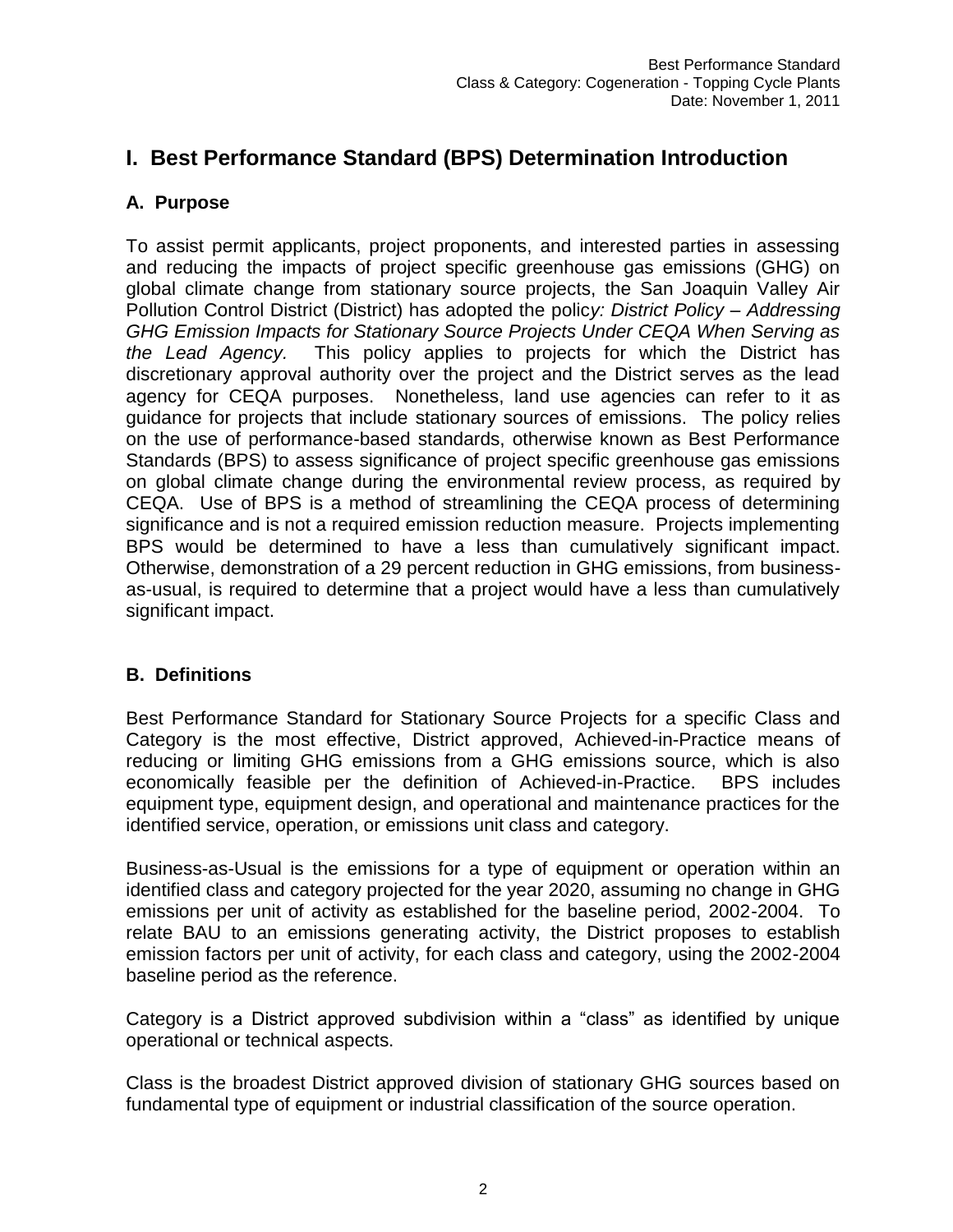### **C. Determining Project Significance Using BPS**

Use of BPS is a method of determining significance of project specific GHG emission impacts using established specifications. BPS is not a required mitigation of project related impacts. Use of BPS would streamline the significance determination process by pre-quantifying the emission reductions that would be achieved by a specific GHG emission reduction measure and pre-approving the use of such a measure to reduce project-related GHG emissions.

GHG emissions can be directly emitted from stationary sources of air pollution requiring operating permits from the District, or they may be emitted indirectly, as a result of increased electrical power usage, for instance. For traditional stationary source projects, BPS includes equipment type, equipment design, and operational and maintenance practices for the identified service, operation, or emissions unit class and category.

# <span id="page-3-0"></span>**II. Summary of BPS Determination Phases**

The District has established Topping Cycle Cogeneration as a separate class and category that requires implementation of a Best Performance Standard (BPS) pursuant to the District's Climate Change Action Plan (CCAP). The District's determination of the BPS for this class and category has been made using the phased BPS development process established in the District's Final Staff Report, Addressing Greenhouse Gas Emissions under the California Environmental Quality Act. A summary of the specific implementation of the phased BPS development process for this specific determination is as follows: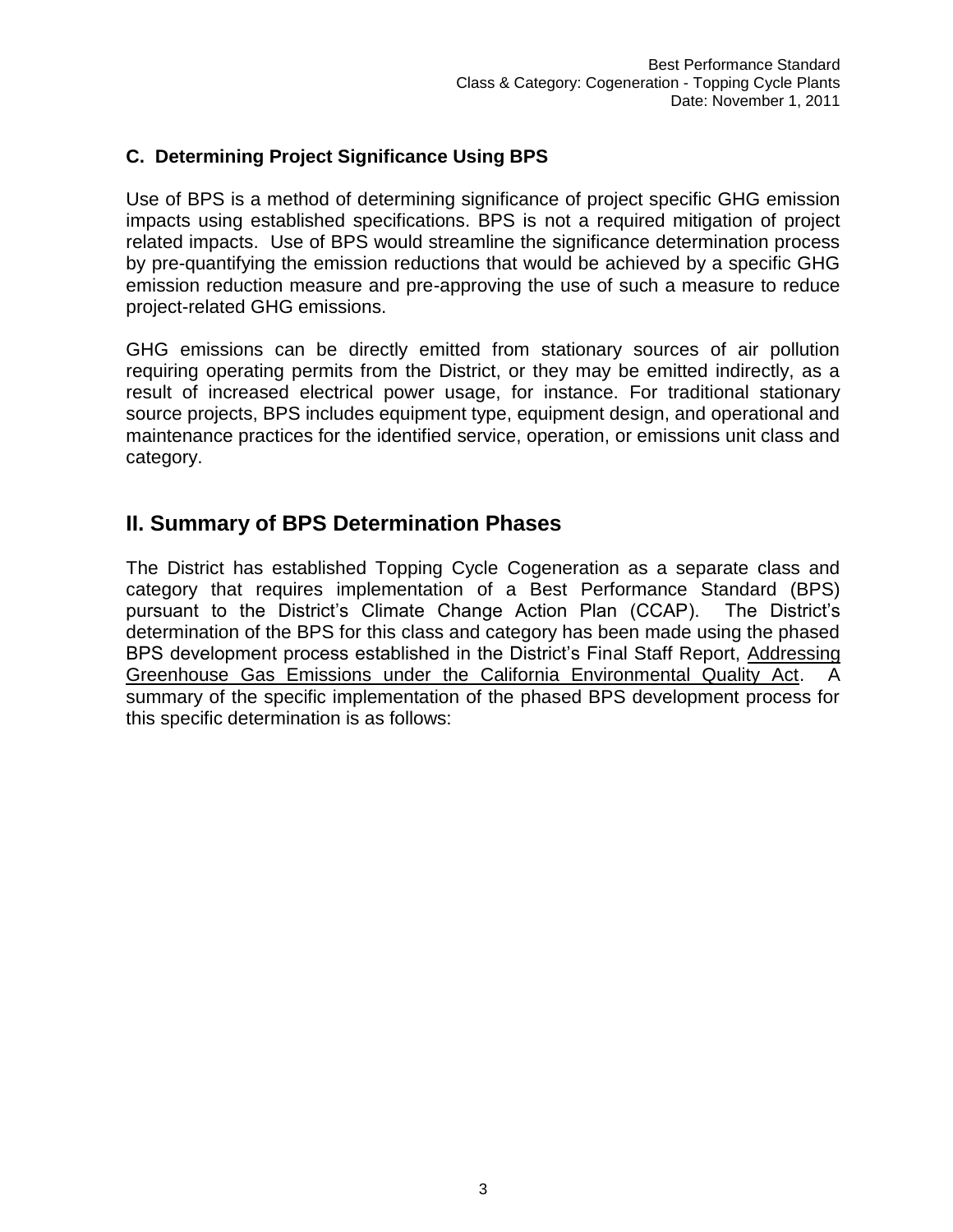| BPS Development Process Phases for Topping Cycle Cogeneration |                                  |             |                                                                                                                                                  |
|---------------------------------------------------------------|----------------------------------|-------------|--------------------------------------------------------------------------------------------------------------------------------------------------|
| <b>Phase</b>                                                  | <b>Description</b>               | <b>Date</b> | <b>Comments</b>                                                                                                                                  |
|                                                               | Initial Public<br><b>Process</b> | 2/09/10     | The District's intent notice is attached as Appendix I.                                                                                          |
| 2                                                             | <b>BPS</b><br>Development        | 4/15/10     | See Section IV of this evaluation document.                                                                                                      |
| 3                                                             | <b>Public Review</b>             | 4/15/2010   | The District's BPS determination notice and a list of<br>individuals receiving notification are attached as Appendix II.                         |
| 4                                                             | <b>Public</b><br>Comments        | 5/10/2010   | The public comment period ended on the date given. All<br>public comments received and the District's responses are<br>attached as Appendix III. |
| 5                                                             | Finalization                     | 11/1/2011   | The BPS established in this evaluation document is effective<br>on the date of finalization.                                                     |

# <span id="page-4-0"></span>**III. Class and Category**

The District has established cogeneration as a separate class and category of source that requires implementation of a Best Performance Standard (BPS) pursuant to the District's Climate Change Action Plan (CCAP). Cogeneration, also referred to as Combined Heat and Power (CHP), is the generation of electricity and useful thermal energy or mechanical work from a single fuel source.

Cogeneration units are typically categorized as either topping cycle systems or bottoming cycle systems. A topping cycle cogeneration system is a cogeneration system that uses input energy (usually fuel) to first produce electricity, with a portion or all of the reject heat then used as useful thermal energy or as useful mechanical energy. Conversely, a bottom cycle cogeneration system uses the input energy (usually fuel) to first produce useful thermal energy for a process, with the residual thermal energy used for electricity production. Most of the cogeneration units located within the San Joaquin Valley Air Pollution Control District can be categorized as topping cycle units; therefore, this BPS determination will be limited to topping cycle cogeneration units. Note, this determination w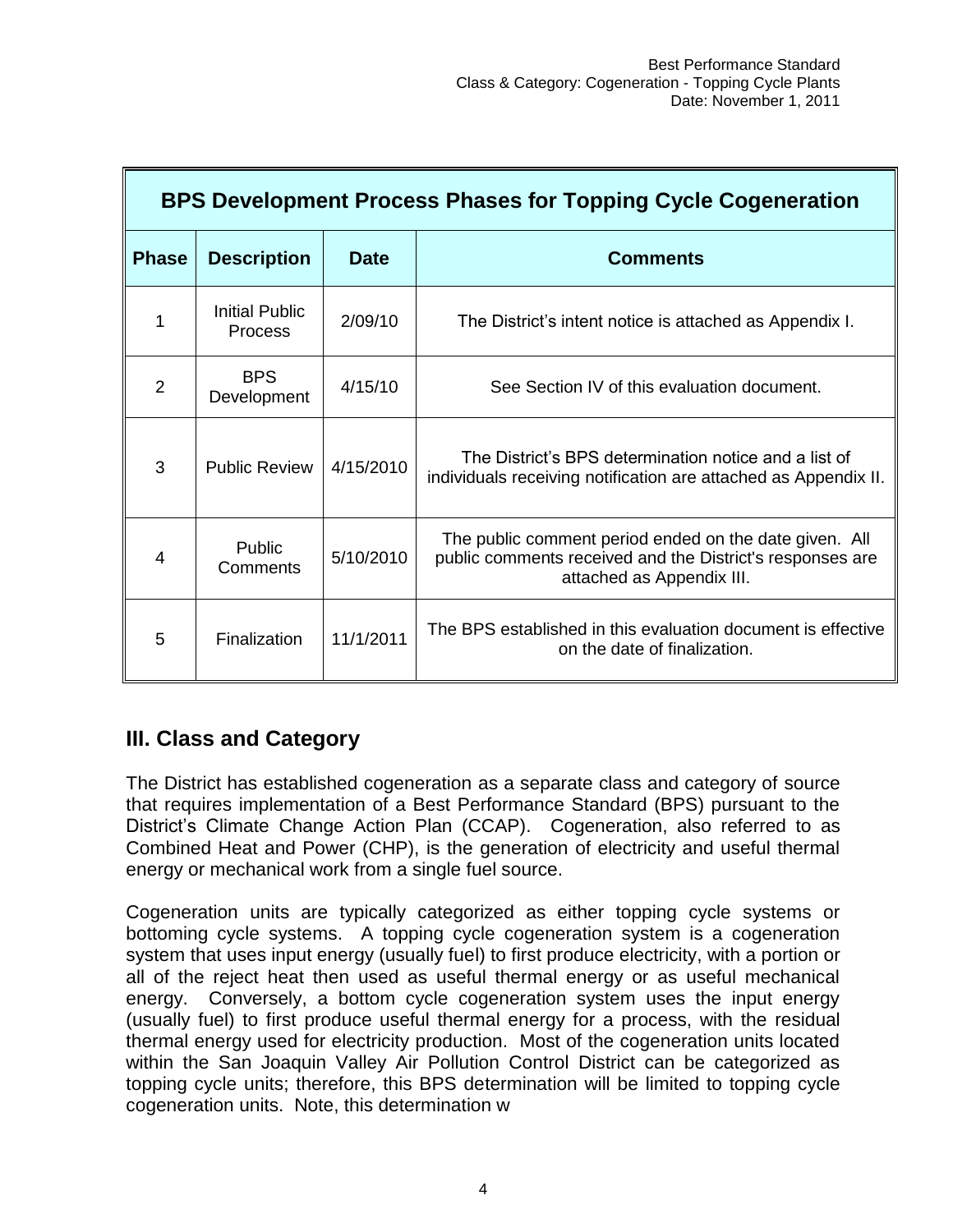Topping cycle cogeneration units can be further divided into subcategories based on the type of combustion unit used in the cogeneration operation. This BPS evaluation will be limited to the two most commonly permitted topping cycle cogeneration systems, natural gas-fired turbines and natural gas-fired IC engines. Finally, oilfield cogeneration facilities that are associated with enhanced oil recovery (EOR) are distinctly different than other cogeneration facilities. EOR cogeneration facilities are typically "once through" devices that generally do not include condensers or cooling towers, as well as have other features that distinguish them from other cogeneration facilities. Therefore, the turbine category will be further subdivided into non-oilfield and oilfield subcategories.

In summary, the final cogeneration subcategories that will be addressed by this analysis are:

- 1. Natural Gas-Fired Internal Combustion Engines
- 2. Natural Gas-Fired Turbines (not including oilfield cogeneration units)
- 3. Oilfield Natural Gas-Fired Turbines

# **IV. Public Notice of Intent**

Prior to developing the development of BPS for this class and category, the District published a Notice of Intent. Public notification of the District's intent to develop BPS for this class and category was sent on April 1, 2010 to individuals registered with the CCAP list server. The District's notification is attached as Appendix I.

Comments received during the initial public outreach are presented in Appendix II. These comments have been used in the development of this BPS as presented below.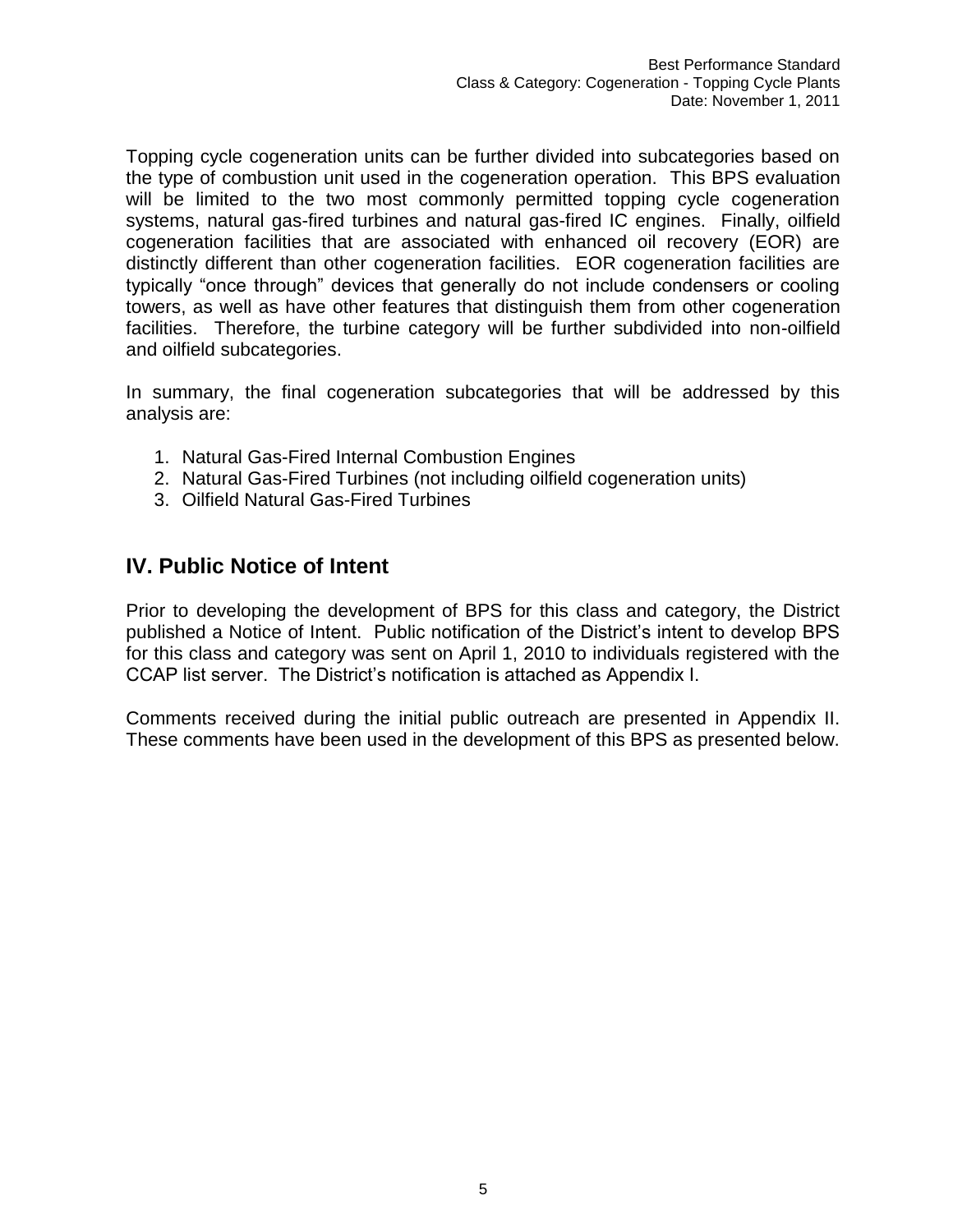# <span id="page-6-0"></span>**V. BPS Development**

# **STEP 1. Establish Baseline Emissions Factor for Class and Category**

The Baseline Emission Factor (BEF) is defined as the three-year average (2002-2004) of GHG emissions for a particular class and category of equipment, expressed as annual GHG emissions per unit of activity. The term  $CO<sub>2</sub>e$ , used throughout this document, refers to carbon dioxide equivalent emissions. Carbon dioxide equivalent is a measure for describing how much global warming a given type or amount of greenhouse gas may cause, using the functionally equivalent amount or concentration of carbon dioxide  $(CO<sub>2</sub>)$  as the reference.

# **A. Representative Baseline Operation**

For cogeneration operations**,** the representative baseline operation for 2004/2005 has already been evaluated and established by the California Public Utilities Commission (CPUC) as part of their 2007 greenhouse gas emission standard<sup>1</sup>. The baseline emissions factor for cogeneration units will be based on the previous work completed by the CPUC.

# **B. Basis and Assumptions**

- The 2004/2005 baseline emissions reported by the California Public Utilities Commission is representative of the 2002 and 2003 baseline years.
- GHG emissions are stated as "CO<sub>2</sub> equivalents" (CO<sub>2</sub>e) which includes the global warming potential of methane and nitrous oxide emissions associated with gaseous fuel combustion.

# **C. Unit of Activity**

To relate Business-as-Usual to an emissions generating activity, it is necessary to establish an emission factor per unit of activity, for the established class and category. Cogeneration operations can generate useful electricity, useful thermal energy, and/or useful mechanical energy. Therefore, the chosen unit of activity should account for all three possible types of energy output.

California Assembly Bill 1613 and Assembly Bill 2791 directed the California Energy Commission, Public Utilities Commission (CPUC), and the Air Resources Board (ARB) to implement the Waste Heat and Carbon Emissions Reduction Act. As required by the Assembly Bills, the California Energy Commission published "Guidelines for Certification of Combined Heat and

 $\overline{a}$ <sup>1</sup> See [http://docs.cpuc.ca.gov/PUBLISHED/FINAL\\_DECISION/64072.htm](http://docs.cpuc.ca.gov/PUBLISHED/FINAL_DECISION/64072.htm)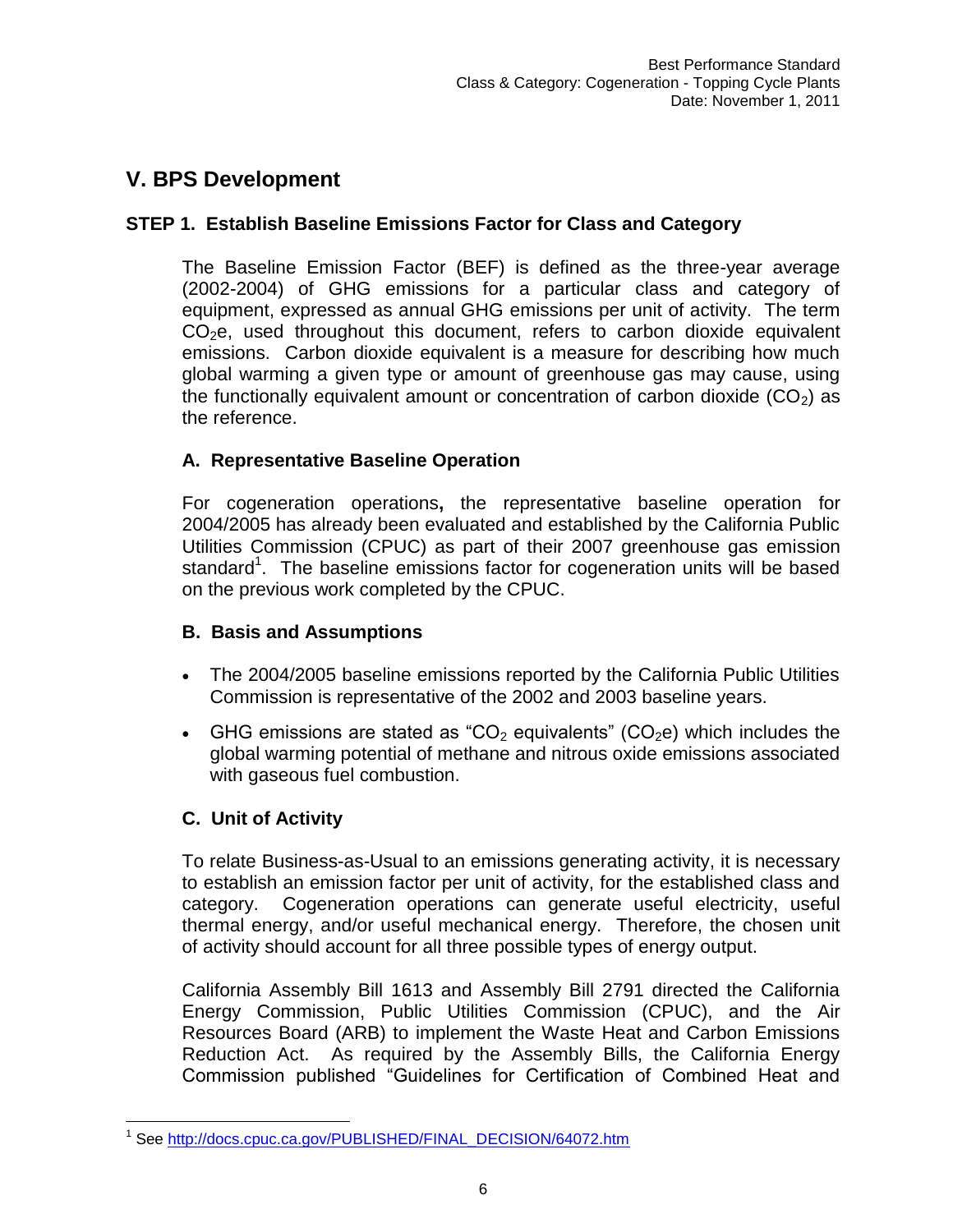Power Systems Pursuant to the Waste Heat and Carbon Emissions Reduction ACT, Public Utilities Code, Section 2840 ET SEQ.", modified in January 2010. In their guidelines, the California Energy Commission utilized MWh useful energy output as the unit of activity for cogeneration units. To be consistent with the CEC guideline, the emissions factor per unit of activity chosen for cogeneration operations will be expressed as  $lb$ -CO<sub>2</sub>e/useful energy output (MWh).

The unit of activity, represented in equation form, is shown below:

Useful Energy Output (MWh)  $\mathbf{lb} - \mathbf{CO}_2$ e Unit of Activity =  $\frac{lb - CO_2}{2}$ 

The useful energy output is the sum of the useful electrical energy, useful thermal energy, and useful mechanical energy generated by a cogeneration plant, each expressed in units of MWh. Useful thermal energy and useful mechanical energy are typically not measured in units of MWh. The following conversion factors are used to convert useful thermal energy and useful mechanical energy into MWh.

Useful Thermal Energy Conversion Factor: 1 MWh / 3.412 MMBtu Useful Mechanical Energy Conversion Factor: 1 MWh / 1,341 hp-hr

# **D. Baseline Emission Factor Determination**

Pursuant to SB 1368, in 2007 the California Public Utilities Commission adopted an interim greenhouse gas Emissions Performance Standard  $(EPS)^2$ of 1,100 pounds of carbon dioxide equivalent  $(CO<sub>2</sub>e)$  per megawatt hour of useful energy. Pursuant to the rulemaking document,

*"Based on the record in this proceeding, we find that this level reflects the intent of the Legislator to base the EPS on representative combined cycle gas turbine emission rates. As discussed in this decision, a 1,100 lbs/MWh standard reasonable accounts for potential CCGT plant "outliers" from the average data on CCGT emission rates to accommodate those units that utilize dry cooling technologies, are smaller-sized facilities, or are located in the desert or at high altitudes. At the same time, our adopted level avoids establishing a performance standard that is representative of the most inefficient, older CCGT power plants currently in operation…"*

In other words, CPUC determined that the 1,100 lbs/MWh standard was representative of the baseline emissions level for the time period they evaluated. Further investigation of the CPUC's rulemaking shows that the

 2 See [http://docs.cpuc.ca.gov/PUBLISHED/FINAL\\_DECISION/64072.htm](http://docs.cpuc.ca.gov/PUBLISHED/FINAL_DECISION/64072.htm)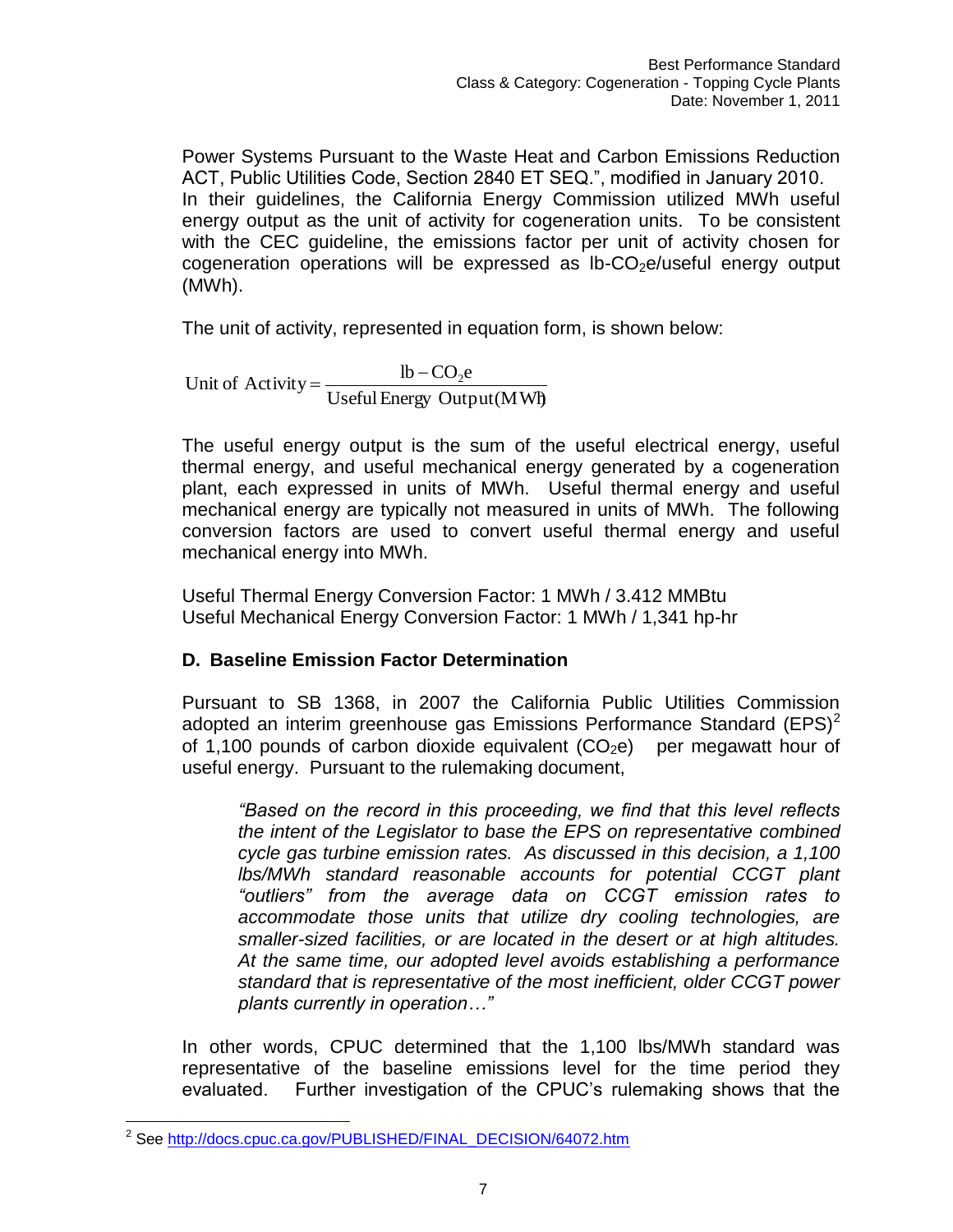1,100 lb- $CO<sub>2</sub>e/MWh$  emission standard adopted by the California Public Utilities Commission was based on 2004/2005 baseline data and is applicable to cogeneration plants. Since the population of cogeneration plants does not change significantly from year to year, it is assumed that the 2004/2005 baseline data would closely resemble the 2002 – 2004 baseline data, and the 1,100 lbs- $CO<sub>2</sub>e/MWh$  value is an appropriate baseline emissions factor. It should be noted that other GHG emissions from cogeneration systems, such as  $N<sub>2</sub>O$  and CH<sub>4</sub>, were determined by PUC to be insignificant compared to the greenhouse gas contribution of  $CO<sub>2</sub>$  emissions.

Additionally, the California Energy Commission (CEC) has developed certification guidelines for combined heat and power (CHP) systems. Pursuant to their draft modified "Guidelines for Certification of Combined Heat and Power Systems Pursuant to the Waste Heat and Carbon Emissions Reduction Act, Public Utilities Code, Section 2840 ET SEQ." (January 2010)<sup>3</sup>, the greenhouse emissions standard for certification of a CHP system is 1,100 lb- $CO<sub>2</sub>e/MWh$ .

Based on the CPUC and CEC determinations, the baseline emissions factor for this cogeneration BPS is determined to be  $1,100$  lb-CO<sub>2</sub>e/MWh of useful energy. Note, this baseline emissions factor will be applied to all of the topping cycle cogeneration subcategories covered by this BPS (natural gas-fired IC engines, natural gas-fired turbines, and oilfield natural gas-fired turbines).

# <span id="page-8-0"></span>**STEP 2. List Technologically Feasible GHG Emission Control Measures**

The following findings or considerations are applicable to topping cycle cogeneration systems:

Two methods of determining the applicable GHG emissions Best Performance Standard for cogeneration units were examined. The first method considered is to perform a detailed analysis to determine the possible GHG control measures for each possible cogeneration system component. While this method could result in the most efficient cogeneration system possible, pinning down specific performance parameters would be very difficult since cogeneration systems often include custom components that are specifically tailored to meet the unique heat and power generation demands of each installation.

The second method considered is to evaluate each entire cogeneration system and determine the  $lb$ -CO<sub>2</sub>e/MWh rating for each whole system. This approach would result in the development of a single BPS emissions standard for a cogeneration system, rather than specifying efficiency requirements for individual cogeneration system components. This second method has been chosen for development of the cogeneration BPS for the following reasons:

 3 <http://energy.ca.gov/2009publications/CEC-200-2009-016/CEC-200-2009-016-CMF-REV1.PDF>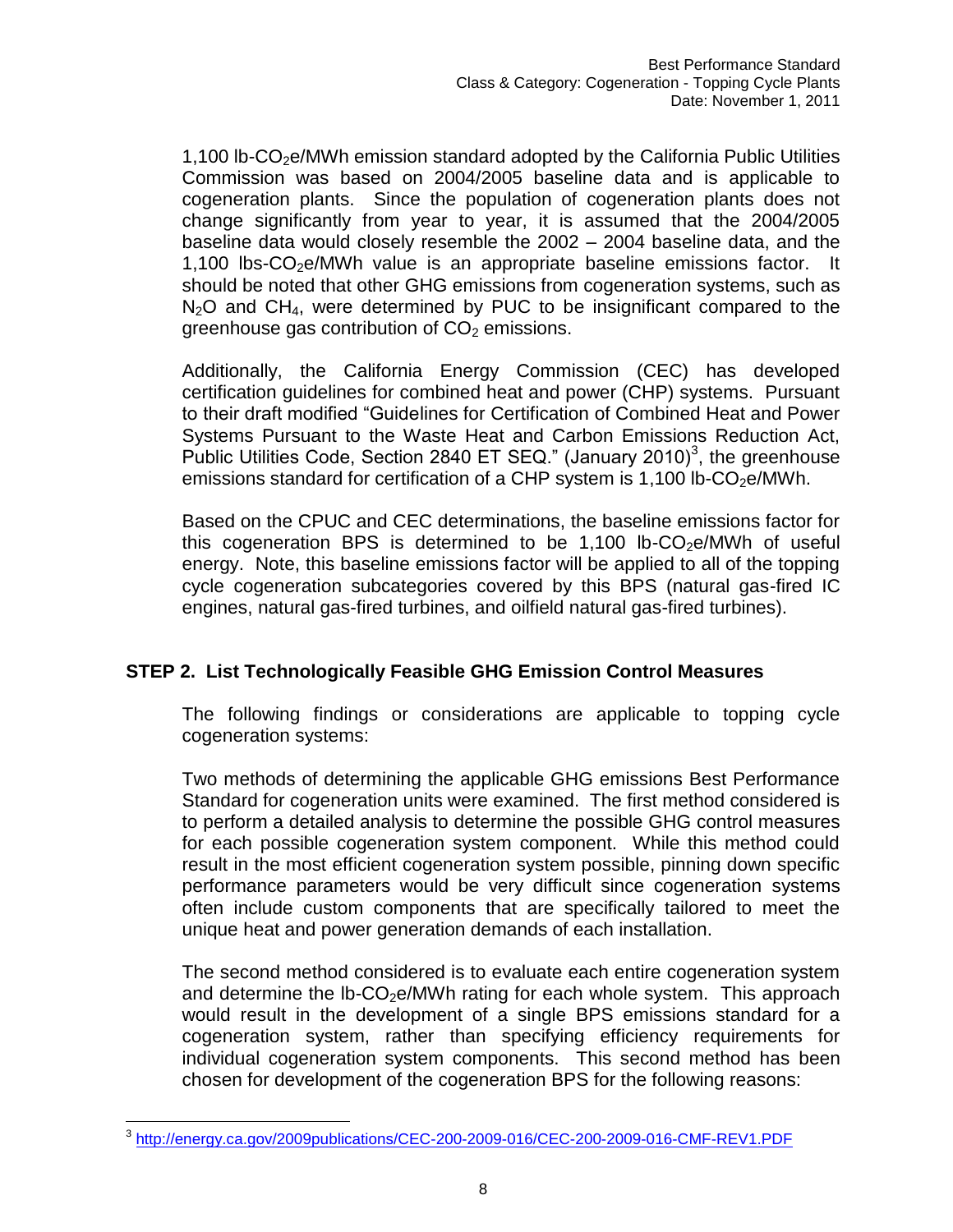- 1. This method is consistent with the approach used by the California Public Utilities Commission to adopt their interim GHG emissions performance standard.
- 2. This approach is consistent with that used to develop the certification requirements for combined heat and power systems that have been adopted by the California Energy Commission.
- 3. CPUC and CEC have already developed a framework for determining and enforcing an overall GHG emissions performance standard.
- 4. This approach allows for flexibility in the design of custom cogeneration components.

The following GHG Control Measures, or in this case potential emission standards, have been identified for each subcategory of the topping-cycle cogeneration system class of emission unit.

#### Natural Gas-Fired IC Engines

Based on a review of available technology and with consideration of data supplied from industry, manufacturers, and other members of the public, the following is determined to be the technologically feasible GHG emission reduction measures for the topping cycle cogeneration class and category, Natural Gas-Fired IC Engines subcategory:

| <b>Technologically Feasible GHG Control Measures for a</b><br>Topping-Cycle Cogeneration Plant - Natural Gas-Fired IC Engine |                                                                                                                                                                                                                                                                                                                                                            |
|------------------------------------------------------------------------------------------------------------------------------|------------------------------------------------------------------------------------------------------------------------------------------------------------------------------------------------------------------------------------------------------------------------------------------------------------------------------------------------------------|
| <b>Control Measure</b>                                                                                                       | <b>Qualifications</b>                                                                                                                                                                                                                                                                                                                                      |
| Emissions Performance Design Standard of<br>1,100 lb-CO <sub>2</sub> e per MWh of Useful Energy<br>at ISO Conditions         | This proposed emissions level is identical to the<br>emissions performance standard adopted by the<br>CPUC for cogeneration units and identical to the<br>emissions performance standard for certification<br>of a combined heat and power system with the<br>CEC.                                                                                         |
| Emissions Performance Design Standard of<br>700 lb-CO <sub>2</sub> e per MWh of Useful Energy<br>at ISO Conditions           | This proposed emissions level is based on the<br>results of the District's survey of existing natural<br>gas-fired IC engine cogeneration plants located<br>within the SJVAPCD, allowing for some<br>variation of GHG emissions between<br>cogeneration plant designs and utilization. For<br>a copy of the survey results, please refer to<br>Appendix V. |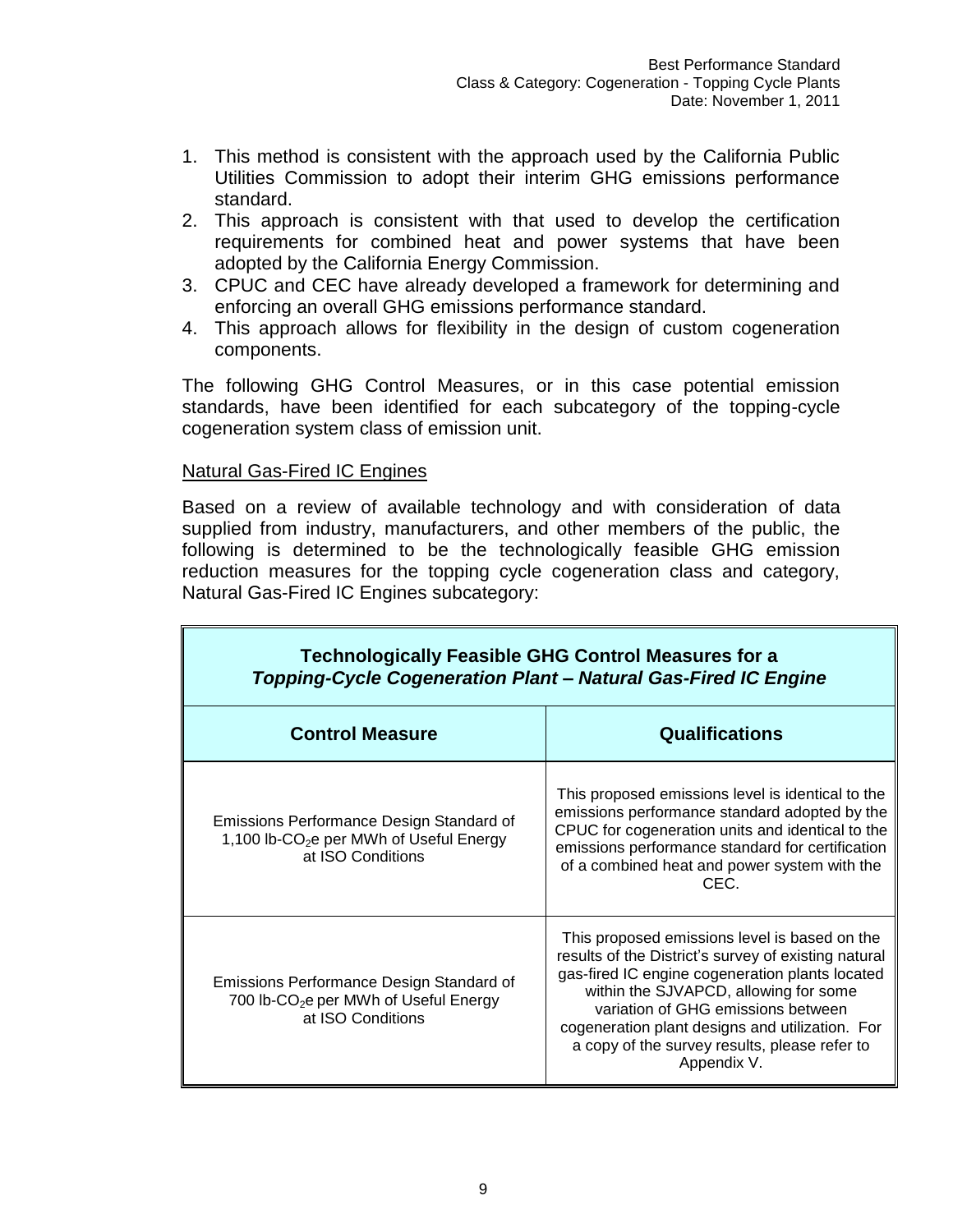None of the identified GHG emission standards listed above is expected to result in an increase in emissions of criteria pollutants. Natural Gas-Fired Turbines

Based on a review of available technology and with consideration of data supplied from industry, manufacturers, and other members of the public, the following is determined to be the technologically feasible GHG emission reduction measures for the topping cycle cogeneration class and category, Natural Gas-Fired Turbines category, not including oilfield cogeneration turbines:

| <b>Technologically Feasible GHG Control Measures for a</b><br>Topping-Cycle Cogeneration Plant - Natural Gas-Fired Turbine<br>(not including oilfield cogeneration turbines) |                                                                                                                                                                                                                                                                                                                                         |
|------------------------------------------------------------------------------------------------------------------------------------------------------------------------------|-----------------------------------------------------------------------------------------------------------------------------------------------------------------------------------------------------------------------------------------------------------------------------------------------------------------------------------------|
| <b>Control Measure</b>                                                                                                                                                       | <b>Qualifications</b>                                                                                                                                                                                                                                                                                                                   |
| Emissions Performance Design Standard of<br>1,100 lb-CO <sub>2</sub> e per MWh of Useful Energy<br>at ISO Conditions                                                         | This proposed emissions level is identical to the<br>emissions performance standard adopted by the<br>CPUC for cogeneration units and identical to the<br>emissions performance standard for certification of<br>a combined heat and power system with the CEC.                                                                         |
| Emissions Performance Design Standard of<br>800 lb-CO <sub>2</sub> e per MWh of Useful Energy<br>at ISO Conditions                                                           | This proposed emissions level is based on the<br>results of the District's survey of existing turbine<br>cogeneration plants (not including oilfield<br>cogeneration) located within the SJVAPCD, allowing<br>for some variation of GHG emissions between<br>cogeneration plants. For a copy of the survey<br>results, see Appendix VI. |

None of the identified GHG emission standards listed above is expected to result in an increase in emissions of criteria pollutants.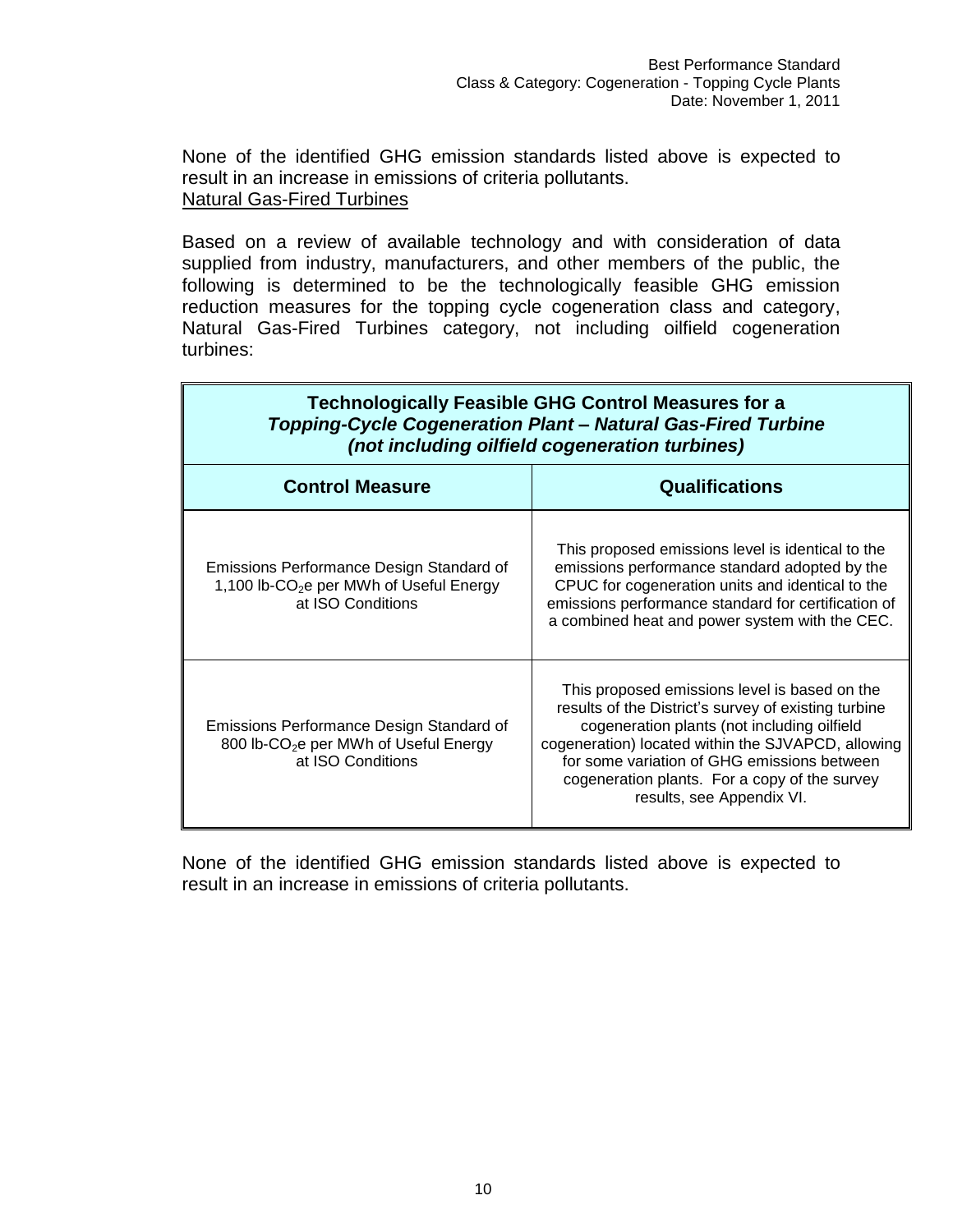#### Oilfield Natural Gas-Fired Turbines

 $\overline{a}$ 

Based on a review of available technology and with consideration of data supplied from industry, manufacturers, and other members of the public, the following is determined to be the technologically feasible GHG emission reduction measures for the topping cycle cogeneration class and category, Natural Gas-Fired Turbines (oilfield cogeneration units) category:

| <b>Technologically Feasible GHG Control Measures for a</b><br>Topping-Cycle Cogeneration Plant - Oilfield Natural Gas-Fired Turbine |                                                                                                                                                                                                                                                                                                                       |  |
|-------------------------------------------------------------------------------------------------------------------------------------|-----------------------------------------------------------------------------------------------------------------------------------------------------------------------------------------------------------------------------------------------------------------------------------------------------------------------|--|
| <b>Control Measure</b>                                                                                                              | <b>Qualifications</b>                                                                                                                                                                                                                                                                                                 |  |
| Emissions Performance Design Standard of<br>1,100 lb-CO <sub>2</sub> e per MWh of Useful Energy<br>at ISO Conditions                | This proposed emissions level is identical to the<br>emissions performance standard adopted by the<br>CPUC for cogeneration units and identical to the<br>emissions performance standard for certification of<br>a combined heat and power system with the CEC.                                                       |  |
| Emissions Performance Design Standard of<br>800 lb-CO <sub>2</sub> e per MWh of Useful Energy<br>at ISO Conditions                  | This proposed emissions level is based on the<br>results of the District's survey of existing oilfield<br>turbine cogeneration plants located within the<br>SJVAPCD, allowing for some variation of GHG<br>emissions between cogeneration plants. For a copy<br>of the survey results, see Appendix VII. <sup>4</sup> |  |

None of the identified GHG emission standards listed above is expected to result in an increase in emissions of criteria pollutants.

<sup>&</sup>lt;sup>4</sup> Note, while some oilfields have emission levels lower than 600 lb-CO<sub>2,equivalent</sub>/MWh, there was noticeable variation in the GHG emissions of cogeneration plants from one oilfield to the next, and even between identical units located in the same oilfield. This variation is believed to be caused by differences in the type and temperature of incoming feedwater available at each site, the size of the cogeneration unit that may be utilized at each site, and the varying utilization rates of each specific cogeneration unit. The 800 lb-CO<sub>2,equivalent</sub> value was chosen as it allows for variation in these parameters, which individual facilities may not be able to control (I.E. feedwater availability or size of the cogeneration unit).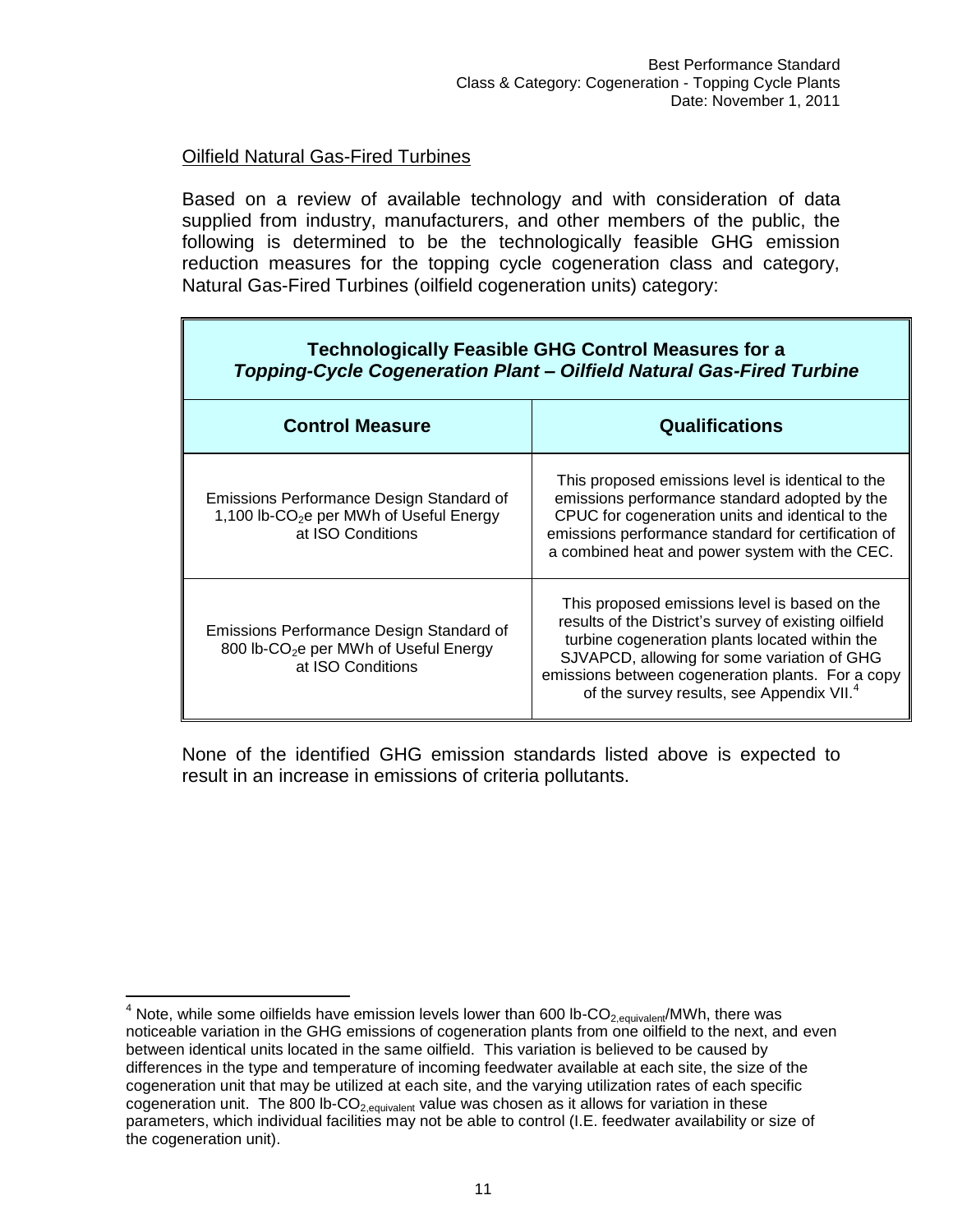#### <span id="page-12-0"></span>**STEP 3. Identify all Achieved-in-Practice GHG Emission Control Measures**

For all technologically feasible GHG emission reduction measures, all GHG reduction measures determined to be Achieved-in-Practice are identified. Achieved-in-Practice is defined as any equipment, technology, practice or operation available in the United States that has been installed and operated or used at a commercial or stationary source site for a reasonable period of time sufficient to demonstrate that the equipment, the technology, the practice or the operation is reliable when operated in a manner that is typical for the process. In determining whether equipment, technology, practice or operation is Achieved-in-Practice, the District will consider the extent to which grants, incentives or other financial subsidies influence the economic feasibility of its use.

#### Natural Gas-Fired IC Engines

Based on a review of available technology and with consideration of input from industry, manufacturers and other members of the public, the following is determined to be the Achieved-in-Practice GHG emission reduction measures for this class and category:

| <b>Achieved-in-Practice GHG Control Measures for a</b><br>Topping-Cycle Cogeneration Plant - Natural Gas-Fired IC Engine |                                                                                                                                                                                                                                                                                                                                           |  |
|--------------------------------------------------------------------------------------------------------------------------|-------------------------------------------------------------------------------------------------------------------------------------------------------------------------------------------------------------------------------------------------------------------------------------------------------------------------------------------|--|
| <b>Control Measure</b>                                                                                                   | <b>Achieved-in-Practice Qualifications</b>                                                                                                                                                                                                                                                                                                |  |
| Emissions Performance Design Standard of<br>1,100 lb-CO <sub>2</sub> e per MWh of Useful Energy<br>at ISO Conditions     | This proposed emissions level is identical to the<br>emissions performance standard adopted by the<br>CPUC for cogeneration units and identical to the<br>emissions performance standard for certification<br>of a combined heat and power system with the<br>CEC. Therefore, this emissions level is<br>considered Achieved in Practice. |  |
| Emissions Performance Design Standard of<br>700 lb-CO <sub>2</sub> e per MWh of Useful Energy<br>at ISO Conditions       | Several existing engines identified in the<br>District's survey (Appendix IV) of natural gas-<br>fired IC engine cogeneration systems are<br>currently operating at levels below this<br>emissions level. Therefore, this emissions level<br>is considered Achieved in Practice.                                                          |  |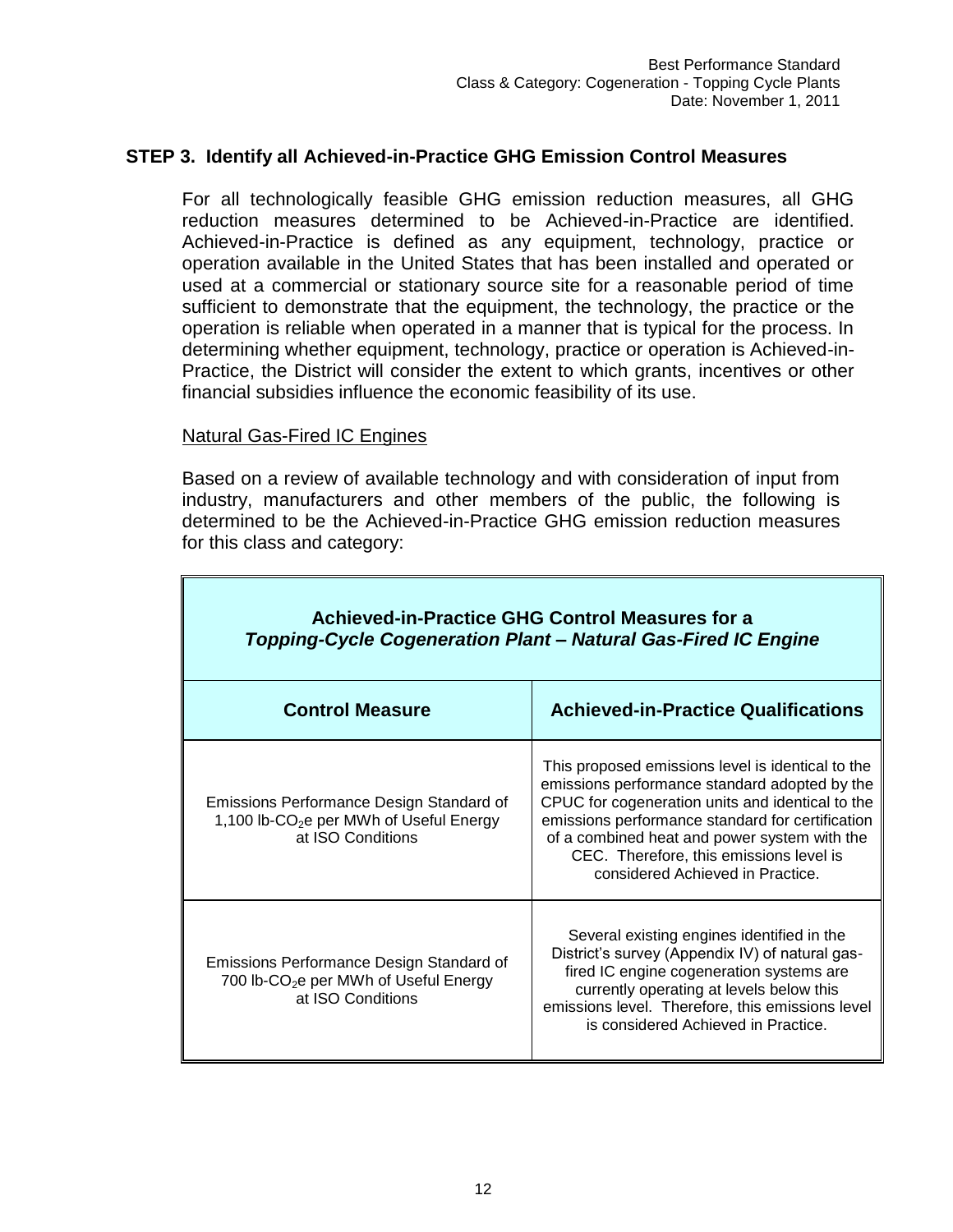#### Natural Gas-Fired Turbines (not including oilfield cogeneration units)

Ē.

Based on a review of available technology and with consideration of input from industry, manufacturers and other members of the public, the following is determined to be the Achieved-in-Practice GHG emission reduction measures for this class and category:

| <b>Achieved-in-Practice GHG Control Measures for a</b><br><b>Topping-Cycle Cogeneration Plant - Natural Gas-Fired Turbine</b><br>(not including oilfield cogeneration turbines) |                                                                                                                                                                                                                                                                                                                                           |  |
|---------------------------------------------------------------------------------------------------------------------------------------------------------------------------------|-------------------------------------------------------------------------------------------------------------------------------------------------------------------------------------------------------------------------------------------------------------------------------------------------------------------------------------------|--|
| <b>Control Measure</b>                                                                                                                                                          | <b>Achieved-in-Practice Qualifications</b>                                                                                                                                                                                                                                                                                                |  |
| Emissions Performance Design Standard of<br>1,100 lb-CO <sub>2</sub> e per MWh of Useful Energy<br>at ISO Conditions                                                            | This proposed emissions level is identical to the<br>emissions performance standard adopted by the<br>CPUC for cogeneration units and identical to the<br>emissions performance standard for certification<br>of a combined heat and power system with the<br>CEC. Therefore, this emissions level is<br>considered Achieved in Practice. |  |
| Emissions Performance Design Standard of<br>800 lb-CO <sub>2</sub> e per MWh of Useful Energy<br>at ISO Conditions                                                              | Several existing turbines identified in the<br>District's survey (Appendix V) of natural gas-<br>fired turbine cogeneration plants are currently<br>operating at levels below this emissions level.<br>Therefore, this emissions level is considered<br>Achieved in Practice.                                                             |  |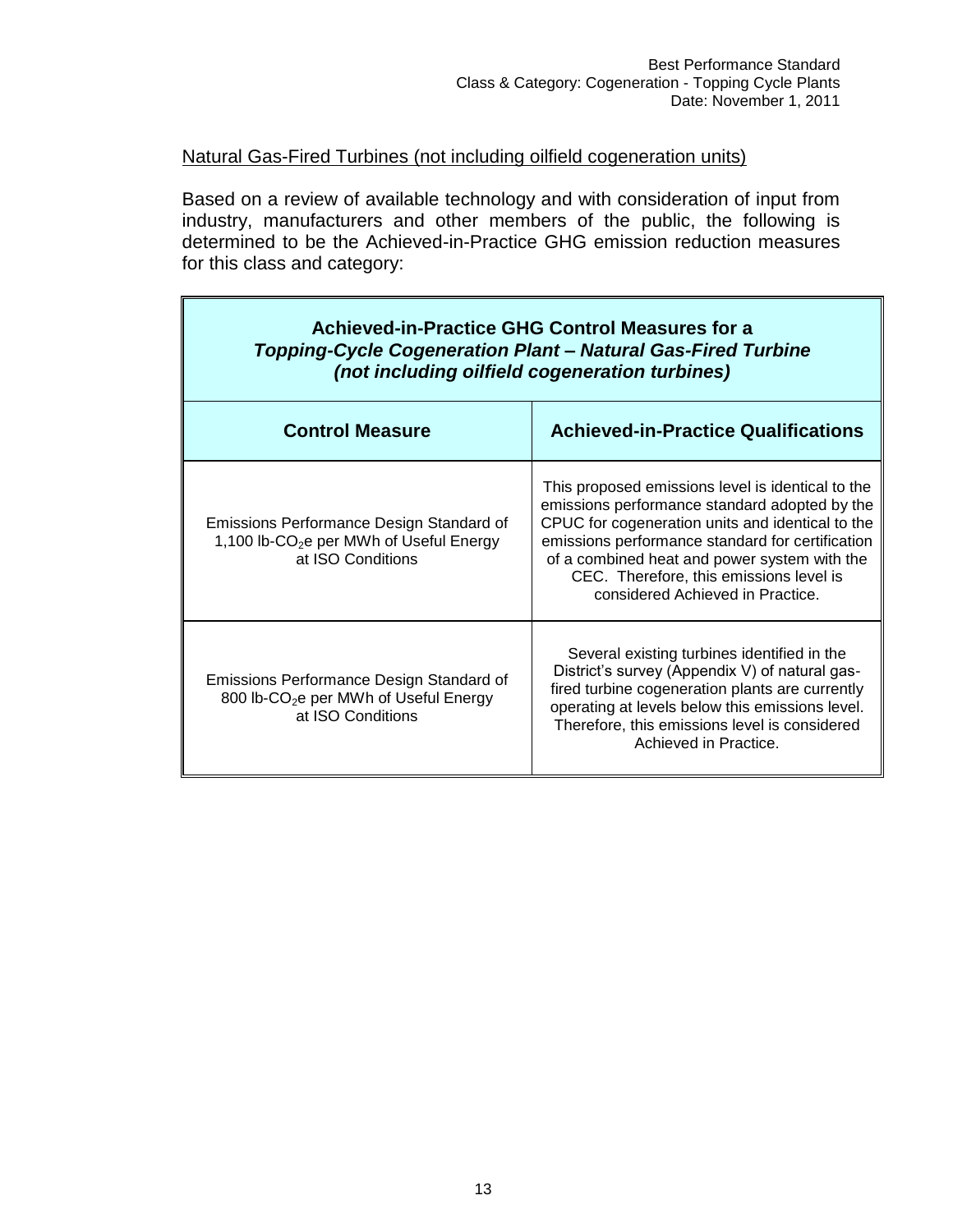$\blacksquare$ 

#### Oilfield Natural Gas-Fired Turbines

 $\blacksquare$ 

Based on a review of available technology and with consideration of input from industry, manufacturers and other members of the public, the following is determined to be the Achieved-in-Practice GHG emission reduction measures for this class and category:

| <b>Achieved-in-Practice GHG Control Measures for a</b><br>Topping-Cycle Cogeneration Plant – Oilfield Natural Gas-Fired Turbine |                                                                                                                                                                                                                                                                                                                                           |  |
|---------------------------------------------------------------------------------------------------------------------------------|-------------------------------------------------------------------------------------------------------------------------------------------------------------------------------------------------------------------------------------------------------------------------------------------------------------------------------------------|--|
| <b>Control Measure</b>                                                                                                          | <b>Achieved-in-Practice Qualifications</b>                                                                                                                                                                                                                                                                                                |  |
| Emissions Performance Design Standard of<br>1,100 lb-CO <sub>2</sub> e per MWh of Useful Energy<br>at ISO Conditions            | This proposed emissions level is identical to the<br>emissions performance standard adopted by the<br>CPUC for cogeneration units and identical to the<br>emissions performance standard for certification<br>of a combined heat and power system with the<br>CEC. Therefore, this emissions level is<br>considered Achieved in Practice. |  |
| Emissions Performance Design Standard of<br>800 lb-CO <sub>2</sub> e per MWh of Useful Energy<br>at ISO Conditions              | Several existing turbines identified in the<br>District's survey (Appendix VI) of oilfield natural<br>gas-fired turbine cogeneration plants are<br>currently operating at levels below this<br>emissions level. Therefore, this emissions level<br>is considered Achieved in Practice.                                                    |  |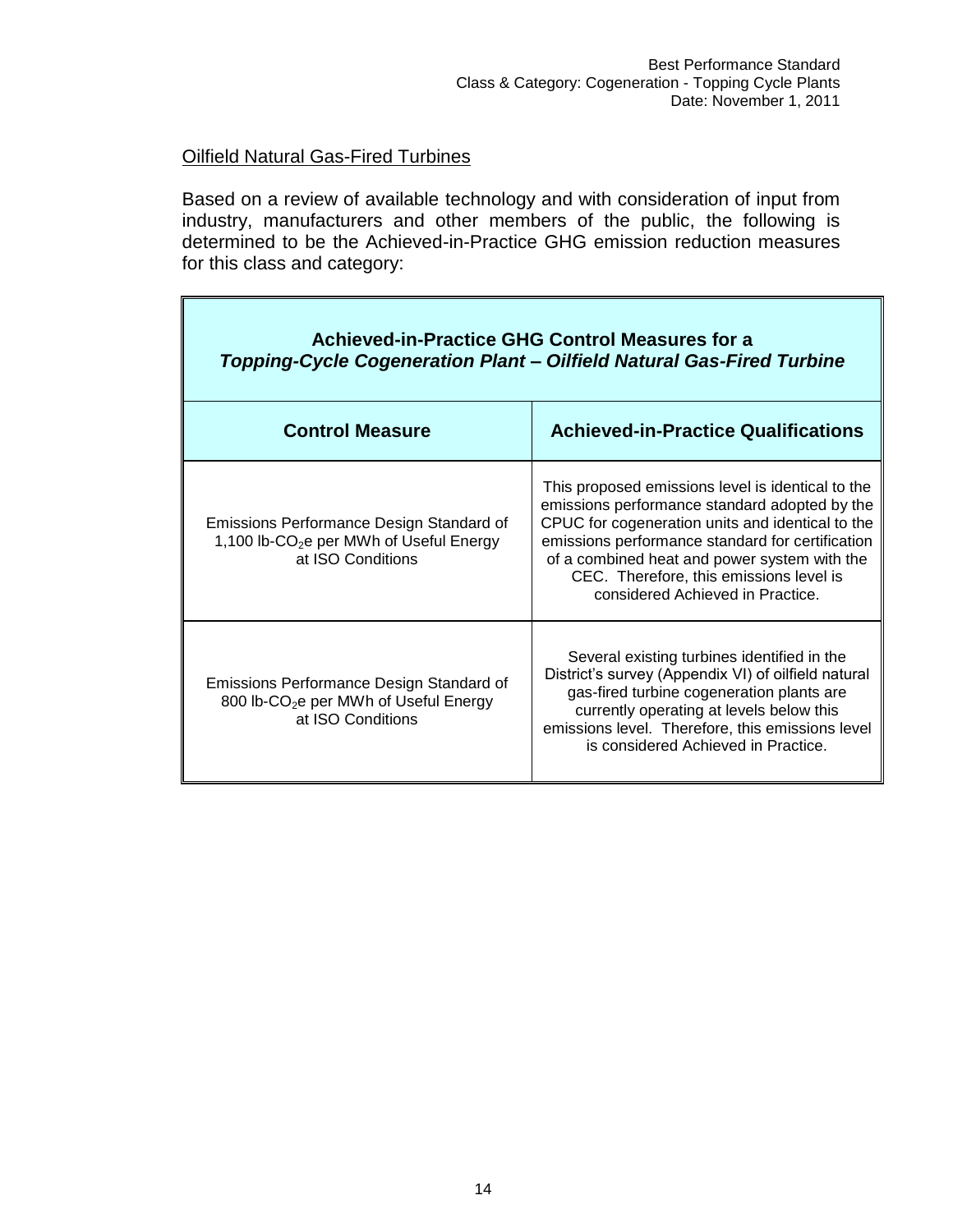#### <span id="page-15-0"></span>**STEP 4. Quantify the Potential GHG Emission and Percent Reduction for Each Identified Achieved-in-Practice GHG Emission Control Measure**

#### **A. Basis and Assumptions:**

No assumptions are necessary as the candidate emission performance standards are already in units of GHG emissions per unit of activity.

#### **B. Calculation of Potential GHG Emissions per Unit of Activity (Ga):**

The candidate emission performance standards are already in units of GHG emissions per unit of activity.

#### **C. Calculation of Potential GHG Emission Reduction as a Percentage of the Baseline Emission Factor (Gp):**

#### Natural Gas-Fired IC Engines

The following table shows the GHG Emission Reduction Percentage Calculations for each Achieved-in-Practice GHG emission control measure.

| GHG Emission Reduction Percentage for Control Measures for a<br>Topping-Cycle Cogeneration Plant - Natural Gas-Fired IC Engine    |                                                                                                                                                                                                                                                |
|-----------------------------------------------------------------------------------------------------------------------------------|------------------------------------------------------------------------------------------------------------------------------------------------------------------------------------------------------------------------------------------------|
| <b>Control Measure</b>                                                                                                            | <b>Percent GHG Reduction from Baseline</b>                                                                                                                                                                                                     |
| <b>Emissions Performance Design</b><br>Standard of<br>1,100 lb-CO <sub>2</sub> e per MWh of Useful<br>Energy<br>at ISO Conditions | %Reduction = $\frac{1,100 \frac{\text{lb} - \text{CO}_2\text{e}}{\text{MWh}} - 1,100 \frac{\text{lb} - \text{CO}_2\text{e}}{\text{MWh}}}{1,100 \frac{\text{lb} - \text{CO}_2\text{e}}{\text{MWh}}} \times 100\%$<br>Emission Reduction = $0\%$ |
| Emissions Performance Design<br>Standard of<br>700 lb-CO <sub>2</sub> e per MWh of Useful<br>Energy<br>at ISO Conditions          | %Reduction = $\frac{1,100 \frac{\text{lb} - \text{CO}_2\text{e}}{\text{MWh}} - 700 \frac{\text{lb} - \text{CO}_{2\text{e}}}{\text{MWh}}}{1,100 \frac{\text{lb} - \text{CO}_{2\text{e}}}{\text{MWh}}} \times$<br>Emission Reduction = $36.4\%$  |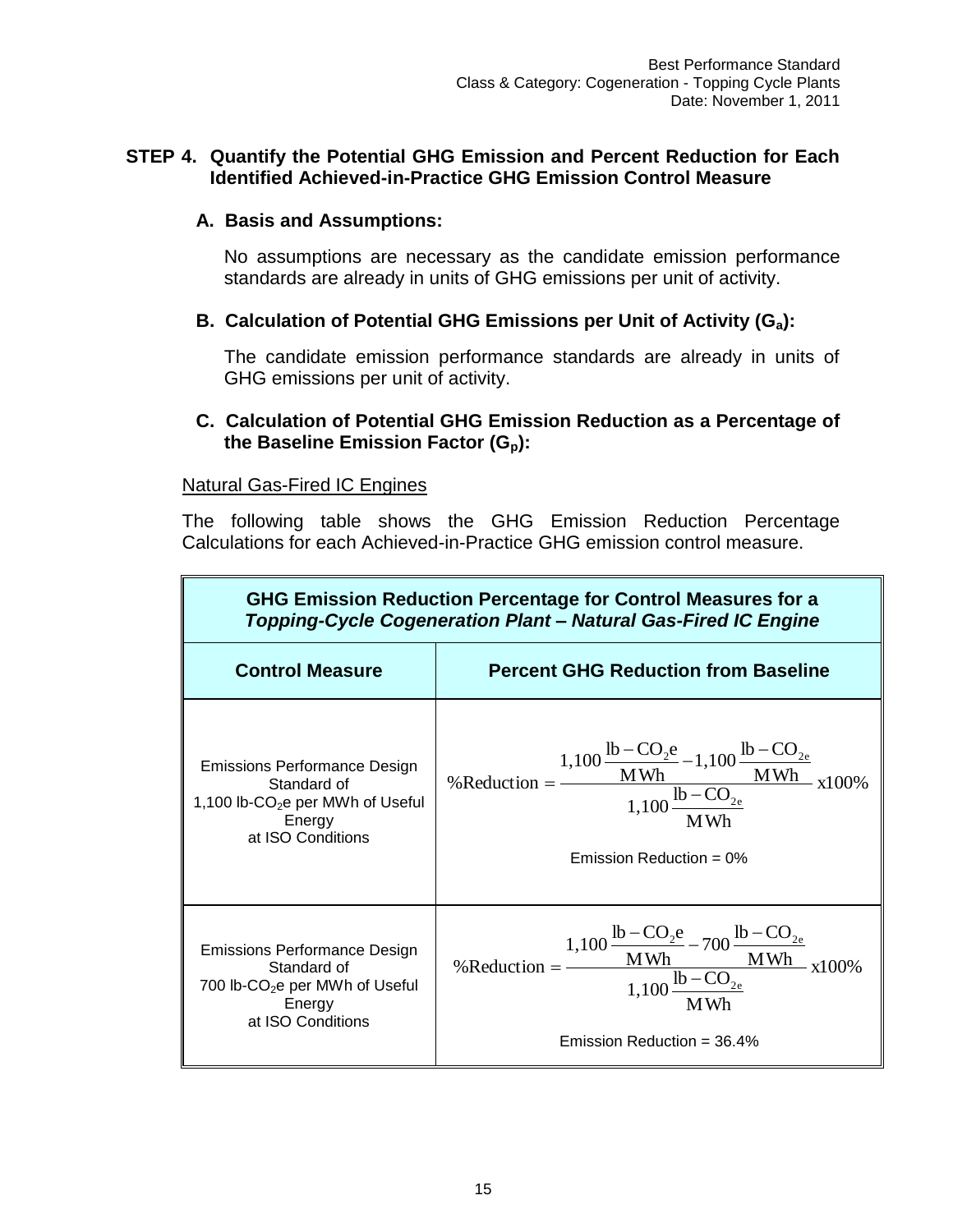$\blacksquare$ 

#### Natural Gas-Fired Turbines (not including oilfield cogeneration units)

ī.

The following table shows the GHG Emission Reduction Percentage Calculations for each Achieved-in-Practice GHG emission control measure.

| GHG Emission Reduction Percentage for Control Measures for a<br><b>Topping-Cycle Cogeneration Plant - Natural Gas-Fired Turbine</b><br>(not including oilfield cogeneration turbines) |                                                                                                                                                                                                                                                     |
|---------------------------------------------------------------------------------------------------------------------------------------------------------------------------------------|-----------------------------------------------------------------------------------------------------------------------------------------------------------------------------------------------------------------------------------------------------|
| <b>Control Measure</b>                                                                                                                                                                | <b>Percent GHG Reduction from Baseline</b>                                                                                                                                                                                                          |
| <b>Emissions Performance Design</b><br>Standard of<br>1,100 lb-CO <sub>2</sub> e per MWh of Useful<br>Energy<br>at ISO Conditions                                                     | %Reduction = $\frac{1,100 \frac{\text{lb} - \text{CO}_2\text{e}}{\text{MWh}} - 1,100 \frac{\text{lb} - \text{CO}_{2\text{e}}}{\text{MWh}}}{1,100 \frac{\text{lb} - \text{CO}_{2\text{e}}}{\text{MWh}}}$ x100%<br>Emission Reduction = $0\%$         |
| Emissions Performance Standard<br>Ωf<br>800 lb-CO <sub>2</sub> e per MWh of Useful<br>Energy                                                                                          | %Reduction = $\frac{1,100 \frac{\text{lb} - \text{CO}_2\text{e}}{\text{MWh}} - 800 \frac{\text{lb} - \text{CO}_{2\text{e}}}{\text{MWh}}}{1,100 \frac{\text{lb} - \text{CO}_{2\text{e}}}{\text{MWh}}} \times 100\%$<br>Emission Reduction = $27.3\%$ |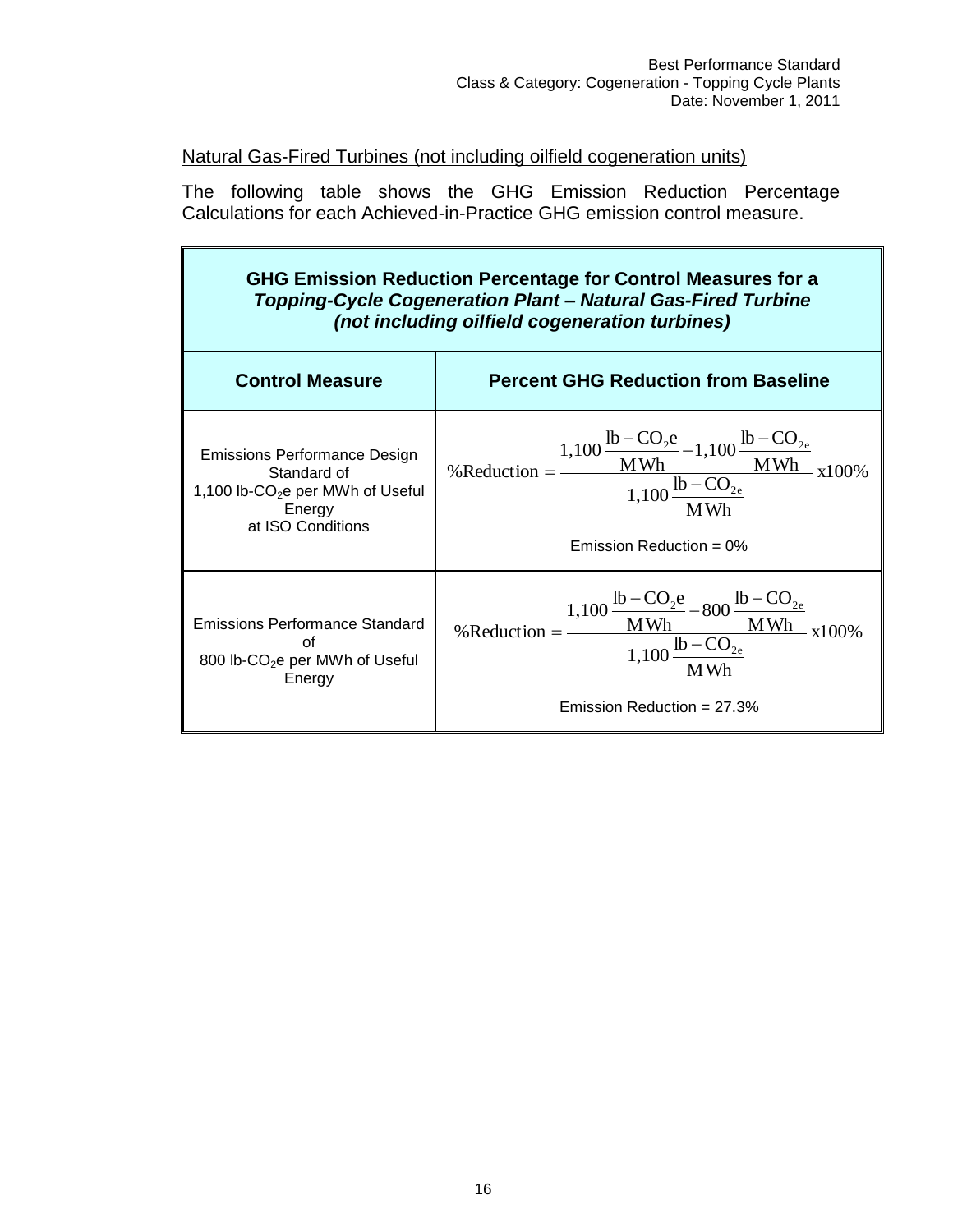# Oilfield Natural Gas-Fired Turbines

i.

The following table shows the GHG Emission Reduction Percentage Calculations for each Achieved-in-Practice GHG emission control measure.

| GHG Emission Reduction Percentage for Control Measures for a<br>Topping-Cycle Cogeneration Plant - Oilfield Natural Gas-Fired Turbine |                                                                                                                                                                                                                                                     |  |  |
|---------------------------------------------------------------------------------------------------------------------------------------|-----------------------------------------------------------------------------------------------------------------------------------------------------------------------------------------------------------------------------------------------------|--|--|
| <b>Control Measure</b>                                                                                                                | <b>Percent GHG Reduction from Baseline</b>                                                                                                                                                                                                          |  |  |
| Emissions Performance Design<br>Standard of<br>1,100 lb- $CO2e$ per MWh of Useful<br>Energy<br>at ISO Conditions                      | %Reduction = $\frac{1,100 \frac{\text{lb} - \text{CO}_2\text{e}}{\text{MWh}} - 1,100 \frac{\text{lb} - \text{CO}_{2\text{e}}}{\text{MWh}}}{1,100 \frac{\text{lb} - \text{CO}_{2\text{e}}}{\text{MWh}}}$ x100%<br>Emission Reduction = $0\%$         |  |  |
| Emissions Performance Design<br>Standard of<br>800 lb-CO <sub>2</sub> e per MWh of Useful<br>Energy<br>at ISO Conditions              | %Reduction = $\frac{1,100 \frac{\text{lb} - \text{CO}_2\text{e}}{\text{MWh}} - 800 \frac{\text{lb} - \text{CO}_{2\text{e}}}{\text{MWh}}}{1,100 \frac{\text{lb} - \text{CO}_{2\text{e}}}{\text{MWh}}} \times 100\%$<br>Emission Reduction = $27.3\%$ |  |  |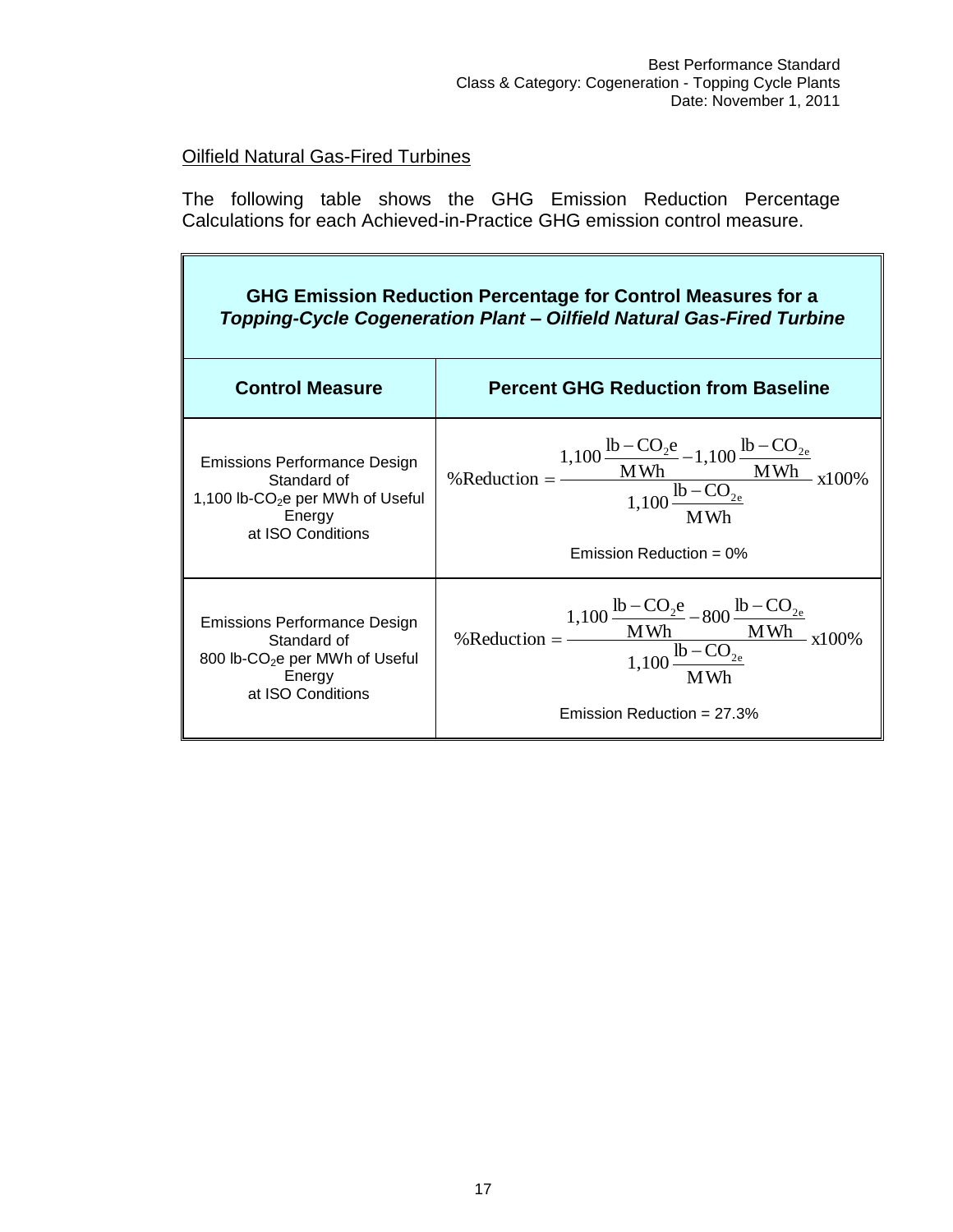#### <span id="page-18-0"></span>**STEP 5. Rank all Achieved-in-Practice GHG emission reduction measures by order of % GHG emissions reduction**

Natural Gas-Fired IC Engines

Based on the calculations presented in Section II.4 above, the Achieved-in Practice GHG emission reduction measures are ranked in the table below:

| Ranking of Achieved-in-Practice GHG Emission Control Measures for a<br>Topping-Cycle Cogeneration Plant - Natural Gas-Fired IC Engine |                                                                                                                                   |                                                                                                          |                                                                                                          |
|---------------------------------------------------------------------------------------------------------------------------------------|-----------------------------------------------------------------------------------------------------------------------------------|----------------------------------------------------------------------------------------------------------|----------------------------------------------------------------------------------------------------------|
| Rank                                                                                                                                  | <b>Control Measure</b>                                                                                                            | <b>Potential GHG</b><br><b>Emission per Unit</b><br>of Activity $(G_a)$<br>$(lb$ -CO <sub>2</sub> e/ton) | <b>Potential GHG Emission</b><br>Reduction as a Percentage<br>of the Baseline Emission<br>Factor $(G_p)$ |
|                                                                                                                                       | <b>Emissions Performance Design</b><br>Standard of<br>700 lb-CO <sub>2</sub> e per MWh of Useful Energy<br>at ISO Conditions      | 700                                                                                                      | 36.4%                                                                                                    |
| $\mathcal{P}$                                                                                                                         | <b>Emissions Performance Design</b><br>Standard of<br>1,100 lb-CO <sub>2</sub> e per MWh of Useful<br>Energy<br>at ISO Conditions | 1,100                                                                                                    | $0\%$                                                                                                    |

Natural Gas-Fired Turbines (not including oilfield cogeneration units)

Based on the calculations presented in Section II.4 above, the Achieved-in Practice GHG emission reduction measures are ranked in the table below:

| Ranking of Achieved-in-Practice GHG Emission Control Measures for a<br>Topping-Cycle Cogeneration Plant - Natural Gas-Fired Turbine<br>(not including oilfield cogeneration turbines) |                                                                                                                                                                                                                                                |       |       |
|---------------------------------------------------------------------------------------------------------------------------------------------------------------------------------------|------------------------------------------------------------------------------------------------------------------------------------------------------------------------------------------------------------------------------------------------|-------|-------|
| Rank                                                                                                                                                                                  | <b>Potential GHG</b><br><b>Potential GHG Emission</b><br><b>Emission per Unit</b><br>Reduction as a Percentage<br><b>Control Measure</b><br>of Activity $(G_a)$<br>of the Baseline Emission<br>$(lb$ -CO <sub>2</sub> e/ton)<br>Factor $(G_p)$ |       |       |
|                                                                                                                                                                                       | Emissions Performance Design<br>Standard of<br>800 lb-CO <sub>2</sub> e per MWh of Useful Energy<br>at ISO Conditions                                                                                                                          | 800   | 27.3% |
| $\mathcal{P}$                                                                                                                                                                         | Emissions Performance Design<br>Standard of<br>1,100 lb-CO <sub>2</sub> e per MWh of Useful<br>Energy<br>at ISO Conditions                                                                                                                     | 1,100 | $0\%$ |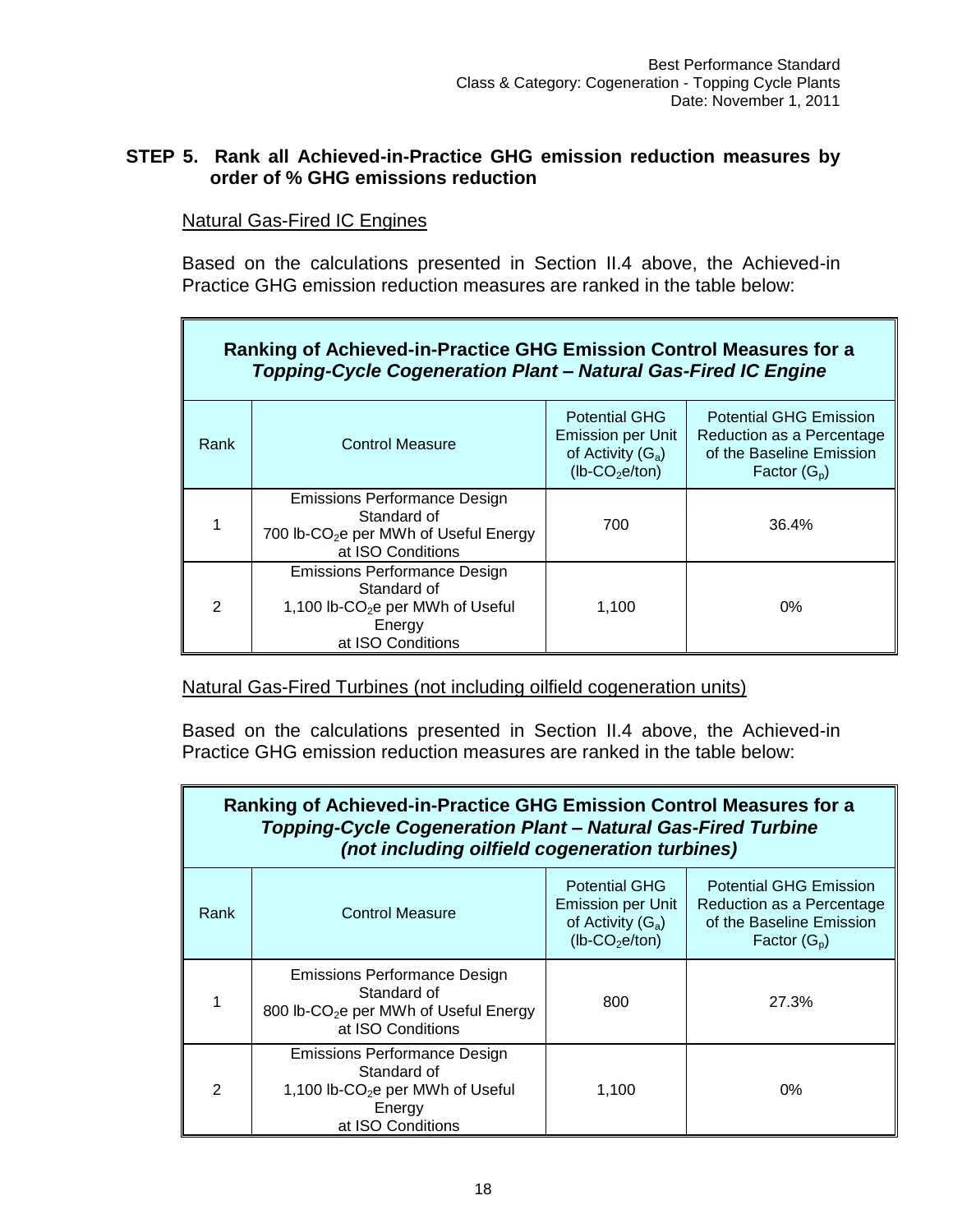### Oilfield Natural Gas-Fired Turbines

Based on the calculations presented in Section II.4 above, the Achieved-in Practice GHG emission reduction measures are ranked in the table below:

# **Ranking of Achieved-in-Practice GHG Emission Control Measures for a** *Topping-Cycle Cogeneration Plant – Oilfield Natural Gas-Fired Turbines*

| <b>Rank</b>   | <b>Control Measure</b>                                                                                                            | <b>Potential GHG</b><br><b>Emission per Unit</b><br>of Activity $(G_a)$<br>$(lb$ -CO <sub>2</sub> e/ton) | <b>Potential GHG Emission</b><br>Reduction as a Percentage<br>of the Baseline Emission<br>Factor $(G_p)$ |
|---------------|-----------------------------------------------------------------------------------------------------------------------------------|----------------------------------------------------------------------------------------------------------|----------------------------------------------------------------------------------------------------------|
|               | <b>Emissions Performance Design</b><br>Standard of<br>800 lb-CO <sub>2</sub> e per MWh of Useful Energy<br>at ISO Conditions      | 800                                                                                                      | 27.3%                                                                                                    |
| $\mathcal{P}$ | <b>Emissions Performance Design</b><br>Standard of<br>1,100 lb-CO <sub>2</sub> e per MWh of Useful<br>Energy<br>at ISO Conditions | 1.100                                                                                                    | $0\%$                                                                                                    |

# <span id="page-19-0"></span>**STEP 6. Establish the Best Performance Standard (BPS) for this Class and Category**

For Stationary Source Projects for which the District must issue permits, Best Performance Standard is – "For a specific Class and Category, the most effective, District approved, Achieved-In-Practice means of reducing or limiting GHG emissions from a GHG emissions source, that is also economically feasible per the definition of achieved-in-practice. BPS includes equipment type, equipment design, and operational and maintenance practices for the identified service, operation, or emissions unit class and category".

Based on the definition above and the ranking given in Table 3 from Section II.5, Best Performance Standard (BPS) for this class and category is determined as: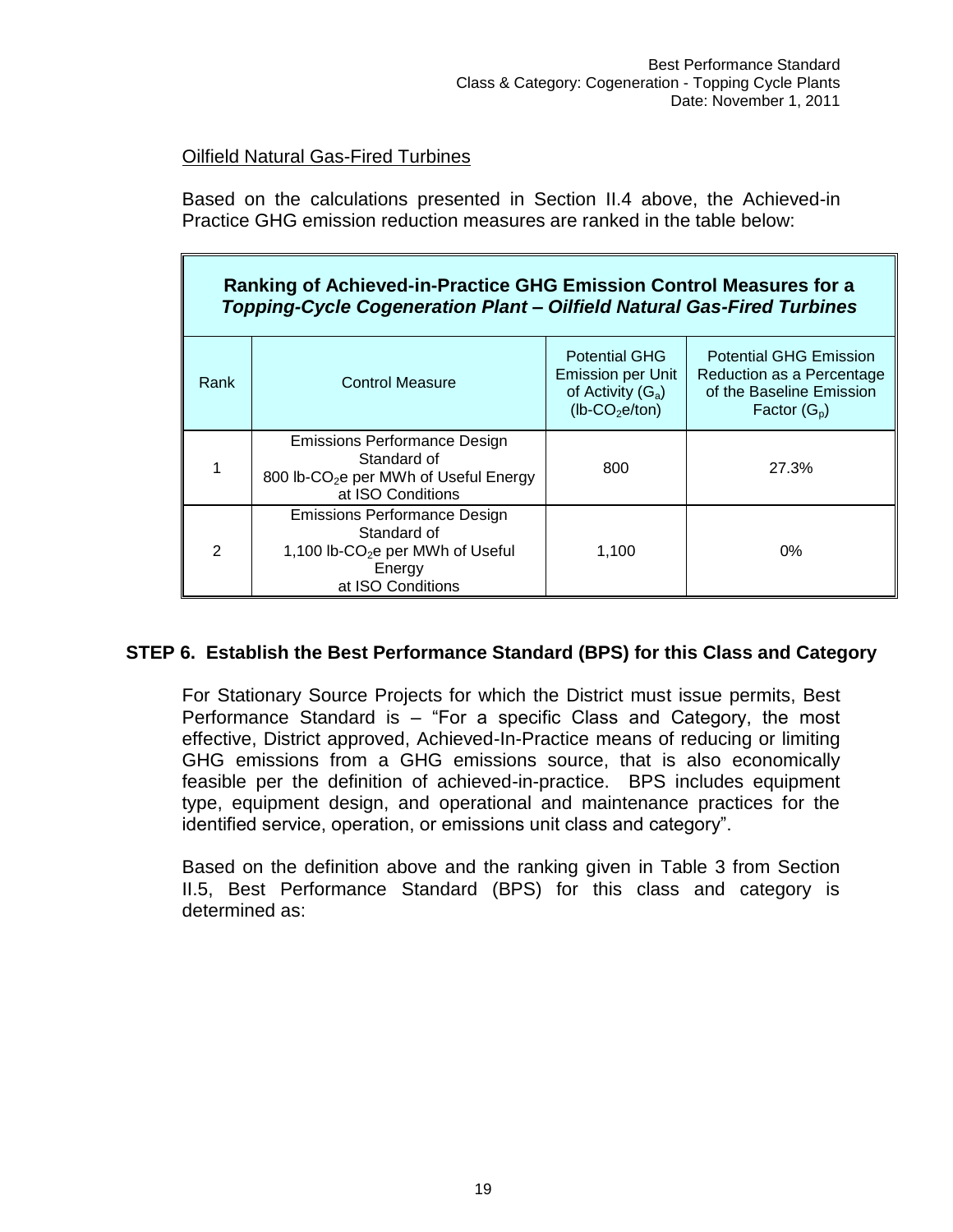| <b>Draft Best Performance Standards for</b><br><b>Topping-Cycle Cogeneration Plants</b> |                                                                                                                    |  |  |
|-----------------------------------------------------------------------------------------|--------------------------------------------------------------------------------------------------------------------|--|--|
| <b>Control Measure</b><br><b>Subcategory</b>                                            |                                                                                                                    |  |  |
| Natural Gas-Fired IC Engine                                                             | Emissions Performance Design Standard of<br>700 lb-CO <sub>2</sub> e per MWh of Useful Energy<br>at ISO Conditions |  |  |
| Natural Gas-Fired Turbine (not including<br>oilfield cogeneration units)                | Emissions Performance Design Standard of<br>800 lb-CO <sub>2</sub> e per MWh of Useful Energy<br>at ISO Conditions |  |  |
| Oilfield Natural Gas-Fired Turbine                                                      | Emissions Performance Design Standard of<br>800 lb-CO <sub>2</sub> e per MWh of Useful Energy<br>at ISO Conditions |  |  |

# *Best Performance Standards for Topping Cycle Cogeneration Systems*

#### <span id="page-20-0"></span>**STEP 7. Eliminate All Other Achieved-in-Practice Options from Consideration as Best Performance Standard**

The following Achieved-in-Practice GHG control measure, identified in Section II.4 and ranked in Section II.5 has been eliminated from consideration as Best Performance Standard for each subcategory since the GHG control efficiency that are less than that of the selected Best Performance Standard for each subcategory stated in Section II.6:

**Emissions Performance Design Standard of 1,100 lb-CO<sub>2</sub>e per MWh of Useful** Energy at ISO Conditions

#### **VI. Public Participation**

A draft BPS evaluation was provided for public comment. Public notification was sent on May 10, 2010 to individuals registered with the CCAP list server. The District's notification is attached in Appendix III.

<span id="page-20-1"></span>Comments received during the public notice period are presented in Appendix IV. These comments have been used in the development of this BPS.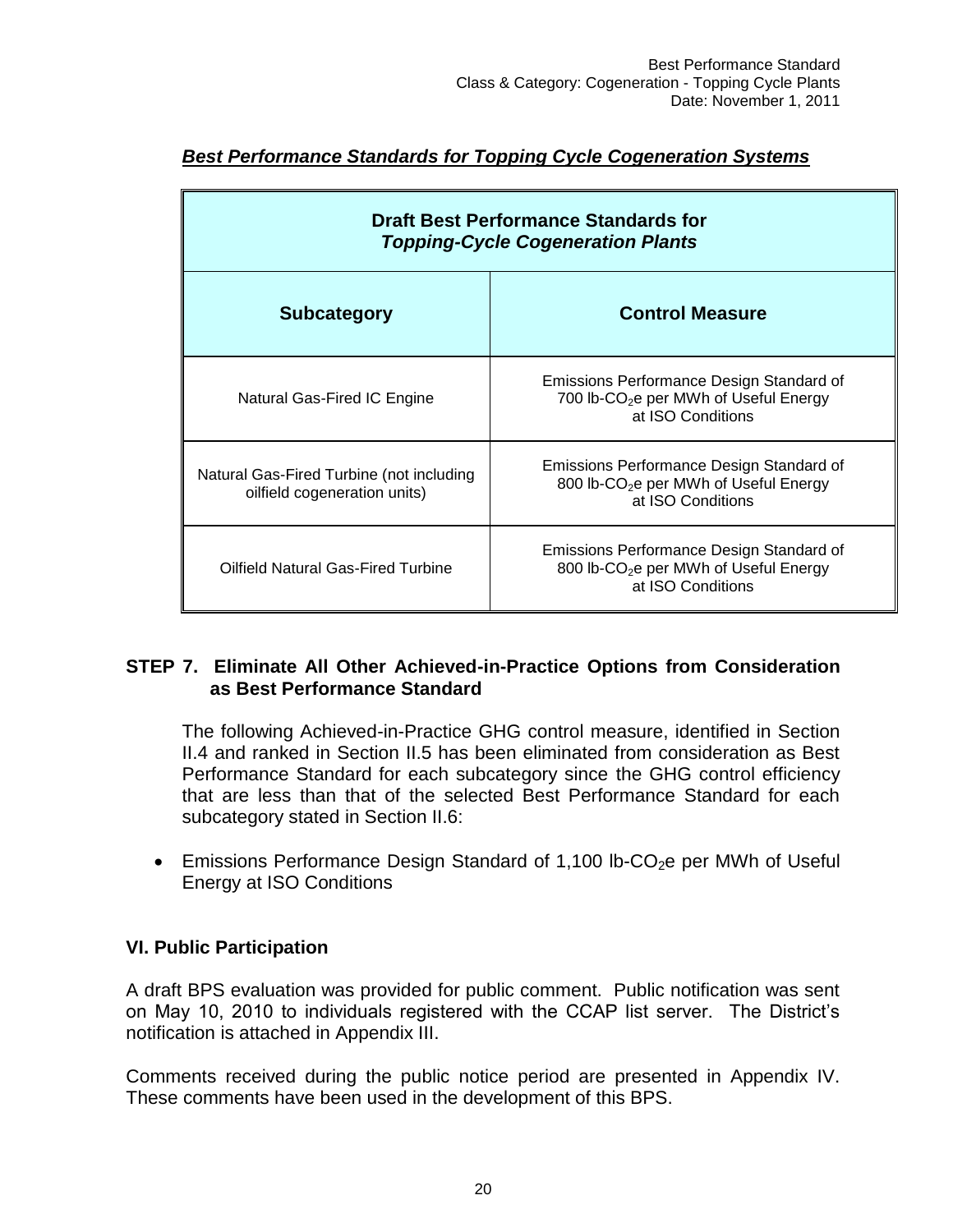# **VII. Appendices**

| Appendix I   | Public Notice of Intent: Notice                               |
|--------------|---------------------------------------------------------------|
| Appendix II  | Comments Received During the Public Notice of Intent and      |
|              | <b>Responses to Comments</b>                                  |
| Appendix III | <b>Public Participation: Notice</b>                           |
| Appendix IV  | Comments Received During the Public Participation Process and |
|              | <b>Responses to Comments</b>                                  |
| Appendix V   | Survey Results for Natural Gas-Fired IC Engine Cogeneration   |
|              | <b>Systems</b>                                                |
| Appendix VI  | Survey Results for Natural Gas-Fired Turbine Cogeneration     |
|              | Systems (non-oilfield)                                        |
| Appendix VII | Survey Results for Natural Gas-Fired Turbine Cogeneration     |
|              | Systems (oilfield)                                            |
|              |                                                               |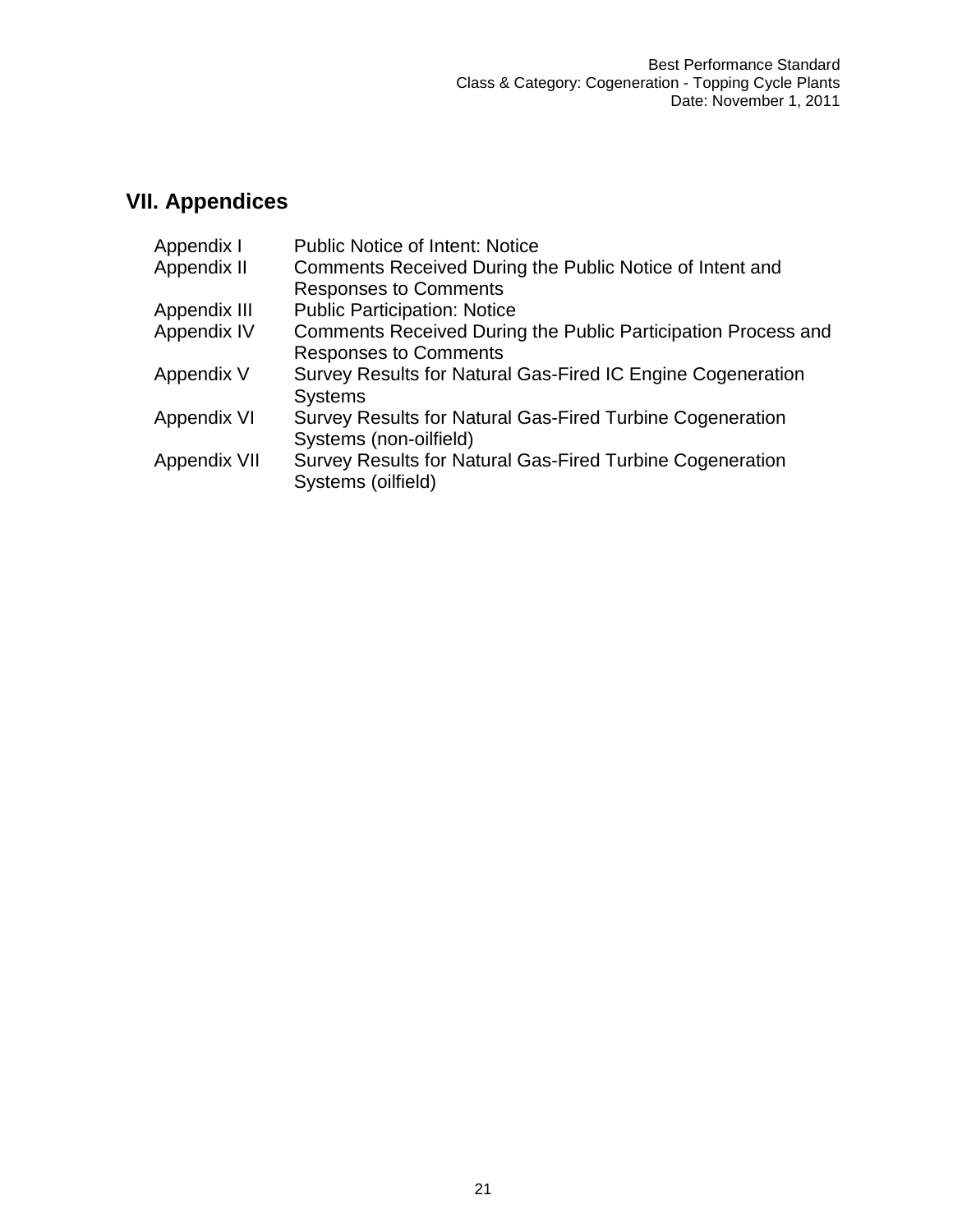Appendix I Public Notice of Intent: Notice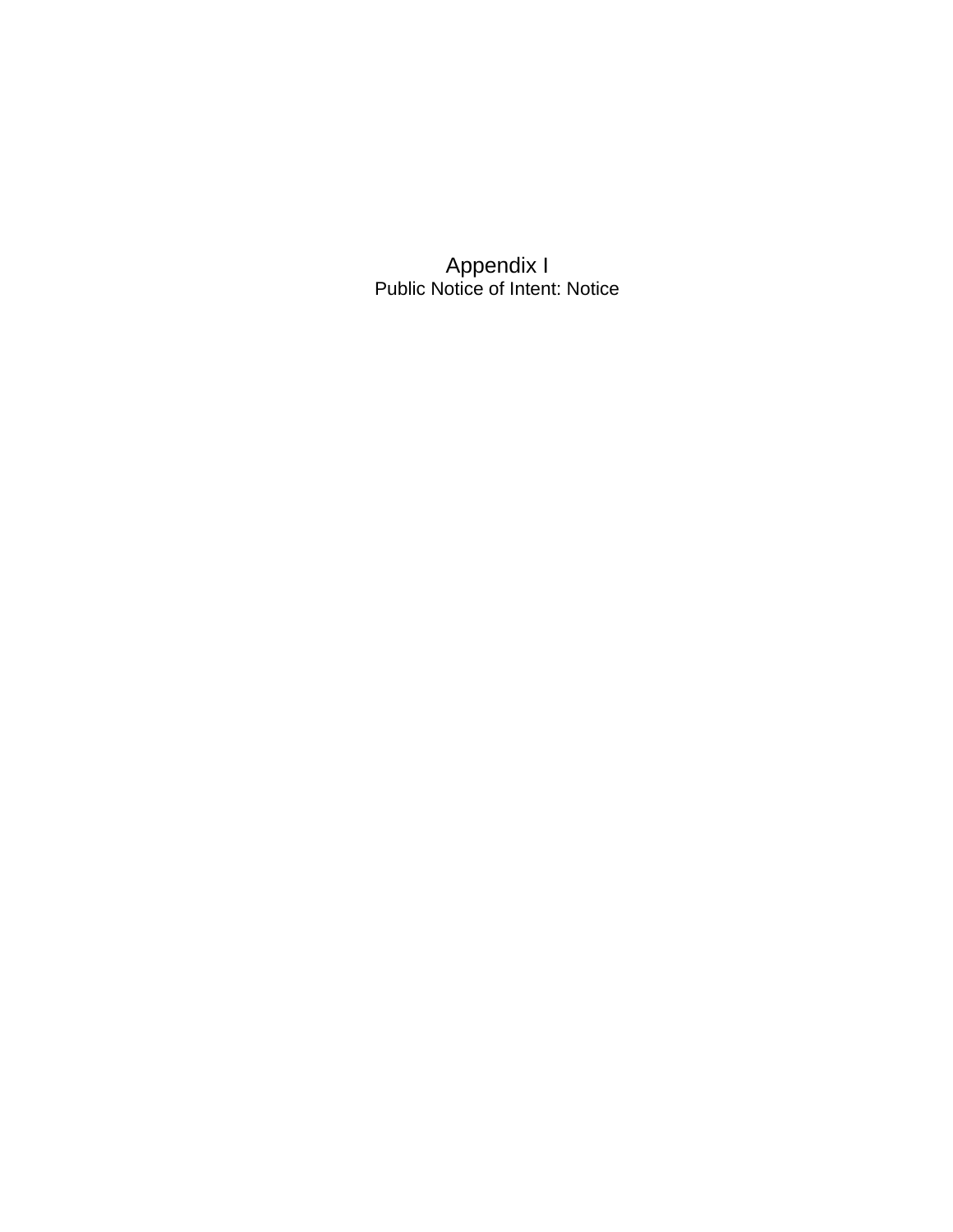Appendix II Comments Received During the Public Notice of Intent and Responses to Comments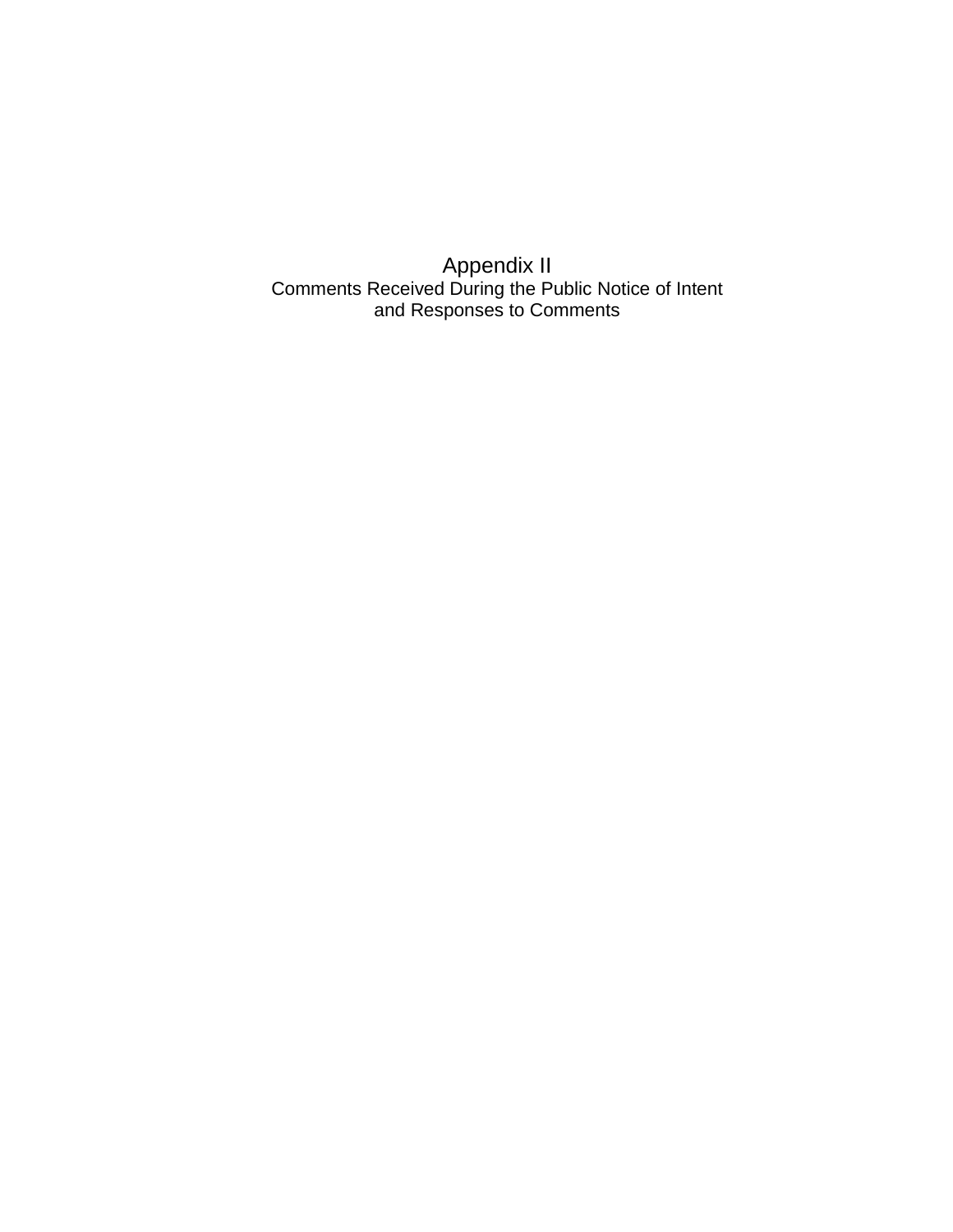#### **Comments Received During the Public Notice of Intent and Responses to Comments**

**1) Envirotech Consultants** (From Joe Selgrath. Received February 22, 2010 via email.)

#### **Comment:**

There are multiply types of equipment, facility design, and operational characteristics that make establishment of "BPS" difficult. We recommend that the District structure BPS following the existing categories and organization of the District's BACT guidelines.

#### **District Response:**

The District agrees that the type of equipment, facility design, and the operational characteristics must be considered when establishing BPS for cogeneration systems. Accordingly, the cogeneration class and category of source has been split into subcategories. This specific BPS determination is limited to the most commonly permitted cogeneration systems, which are topping-cycle cogeneration units that utilize natural gas fuel and a turbine or internal combustion engine. Additional cogeneration subcategories, such as cogeneration units fired on waste gas, will be addressed in future BPS determinations.

#### **Comment:**

BPS is already in effect for new sources through the District's BACT guidelines. BACT standards achieve reductions in priority pollutants from operation of specified equipment and processes. BACT standards, by their nature, improve the energy efficiency of affected equipment i.e. through combustion controls, increased maintenance, and periodic combustion monitoring. For these reasons (and others) BPS should be equivalent to BACT for this category and type of source.

#### **District Response:**

While the District's current BACT requirements for cogeneration equipment may indirectly impact the fuel efficiency for a cogeneration unit, the District BACT requirements have no impact on other factors that can influence GHG emission rates, such as heat recovery steam generator thermal efficiencies. Therefore, the BACT requirements for criteria pollutants are not suitable for use as a BPS standard.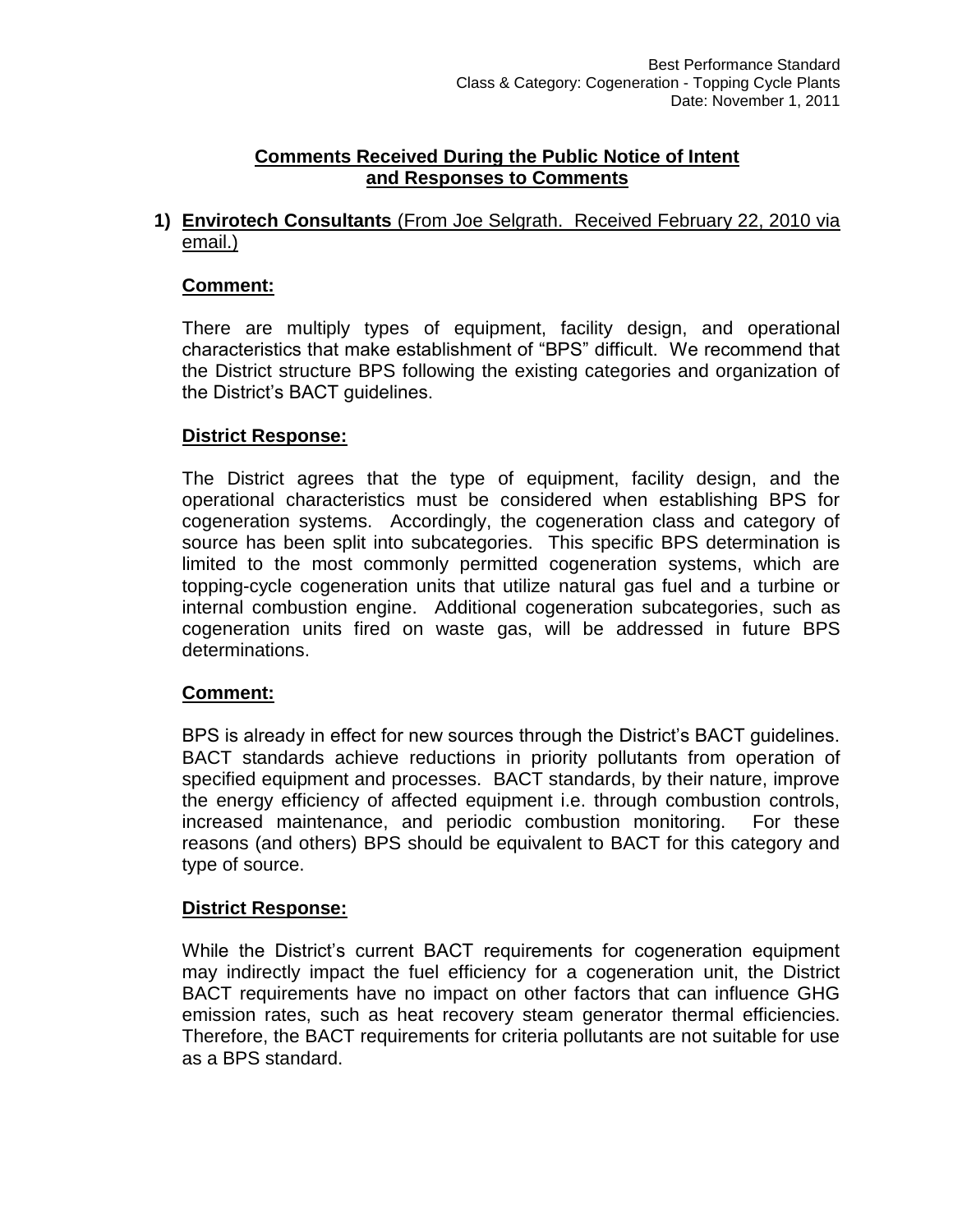BPS needs to provide exemptions for small sources of GHG emissions. EPA is proposing a threshold of 25,000 MT CO2e, and a similar threshold should be part of any BPS determination.

#### **District Response:**

A significance threshold, such as the 25,000 MT CO2e threshold you mention, was explored by the District; however a numerical threshold could not be established. As detailed further in the Districts Final CEQA GHG Staff Report, the District concluded that it is not feasible to scientifically establish a numerical threshold that supports a determination that GHG emissions from a specific project, of any size, would or would not have a significant impact on global climate change.

#### **Comment:**

Cogeneration facilities are already inherently energy efficient. The combined energy and electrical production efficiency is variable and depends on facilities electrical demand and thermal demand.

#### **District Response:**

The District agrees that cogeneration facilities can be energy efficient and that the combined energy and electrical production efficiency is variable. The District considered these factors in determining the BPS standards for cogeneration units.

**2) Berry Petroleum** (From John Ludwick, Regulatory Compliance Specialist. Received February 23, 2010 via email.)

#### **Comment:**

In my opinion, the District cannot receive adequate information to form BPS without first meeting with industry and their representatives to discuss what the baseline period equipment is. A blanket request for information will only create confusion and the submittal of information that can only be applied to a single company. Once the District understands the difference not only between industry types, but the differences within the same industry, can the District begin receiving adequate information to form an achievable and economical BPS.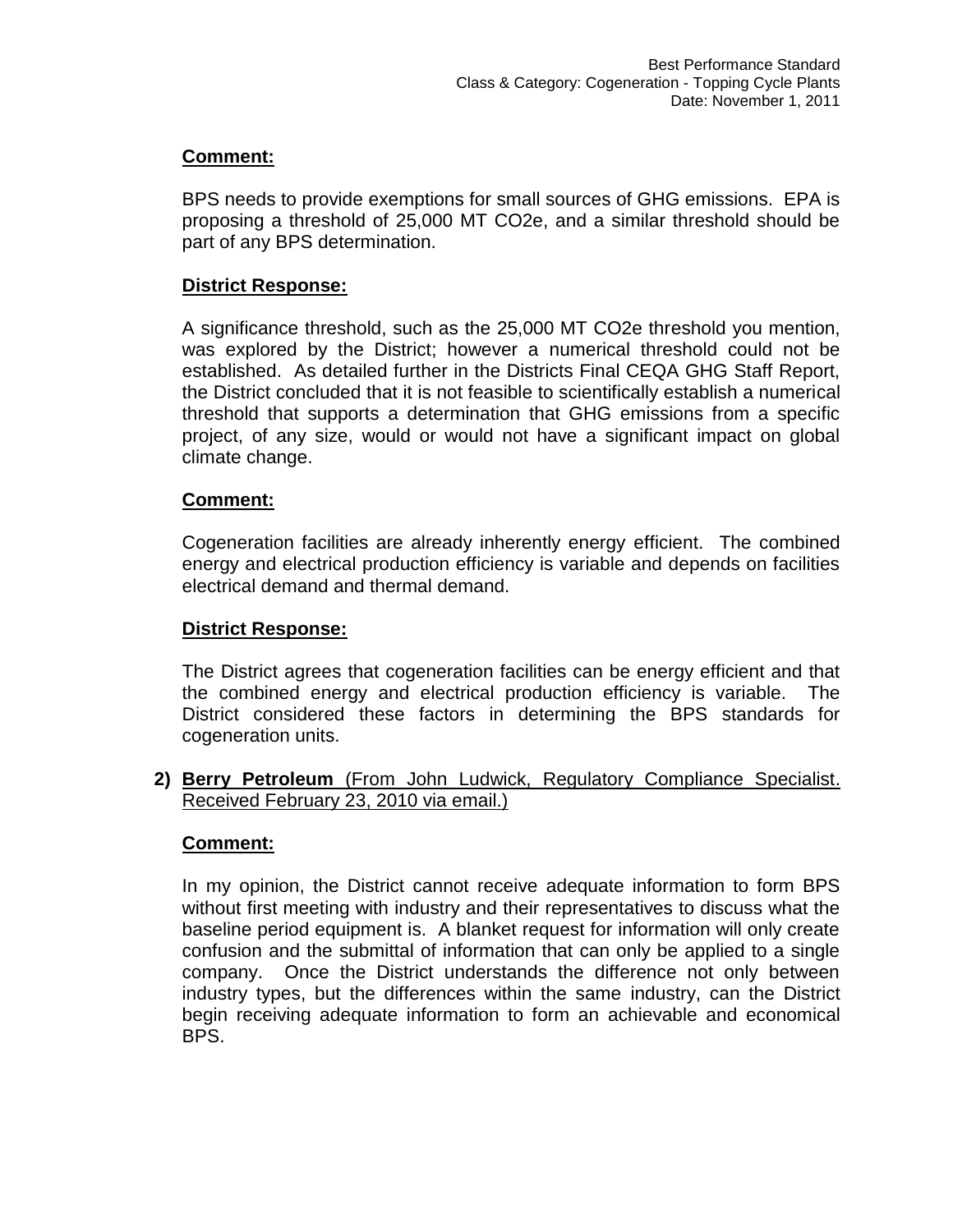#### **District Response:**

The District has received adequate information to form BPS for the cogeneration subcategories addressed in this BPS determination, and the BPS standards are achievable.

**3) City of Fresno Department of Public Utilities** (from Stephen A. Hogg, Assistant Director of Public Utilities, Wastewater. Received March 8, 2010 via mail.)

#### **Comment:**

We disagree with the District's approach to consider CO emissions as being equivalent to CO2 for greenhouse gas purposes; and, the District's reasoning that, while CO is not a greenhouse gas, it is converted to CO2 in the atmosphere.

#### **District Response:**

The District's final CEQA GHG staff report did not identify CO as a greenhouse gas (GHG) and CO emissions were not considered as GHG's in the development of this BPS.

#### **4) LA County Sanitation Districts (Gregory M. Adams, Assistant Departmental Engineer. Received March 4, 2010 via email.)**

#### **Comment:**

AB 32 has interwoven a highly complex array of energy regulations with potentially conflicting elements such as a scoping plan goal of 4000 MW of CH&P distributed north and south, existing renewable portfolio standard (RPS) legislative mandates, proposed renewable efficiency standards (RES) per the Governor's recent Executive Order and the low carbon fuel standard (LCFS), all within a declining balance, cap and trade program, most of whose regulatory entities (those with surrender obligations) are entities also targeted for additional, individual command and control regulations. At this point, we are of the opinion (and "we" are simply a local government potential digester gas/landfill gas producer) that if you suggest more than "Do the best job you can energy-efficiency-wise on your cogeneration project" that San Joaquin will also have added to the morass of mandates that have/will befall the electrical generation industry, both large and small players.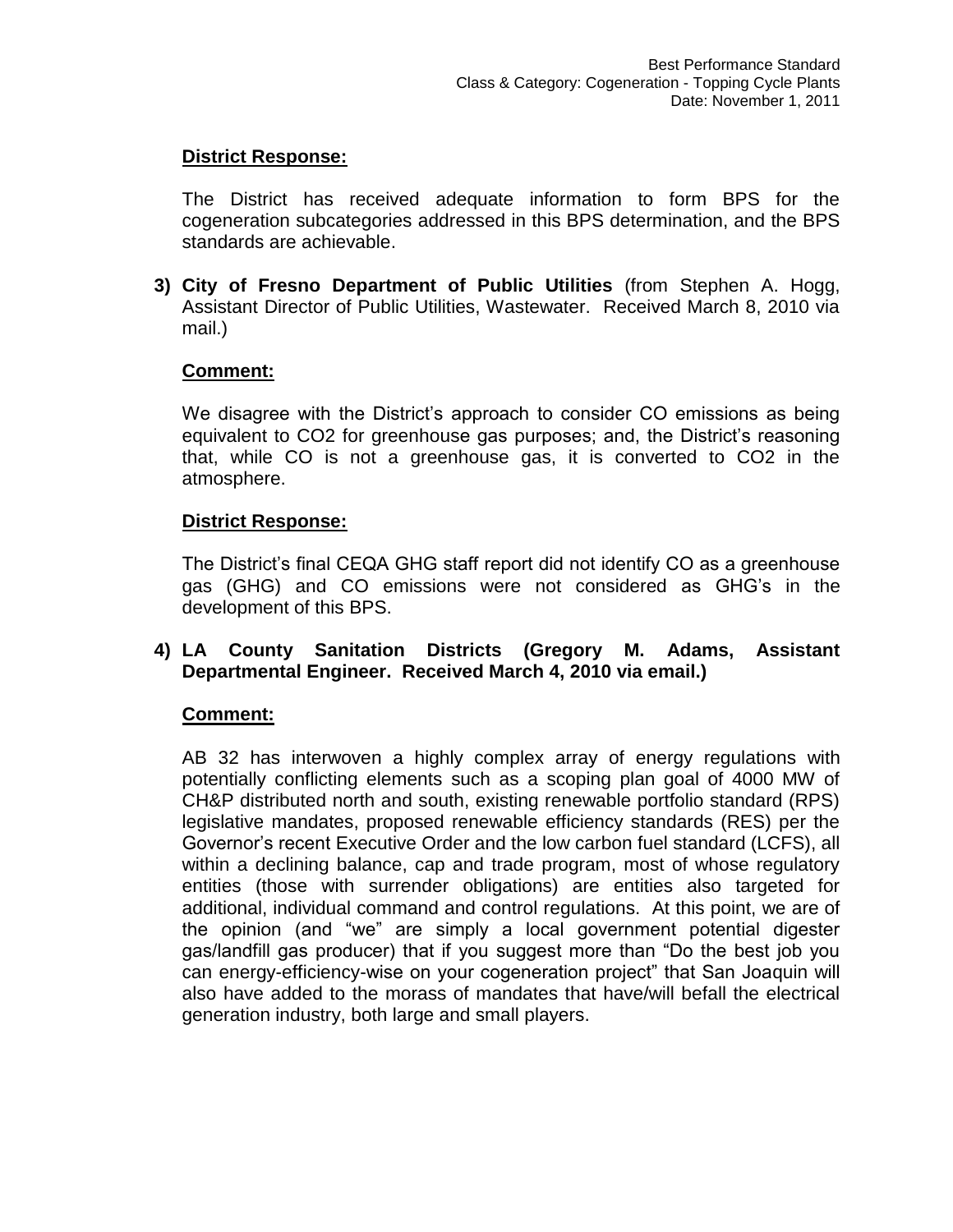It seems Catch-22ish to us to require CHP schemes to comply with overall Scoping Plan goals and then, in turn, to go and regulate those same CHP facilities from a best performance standards viewpoint to achieve another, somewhat different goal. It seems to us that you need a very deep appreciation of the interplay that is happening in Sacramento at the CPUC, the CEC and CARB levels on the energy regulation front before you go wading into those deep waters with anything but the simplest requirements.

#### **District Response:**

Please note, the District took the complex CPUC, CEC, and CARB energy regulations into consideration while developing the BPS for cogeneration units. The District's BPS is based upon achieved-in-practice GHG emission levels for existing cogeneration units, which is roughly equivalent to "do the best you can energy-efficiency-wise on your cogeneration project". Additionally, it should be noted the BPS is a streamlined process to determine significance for CEQA. An applicant also has the options to demonstrate a 29% reduction in project specific GHG emissions or to deem the project significant for GHG emissions under CEQA, neither of which requires a project to meet BPS.

#### **Comment:**

CARB staff stated many times during the Scoping Plan process that criteria pollutant emissions reductions would always trump GHG reductions. We are concerned that given SJAPCD strict NOx standards, truly very little technology exists that makes a small cogenerator viable. After the latest round of rulemaking on R1110.2 and BACT determinations at the South Coast as an example, essentially only fuel cells, a Mitsui 1.5 catalyst line combustion turbine (that cannot be used with waste gas fuels) and microturbines are the only viable distributed generation prime movers. Fuel cells, for instance, in addition to their prohibitive costs, require an appropriate heat sink, like a nearby building, for the best power/heat match. These criteria pollutant-driven considerations are clearly understood by project developers whose projects won't benefit much from another regulatory GHG constraint.

#### **District Response:**

During the determination of BPS for cogeneration units, the District also considered criteria pollutant emission reductions to always trump GHG emission reductions. The proposed BPS for the cogeneration subcategories in this BPS determination are based on achieved in practice GHG emission levels, while units are meeting the current NOx regulations. Therefore, the District believes that the cogeneration BPS will not be a significant constraint for the class and category of cogeneration operations addressed by this determination. Please note, this determination was limited in scope to natural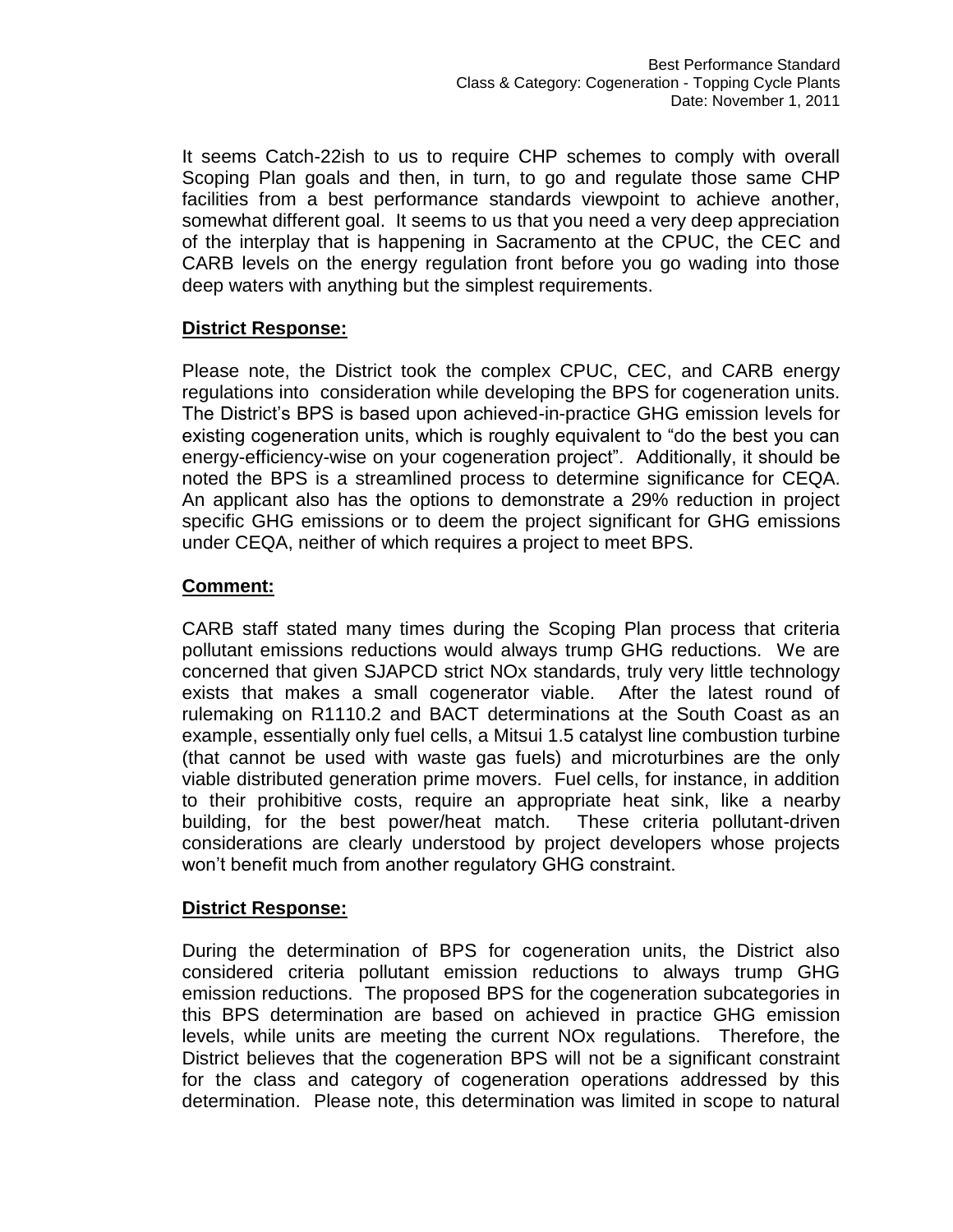gas-fired turbines and IC engines. Cogeneration units, such as fuel cells and microturbines, will be addressed in future BPS determinations.

#### **Comment:**

Be aware, that for all practical purposes, the offset creation and use provisions set forth in the cap and trade preliminary draft rule (PDR) are so onerous and top-heavy with requirements, we seriously doubt if anyone in the waste industry (with its tremendous renewable energy potential) would undertake the risk to create the offset and then sell/use it in the marketplace. Among the many hurdles to creating an offset (a reputed safety valve on the C&T program to prevent runaway costs), per Page 63 of the PDR, potential projects must address public health, social, economic, and energy effects and address activity-shifting and market-shifting leakage, among many other things. These are complex analyses for a small cogenerator to undertake and coupled with rigorous protocols that must be followed (recently withdrawn, by the way, because they were not of sufficient regulatory quality), we truly wonder what the future of cogeneration is in California. As a final thought, we seriously hope that any BPS developed by the SJVAPCD will not thwart any "additionality" determination for an offset credit.

#### **District Response:**

The District believes that the BPS will not thwart any "additionality" determination for an offset credit.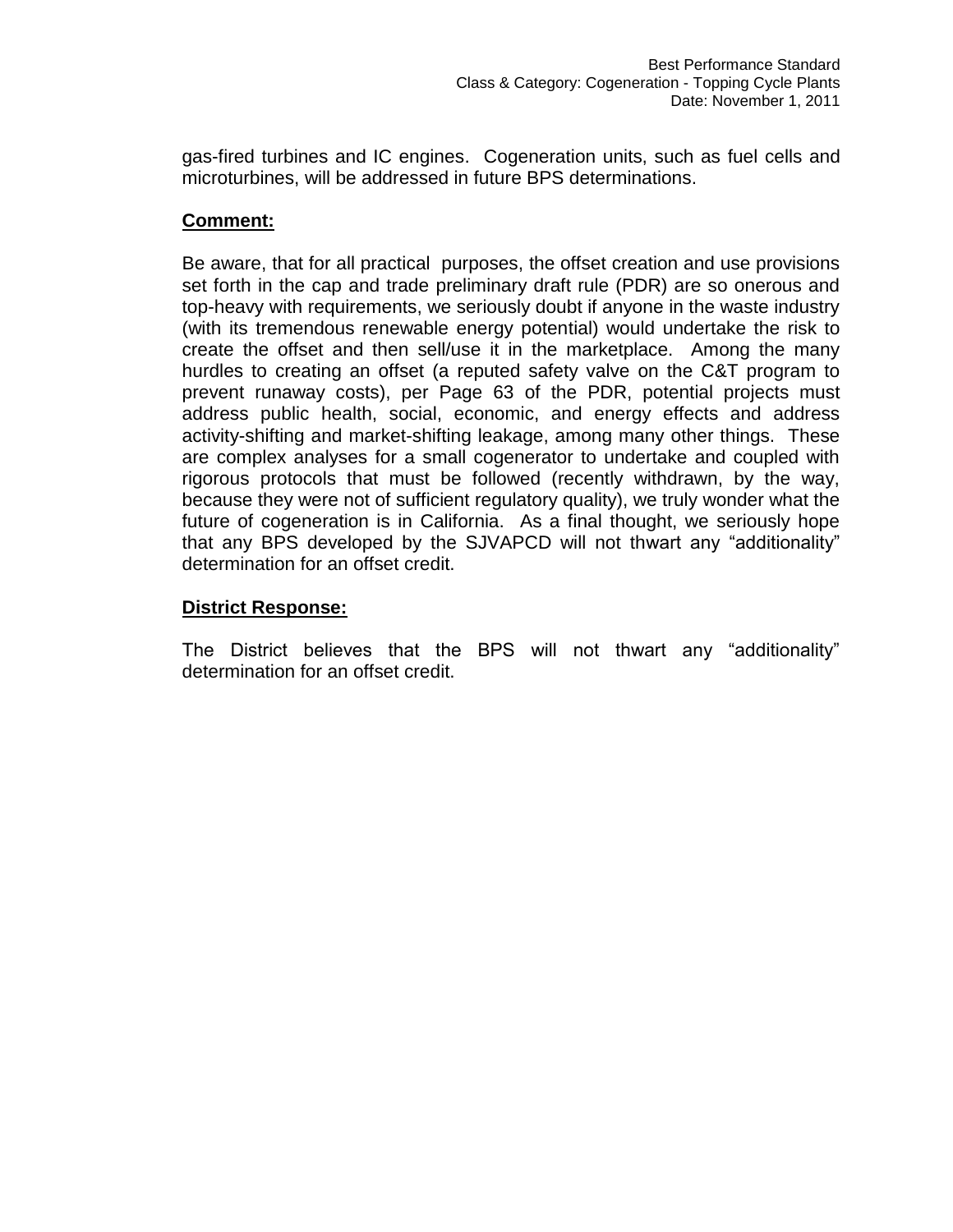Best Performance Standard Class & Category: Cogeneration - Topping Cycle Plants Date: November 1, 2011

Appendix III Public Participation: Notice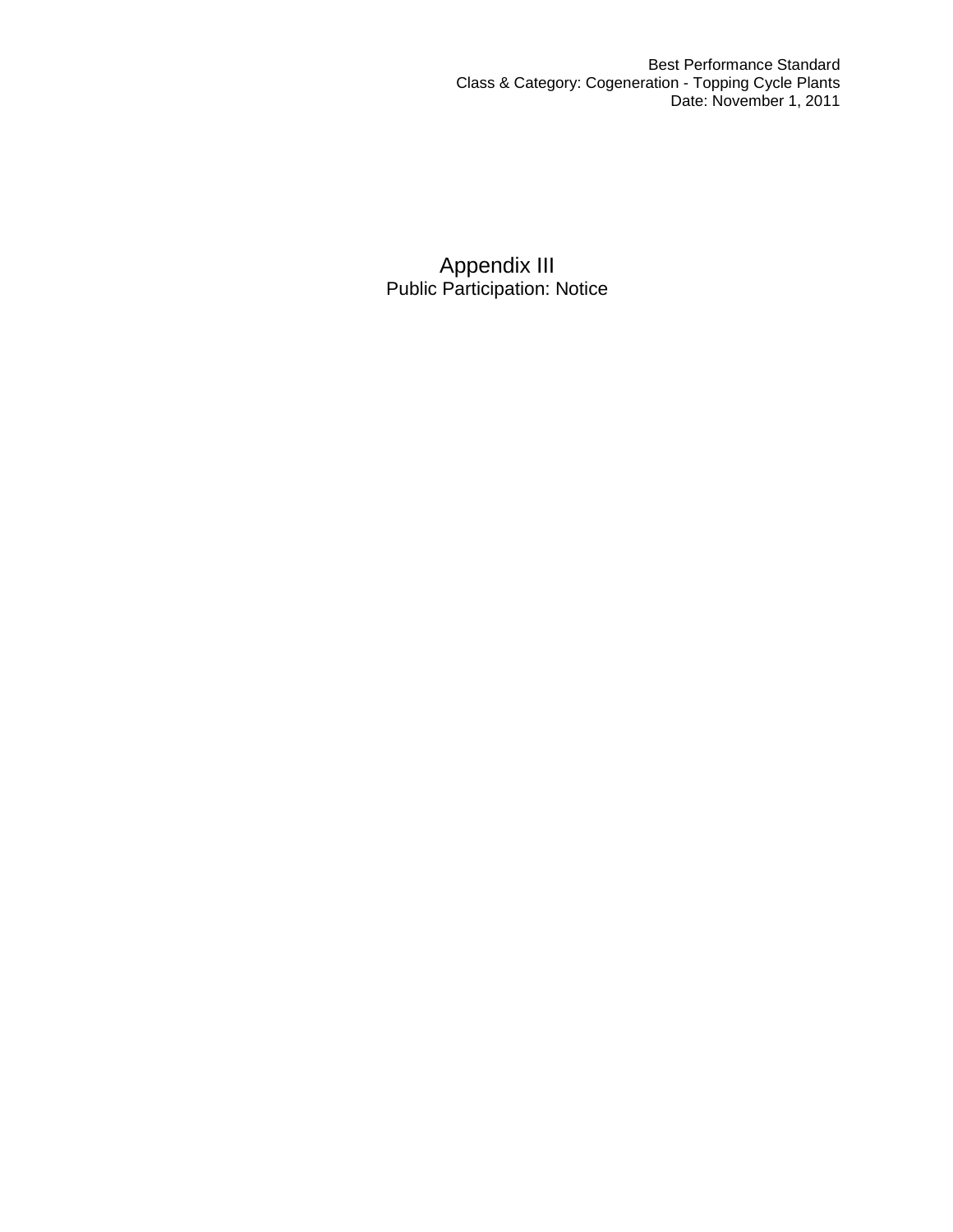Appendix IV Comments Received During the Public Participation Process and Responses to Comments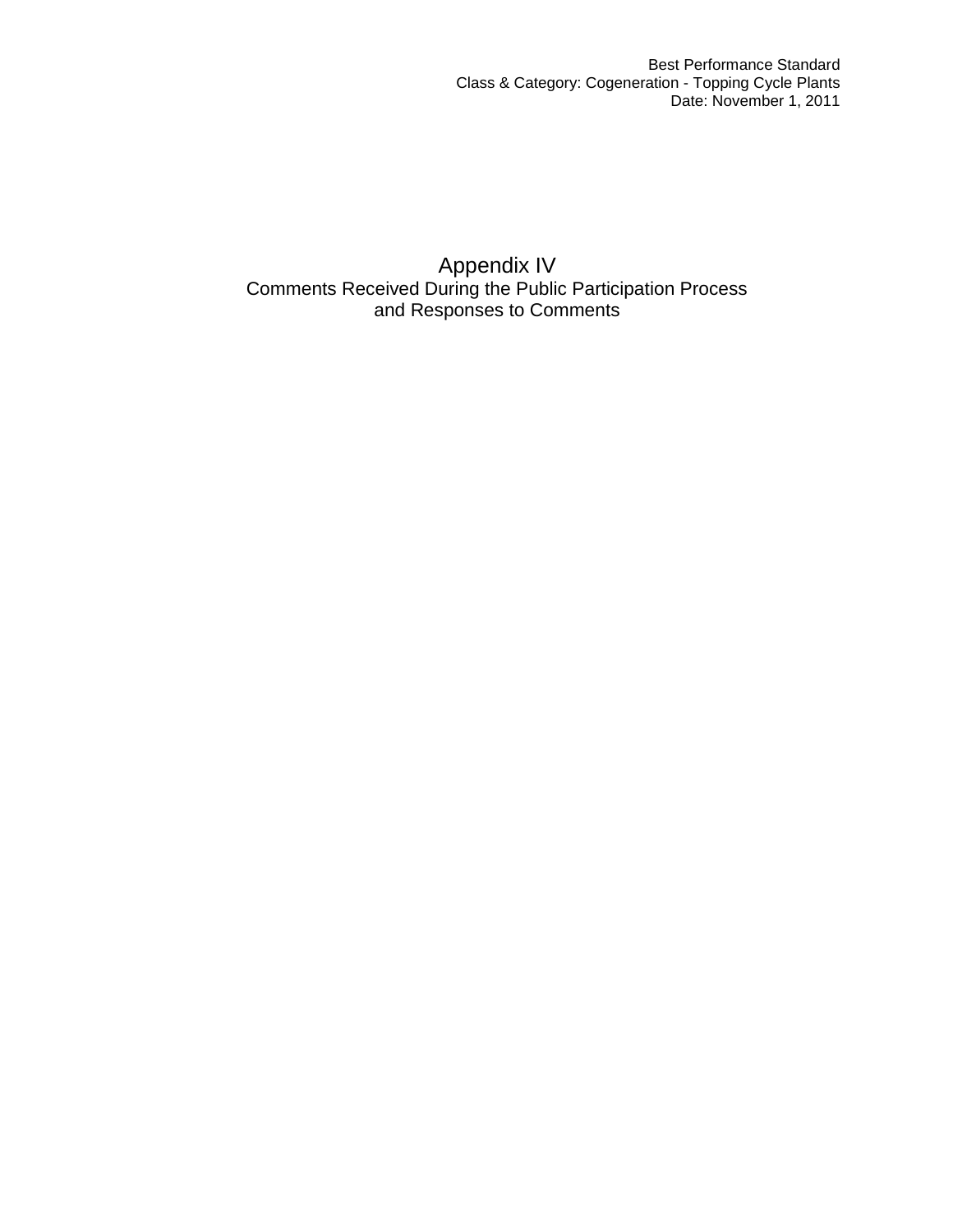#### **1) California Wastewater Climate Change Group** (From Jackie Kepke, Program Manager. Received May 10, 2010 via email.)

#### **Comment:**

#### Biogas Combustion in Lieu of Fossil Fuel Combustion should be considered as Alternative Strategy in the BPS

The SJVAPCD Final Staff Report, Addressing Greenhouse Gas Emissions Impacts under the California Environmental Quality Act, recognizes that renewable fuels reduce GHG emissions when they displace fossil-fuels. Furthermore, in the California Low Carbon Fuel Standard life-cycle analysis of alternative fuels, landfill gas has the lowest carbon intensity pathway of nearly every other fuel. Accordingly, we respectively request the SJVAPCD consider the use of renewable fuels as a potential alternative BPS for co-generation units.

The Final Staff Report (page 92) mentions that biogas combustion in lieu of fossil fuels could be considered as an alternative technology. However, it also mentions that this option has not been achieved-in-practice. Contrary to that report, there is a long history of biogas combustion in many co-generation units such as engines, turbines, etc., pioneered at landfills and wastewater treatment plants throughout California. We encourage the District to investigate these existing facilities and further encourage and reward the productive use of biogas fuels.

#### **District Response:**

This determination was limited to natural gas-fired units, which are the most commonly permitted cogeneration units within the SJVUAPCD. Future BPS determinations will address biogas-fired cogeneration units for landfills and wastewater treatment facilities, as necessary.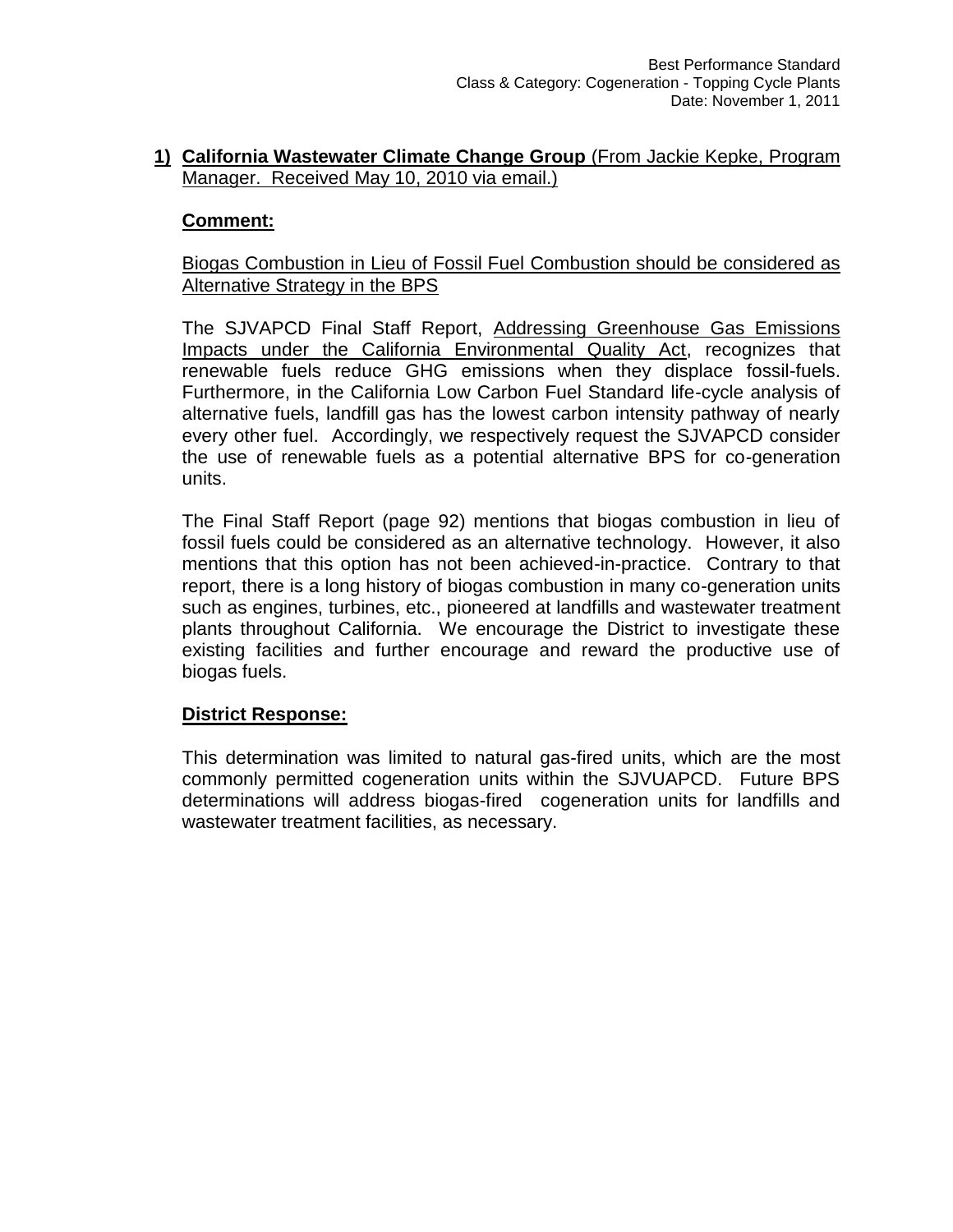#### The Proposed BPS is an Additional Burden to Distributed Energy Projects

AB-32 has interwoven a highly complex array of energy regulations with potentially conflicting elements such as a Scoping Plan goal of 4000 MW of combined heat and power (CHP); existing renewable portfolio standard (RPS), legislative mandates, proposed renewable electricity standards (RES) per the Governor's recent Executive Order and the Low Carbon Fuel Standard (LCFS) Most regulated entities with surrender obligations within a declining balance, cap and trade program are entities also targeted for additional, individual command and control regulations.

It seems like a Catch-22 situation to require CHP schemes to comply with overall Scoping Plan goals and then, in turn, to regulate those same CHP facilities from a best performance standards viewpoint to achieve another, somewhat different goal. We respectfully request that the District weight carefully the interplay unfolding in Sacramento among the California Public Utilities Commission, California Energy Commission, and CARB on the energy regulatory front before wading into these deep waters with anything but the simplest achievable requirements.

#### **District Response:**

Please note, the District took the complex CPUC, CEC, and CARB energy regulations into consideration while developing the BPS for cogeneration units. The District's use of performance based standards is not a requirement but a method of determining significance of project specific GHG emissions using established specifications or project design elements: Best Performance Standards (BPS). The District's BPS is based upon achieved-in-practice GHG emission levels for existing cogeneration units.

Additionally, it should be noted the BPS is a streamlined process to determine significance for CEQA. An applicant also has the options to demonstrate a 29% reduction in project specific GHG emissions ( Please note that it is not the applicant decision to deem the project "significant") or to provide GHG emissions reduction credits. Neither of the options require a project to meet the BPS standard.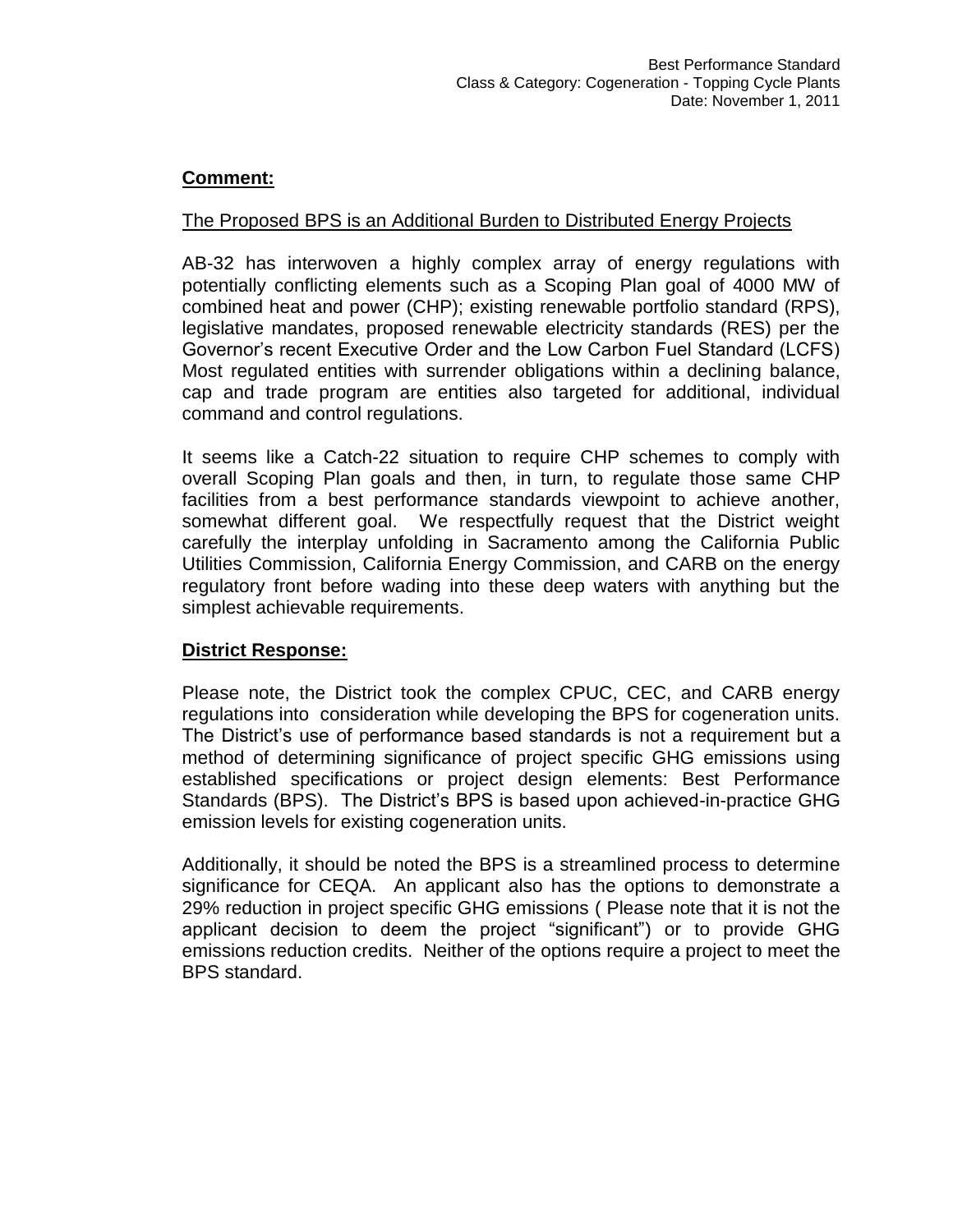#### Small Co-generation Units will be Discouraged by the Proposed BPS

In light of the District's increasingly strict NOx standards, truly very little technology exists that makes a small co-generator viable. After the latest round of rulemaking on Rule 1110.2 and BACT determinations at the South Coast Air Quality Management District as an example, essentially only fuel cells and microturbines remain the only viable distributed generation prime movers. In addition to their prohibitive costs, fuel cells require an appropriate heat sink, like a nearby building, for the best power/heat match for small installations. Although small cogeneration projects may achieve the energy efficiency metric, they may fail in complying with other aggressive air quality goals. We ask that the District investigate whether these small projects are indeed, achievable in practice given these myriad constraints.

#### **District Response:**

While fuel cells dissipate heat, the amount of heat available for recovery is minimal when compared to the heat available for recovery from turbine or engine cogeneration installations. Therefore, fuel cells are not considered to be viable cogeneration units and have not been included in this class and category of source.

Microturbines were included in the District analysis of turbines. Therefore, the proposed energy efficiency metric for turbine cogeneration systems is applicable to microturbine cogeneration systems.

During the determination of any BPS standard, the District always prioritizes the minimization of criteria pollutants over GHG emission reductions. The proposed BPS standards for the cogeneration subcategories in this BPS determination are based on achieved-in-practice GHG emission levels for units that are meeting current District requirements and current State of California distributed generation requirements. Therefore, the District believes the proposed BPS will not affect the viability of small co-generator projects.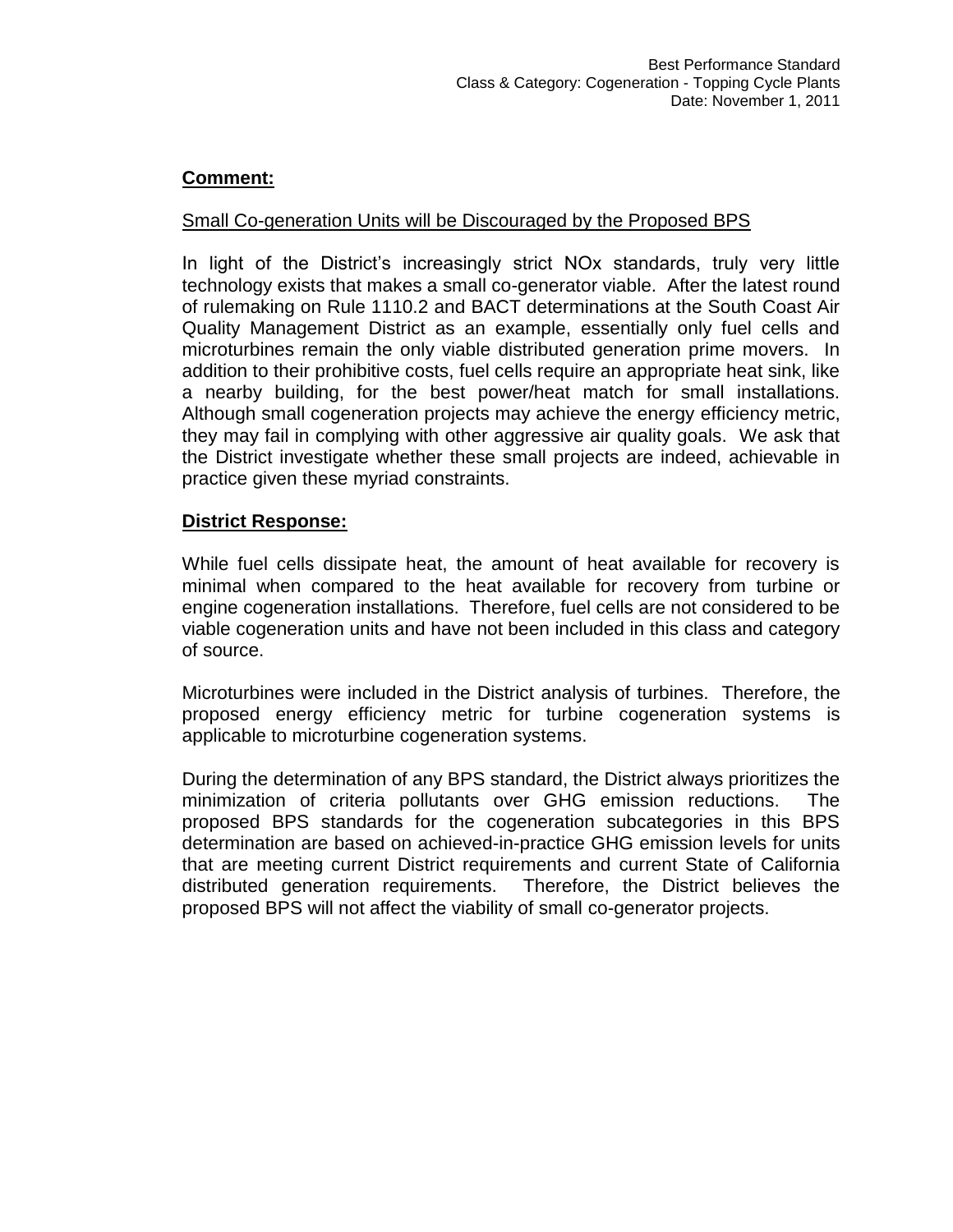#### Offset Generation Could be Frustrated by this Proposal

Practically speaking, the offset creation and use provisions set forth in the cap and trade preliminary draft rule (PDR) are so onerous and top-heavy with requirements, we seriously doubt if anyone in the waste industry (with its tremendous renewable energy potential) would undertake the risk to create the offset and then sell/use it in the marketplace.

Among the many hurdles to creating an offset (a reputed safety valve on the cap and trade program to prevent runaway costs), per page 63 of the PDR, potential projects must address: public health, welfare, social, economic, and energy effects; and address activity-shifting and market-shifting leakage, among many other things. These are complex analyses for small cogenerators to undertake and coupled with the rigorous protocols that must be followed, we truly question the viability of future cogeneration projects in California when new, even stricter protocols are finally adopted. As a final thought, we seriously hope that any BPS developed by SJVAPCD will not thwart any "additionality" determination for offset credits.

# **District Response:**

The District believes that the BPS will not thwart any "additionality" determination for an offset credit.

#### **2) Solar Turbines** (From Leslie Witherspoon, Environmental Programs Manager. Received October 21, 2010 via email)

#### **Comment:**

The type and operation of cogeneration application is dependent upon the energy needs at a particular facility. In most cogeneration applications, the cogeneration system design is based upon thermal loads. This, by default, maximizes design efficiency. The emissions of GHGs depend on the overall energy efficiency of the total system, which can vary by time of day and season-to-season. It is unclear whether the BPS level is a design standard, continuous standard, or annual average standard. The basis of the level is a critical point as the  $16-CO<sub>2</sub>e/MWh$  level for a given prime mover can vary significantly throughout a day, month, season, year based on the electrical and thermal needs of the application. Solar is concerned with the potential negative compliance implications if the standards are not properly represented in the BPS should the BPS levels errantly make their way into an air permitting program.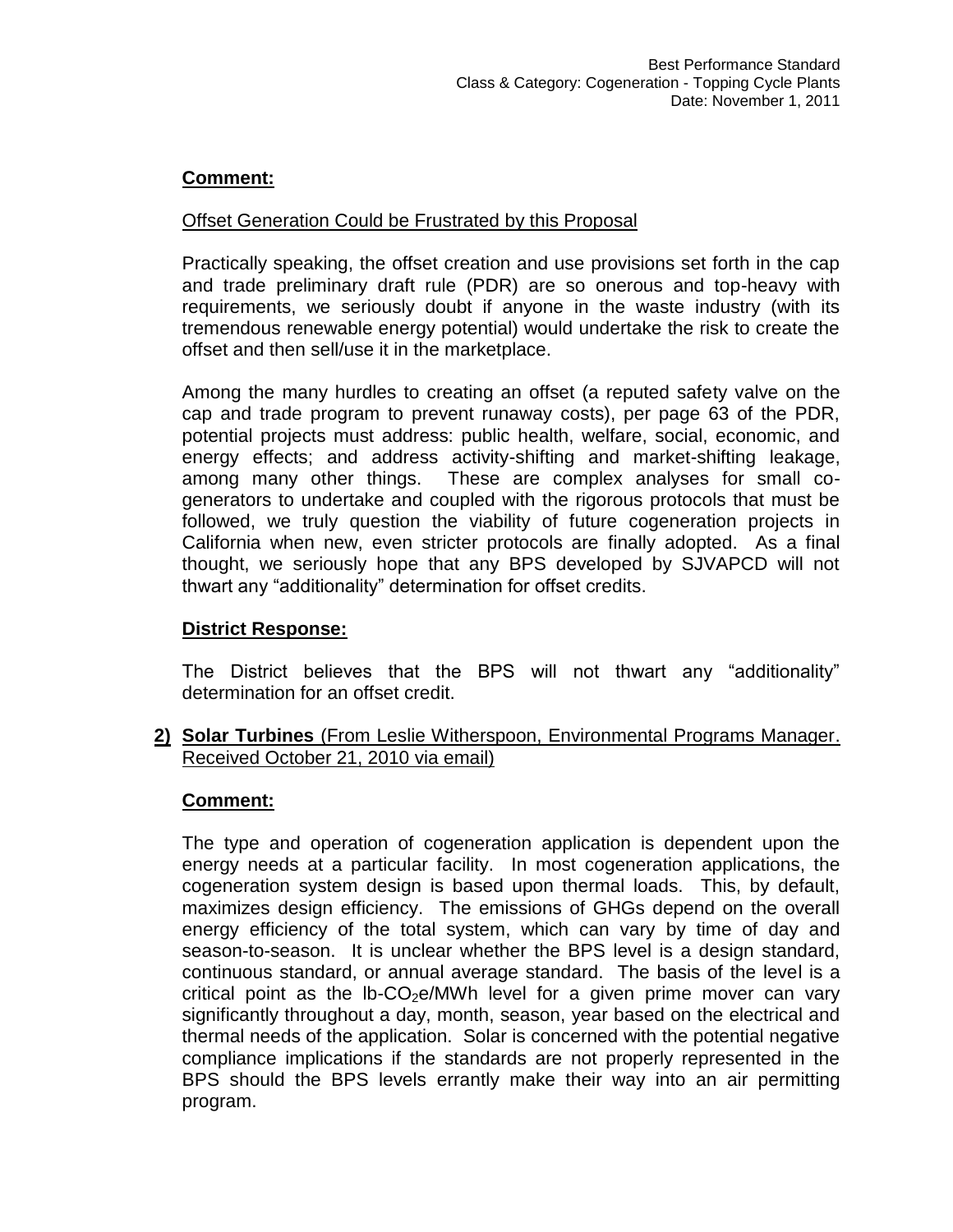#### **District Response:**

The BPS document has been revised to clarify that the proposed BPS for cogeneration are design standards, referenced to standard ISO conditions. The proposed BPS levels for cogeneration are not continuous or annual average standards.

#### **Comment:**

Since it can be shown that there is a net environmental benefit by using cogeneration, the application of cogeneration, regardless of the efficiency, should satisfy regulators. Cogeneration operators will always maximize efficiency for a given application as it directly impacts the bottom line.

#### **District Response:**

According to the approved District Policy, "Addressing GHG Emission Impacts for Stationary Source Projects Under CEQA When Serving as the Lead Agency", in determining the BPS standard for a class and category of source the District must "quantify the potential GHG emission reduction, as compared to the baseline GHG emissions factor per unit of activity". This requirement to quantify the potential GHG emission reductions cannot be accomplished without including an efficiency or  $lb$ -CO<sub>2</sub>e/MWh standard as part of the proposed BPS. Therefore, an efficiency standard, or  $lb$ -CO<sub>2</sub>e/MWh, is required.

#### **Comment:**

The BPS is for topping cycle cogeneration. A variation of topping cycle cogeneration not specifically mentioned in the BPS is "combined cycle" While combined cycle systems are uncommon on gas turbines in our size range, the BPS should not, by default, force the technology into additional review to assess significance per CEQA. In a combined cycle, the input energy first produces electricity and the waste heat is then used to create additional electricity. We are unable to determine from the documentation if the draft BPS considered any "combined cycle" cogeneration cycles when arriving at the 800 lb-CO2e/MWh so as not to place unnecessary review and project delay upon combined cycle applications.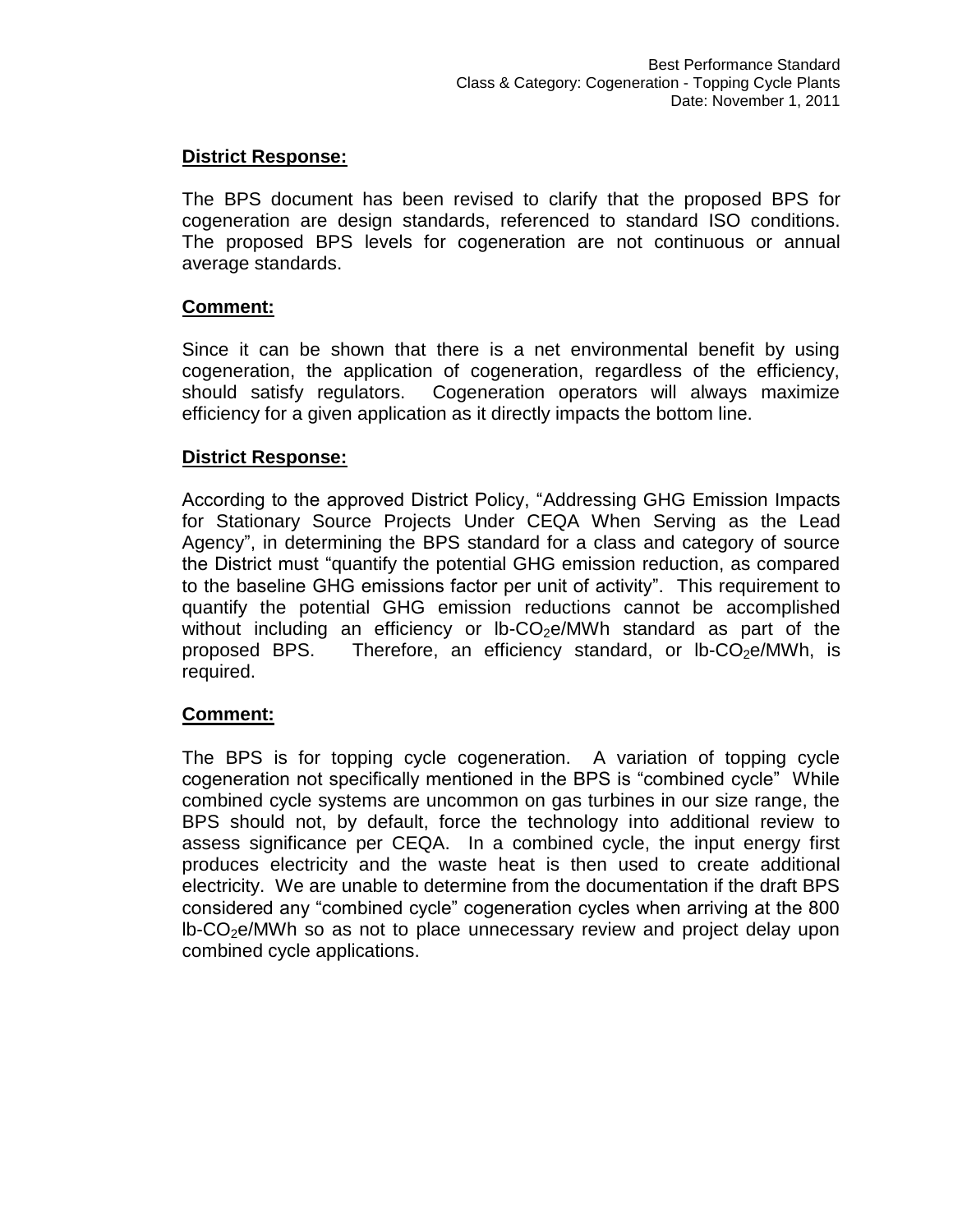#### **District Response:**

Language has been added to the BPS document to clarify that this BPS does not apply to combined cycle plants. Combined cycle plants will be addressed in a future BPS determination.

#### **Comment:**

Solar is concerned with the use of the 1100 lb-CO $_2$ /MWh as "business as usual". The 1100 lb- $CO<sub>2</sub>e/MWh$  value is based on a combined cycle power plant. Thus, only the electrical component is represented in the "business as usual" case as currently proposed. In order for a fair comparison to "business as usual", a thermal component's, e.g. onsite boiler, GHG footprint needs to be added to the 1100 lb- $CO<sub>2</sub>e/MWh$  electrical component. Alternatively, the "business as usual" case could assume a lb lb-CO<sub>2</sub>e/MWh impact of a simple cycle turbine/reciprocating engine with a separate boiler (or other thermal system).

#### **District Response:**

Both the California Public Utilities Commission's 1100 lb-CO<sub>2</sub>e/MWh standard and the California Energy Commission's 1100 lb-CO $_2$ e/MWh certification standard for combined heat and power systems are applicable to cogeneration units. Therefore, the District believes the 1100 lb-CO<sub>2</sub>e/MWh "business as usual" standard is appropriate.

#### **Comment:**

The BPS states on page 6… "other GHG emissions from cogeneration systems, such as  $N_2O$  and  $CH_4$  were determined by the PUC to be insignificant compared to the greenhouse gas contribution of  $CO<sub>2</sub>$  emissions." "Insignificant" is a relative term. CARB's AB32 and EPA's GHG reporting rule essentially use the same  $N_2O$  and  $CH_4$  emission factors. The factors are taken from the Intergovernmental Panel on Climate Change, 2006 IPCC Guidelines for National Greenhouse Gas Inventories (2006). These emission factors are used by inventory programs around the world to generically represent  $N_2O$  and  $CH_4$ emissions from natural gas combustion.

It is worth noting that the CH<sup>4</sup> emission factor in the reporting programs is **not** representative of  $CH<sub>4</sub>$  emissions from combustion turbines or reciprocating engines. While the IPCC factors are used for generic reporting programs, their use should be carefully reconsidered prior to being used in a BPS or other regulatory scheme where any testing and/or compliance is probable.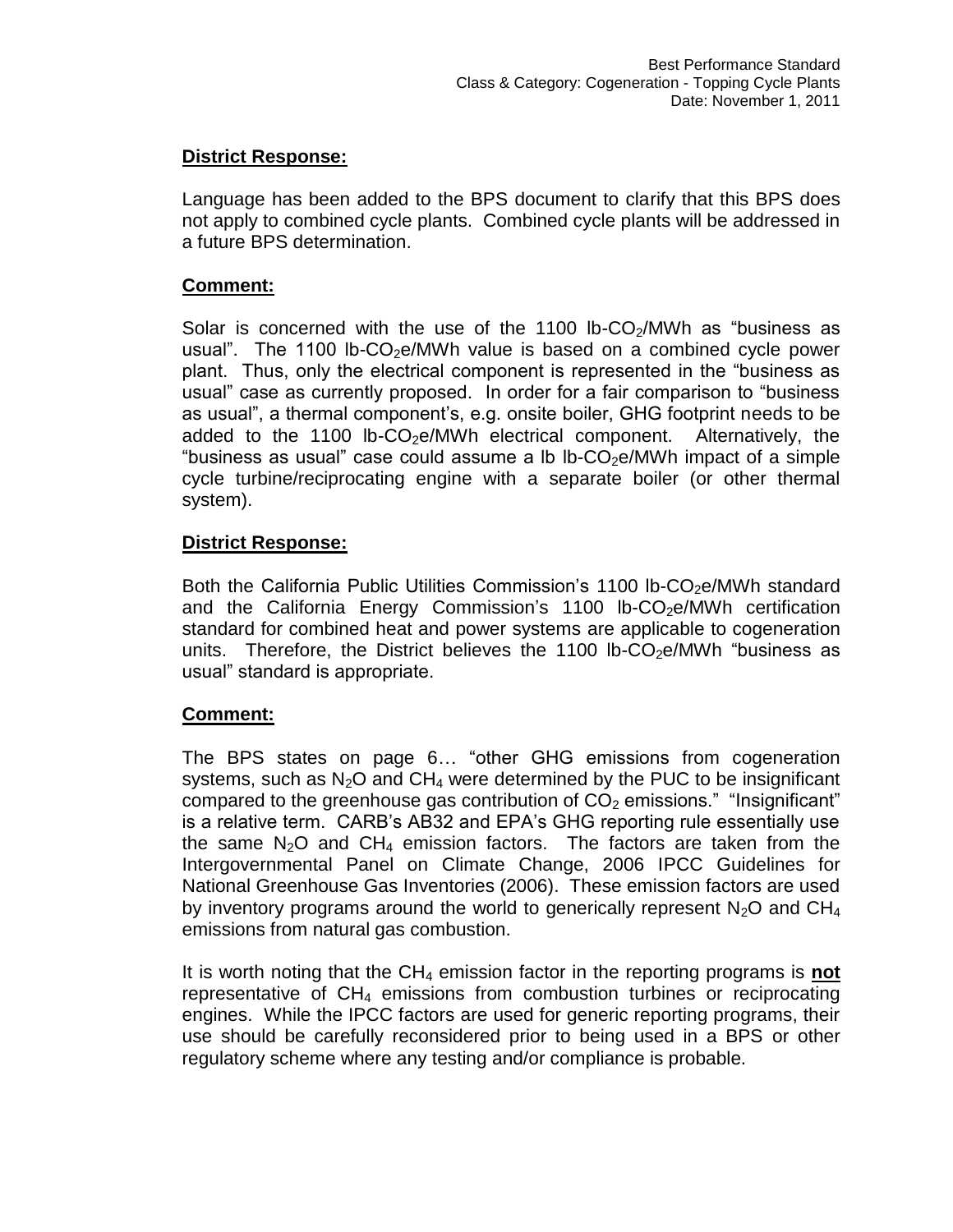For example, AP-42 methane estimates for reciprocating engines and combustion turbines are orders of magnitude higher than the IPCC values. Estimates from engine and turbine manufacturers would provide another set of values. While the contribution of  $CH_4$  to the  $CO_2e$  total may still be deemed "insignificant", it is not as negligible as the IPCC emission factors infer.

#### **District Response:**

The District did not consider the  $CH_4$  and  $N_2O$  emission factors to be insignificant. The IPCC  $CO<sub>2</sub>$ , CH<sub>4</sub>, and N<sub>2</sub>O emission factors were used to determine the  $CO<sub>2</sub>e$  emissions from the units surveyed, and in development of the BPS standard. Specific  $CO<sub>2</sub>e$  emission factors for all of the turbines included in the survey is not available. Therefore, use of an AP-42 or IPCC emission factors is necessary.

While the  $CH_4$  and N<sub>2</sub>O AP-42 emission factors for turbines are greater than their IPCC counterparts, the IPCC  $CO<sub>2</sub>$  emission factor is greater than the AP-42  $CO<sub>2</sub>$  emission factor. Due to the higher  $CO<sub>2</sub>$  emission factor, the  $CO<sub>2</sub>e$ emission factor when using only IPCC data is greater than the  $CO<sub>2</sub>e$  emission factor when using only AP-42 data. Therefore, the IPCC emission factors were determined to be the most conservative and are appropriate for establishing the BPS standard.

#### **Comment:**

Size of system. Larger facilities generally have higher efficiencies. It's unclear from the draft BPS as to the size of the cogeneration facilities included in the Survey.

#### **District Response:**

The size of the cogeneration units, in MMBtu/hr for turbines and HP for IC engines, has been added to the survey tables.

#### **Comment:**

The survey volume is inadequate for the non-oilfield combustion turbines. Solar does not agree that a sample size of four captures the wide variety of cogeneration applications. Two of the four non-oilfield combustion turbines exceed the proposed BPS. With this in mind, how was the proposed BPS determined appropriate for this class/category?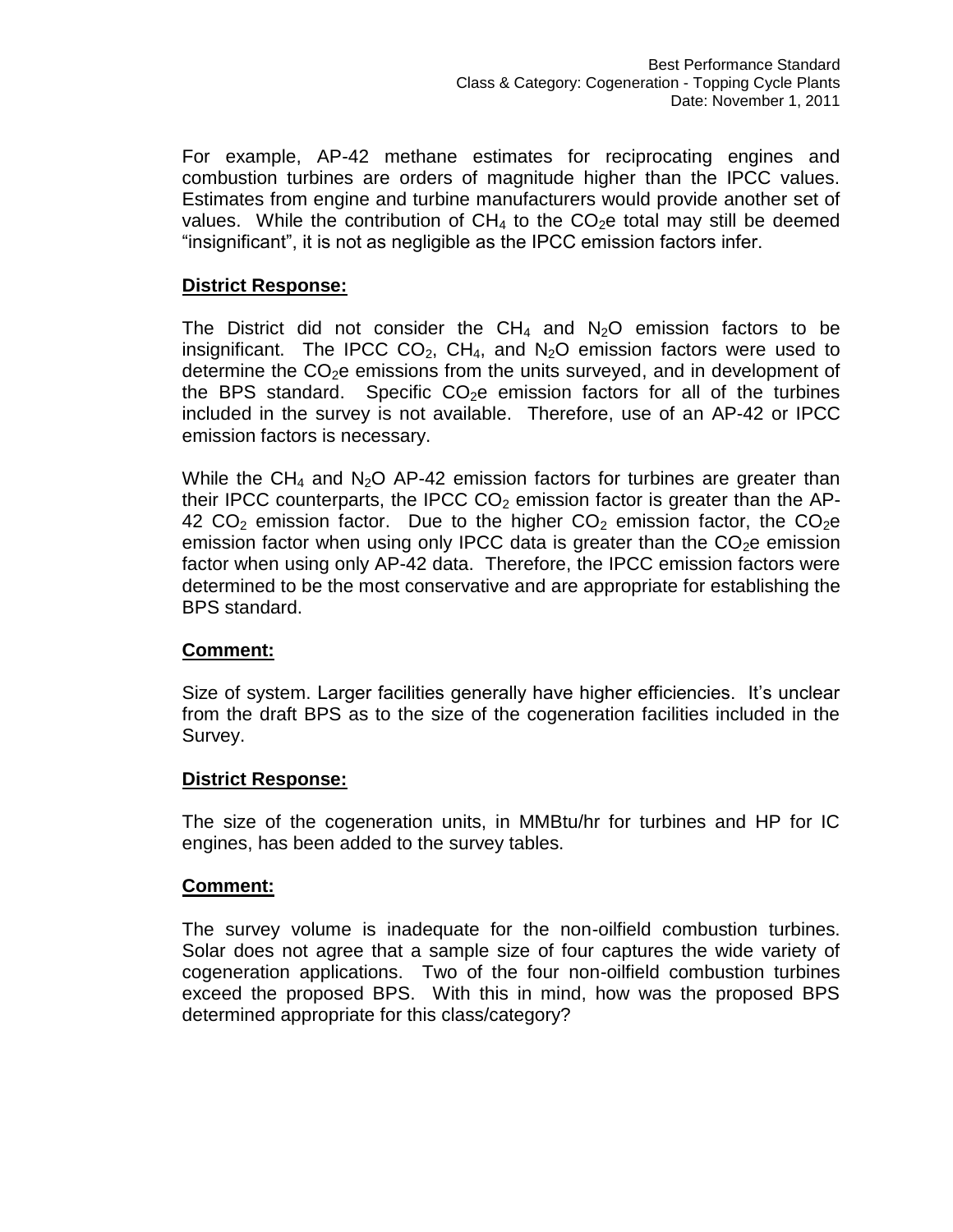#### **District Response:**

The District's CEQA policy, defines Achieved-in-Practice as "Any equipment, technology, practice or operation available in the United States that has been installed and operated or used at a stationary source site for a reasonable period of time sufficient to demonstrate that the equipment, technology, practice or operation is reliable when operated in a manner that is typical for the process…". All four of the cogeneration units were determined to be Achievedin-Practice.

Additionally, the Best Performance Standard is defined as follows: "For a specific Class and Category, the most effective, District Approved, Achieved-In-Practice means of reducing or limiting GHG emissions from a GHG emissions source, that is also economically feasible per the definition of Achieved-in-Practice…".

Pursuant to the above definition of Best Performance Standard, the Best Performance Standard must be set to equal the most effective Achieved-in-Practice means of reducing or limiting GHG emissions. Based on the two cogeneration sites you mention, a GHG emissions rate of 800 lb- $CO<sub>2</sub>e/MWh$ was determined to be Achieved-in-Practice; therefore, the proposed BPS of 800 lb- $CO<sub>2</sub>e/MWh$  is appropriate despite the small size of the survey.

#### **Comment:**

The survey for the oilfield combustion turbines included 36 turbines. Five of the turbines exceed the proposed BPS. Seven of the turbines are just under the proposed BPS. These twelve turbines account for 1/3 of the survey. Essentially, on any given day 1/3 of oilfield turbines would not meet the proposed BPS, again signaling that the proposed BPS is not at the appropriate level for the technology. Here too, Solar is concerned with the potential negative compliance implications if the standards are not properly represented in the BPS should the BPS levels errantly make their way into an air permitting program.

#### **District Response:**

The proposed BPS standard is a design standard, not a continuous or annual average standard. Therefore, the turbines in the survey that are just under the proposed BPS meet the BPS standard. Furthermore, the proposed 800 lb-CO<sub>2</sub>e/MWh BPS standard was determined to be Achieved-in-Practice; therefore, the proposed BPS standard is appropriate.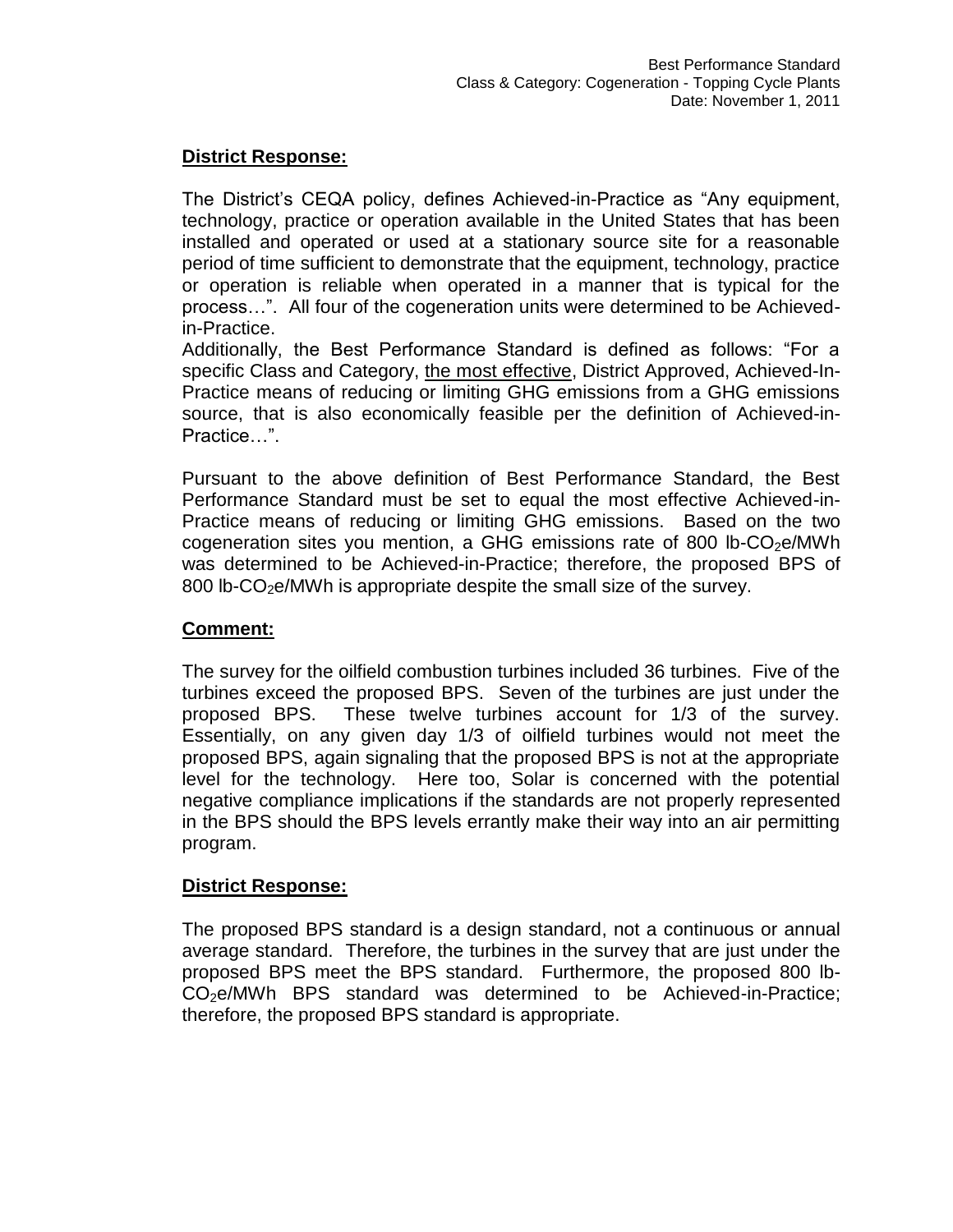There are many cogeneration applications that may not be able to meet the draft BPS of 800 lb-CO<sub>2</sub>e/MWh. This does not mean that such applications are not efficient or that cogeneration at a proposed facility provides no reduction in GHG or fuel savings. It means, simply, that the proposed facility was designed to achieve the maximum efficiency for the specific application. Solar asks that the final BPS take into consideration the wide variety of cogeneration applications. As such, Solar recommends that the final BPS be set at 1100 lb- $CO<sub>2</sub>e/MWh.$ 

While many cogeneration applications will far out perform the 1100 lb-CO<sub>2</sub>e /MWh standard, the 1100 lb-CO<sub>2</sub>e/MWh will allow for a wide variety of cogeneration applications to remain viable in the District. Such a strategy will ultimately reduce criteria and GHG emissions by discouraging separate production of electricity and steam.

# **District Response:**

Pursuant to District policy, the BPS standard must be set at the most effective, District-approved level that has been considered to be Achieved-in Practice. For the two turbine categories, the District has determined that an 800 lb-CO2e/MWh standard is Achieved-in-Practice.

Keep in mind, proposing to meet a BPS standard is only one of the three options for addressing GHG emissions for CEQA. Another option to demonstrate that a project is not significant for GHG emissions is to demonstrate that project specific emissions would be reduced and/or mitigated by at least 29%, compared to "business as usual". Several methods to mitigate GHG emissions are available, including shutting down other emission units that are currently in use, reducing the GHG emissions from other emission units that are currently in use, providing GHG emission reduction credits, or entering into a Voluntary Emission Reduction Agreement with the District. A third option is to consider the project to be significant for GHG emissions and perform an Environmental Impact Report.

Neither of the alternative options for addressing CEQA require an operator to meet the proposed BPS standard. In other words, the adoption of a 800 lb- $CO<sub>2</sub>e/MWh$  standard does not prevent an applicant from proposing a cogeneration system that does not meet the BPS standard. An applicant proposing a 1,100 lb-CO2/MWh cogeneration system has the options of demonstrating that the project will result in a 29% reduction/mitigation in GHG emissions, or performing an Environmental Impact Report.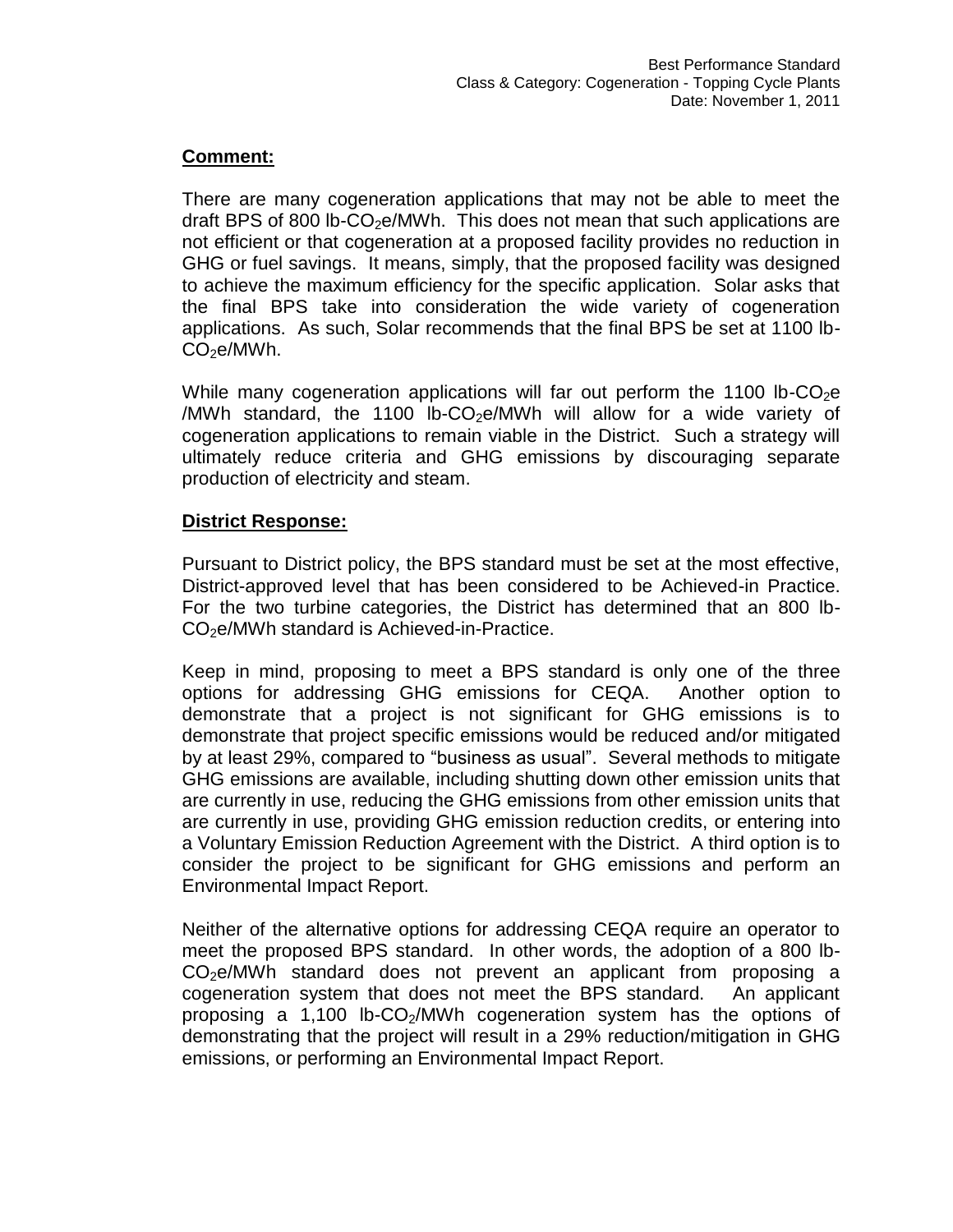#### **3) Engine Manufacturers Association** (From Joseph L. Suchecki, Director, Public Affairs. Received October 18, 2010)

EMA has reviewed the proposed Best Performance Standard (BPS) for cogeneration facilities, and we appreciated the opportunity to provide comments and recommendations regarding the proposed standards. We believe that adopting a BPS that will serve as a benchmark when co-generation facilities are undergoing a permit review is a suitable way to incorporate greenhouse gas (GHG) emissions considerations into the permitting process. In that regard, we do not believe that the District should establish a traditional GHG emission standard or require a fixed GHG emission reduction requirement for each facility. GHG emissions are fundamentally different than criteria pollutants because there is no specific "emissions control equipment" designed to reduce greenhouse gases. Also, mandating specific levels of GHG reductions may have the unintended consequence of reducing the number of engines that otherwise would have operated with CHP systems, thereby increasing the amount of GHG emissions as a result of those last CHP opportunities. Consequently, it is both necessary and appropriate to apply an alternative approach to seek to achieve any needed GHG reductions.

Although EMA supports cost-effective and feasible GHG emission reductions, EMA has concerns with the proposed BPS for engine-based co-generation facilities. Specifically, we believe that the 700 lbs/MWh standard for natural gas-fired IC engines is too restrictive and may eliminate CHP opportunities for many stationary engines. As a result, the proposed BPS level needs to be raised to 800 lbs/MWh. The reasons supporting this necessary change are as follows:

#### **Comment:**

The database used to justify the proposed BPS is very limited, being comprised of only 6 facilities. In that regard, co-generation facilities are developed for many specific purposes and applications, and we do not believe that a sample size of 6 adequately captures the potential range and variety of all applications. The proposed BPS needs to consider a larger sample size of co-generation facilities.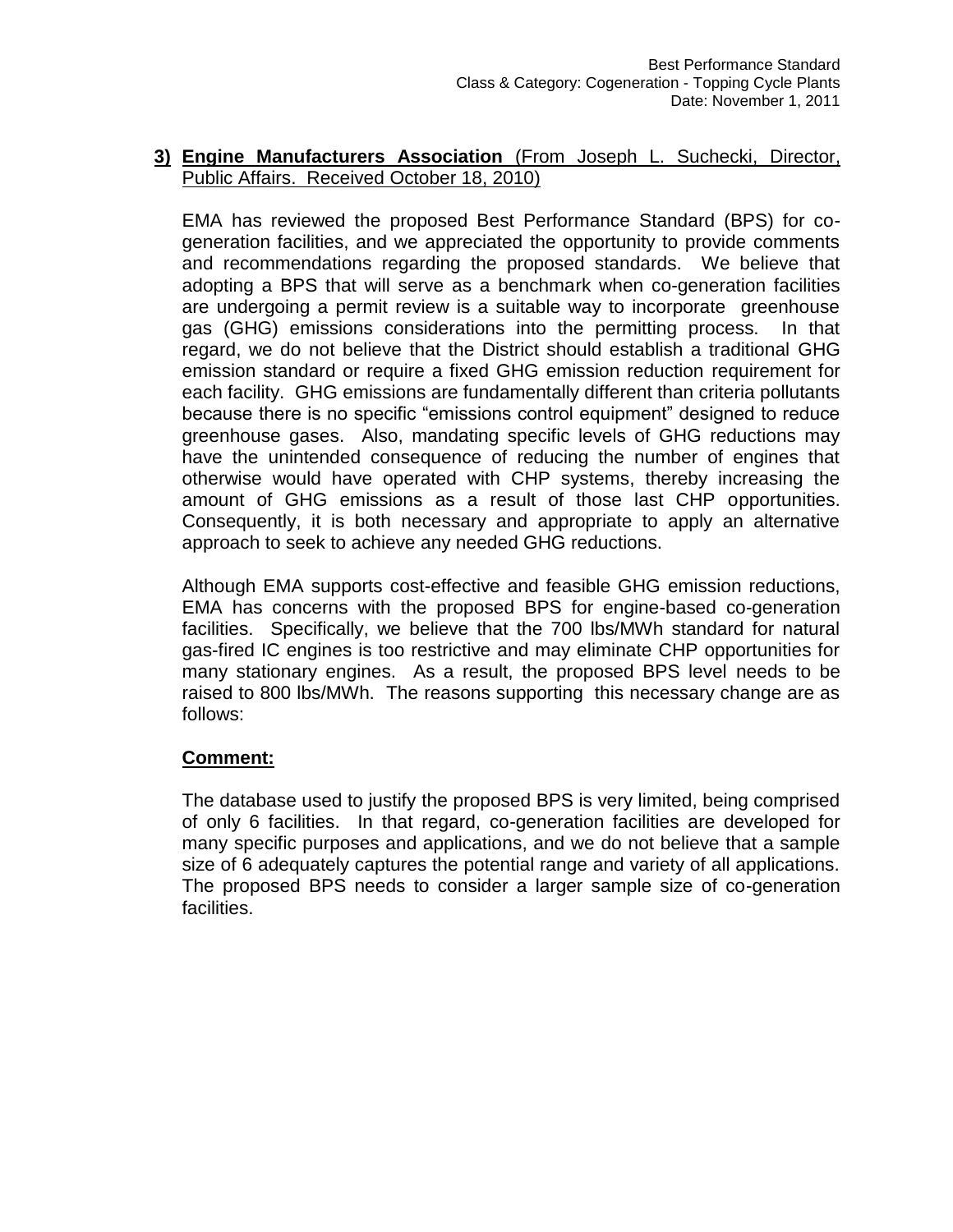#### **District Response:**

The District's CEQA policy, defines Achieved-in-Practice as "Any equipment, technology, practice or operation available in the United States that has been installed and operated or used at a stationary source site for a reasonable period of time sufficient to demonstrate that the equipment, technology, practice or operation is reliable when operated in a manner that is typical for the process…". All the cogeneration options for engines were determined to be Achieved-in-Practice.

Best Performance Standard is defined as follows: "For a specific Class and Category, the most effective, District Approved, Achieved-In-Practice means of reducing or limiting GHG emissions from a GHG emissions source, that is also economically feasible per the definition of Achieved-in-Practice…".

Pursuant to the above definition of Best Performance Standard, the Best Performance Standard must be set to equal the most effective Achieved-in-Practice means of reducing or limiting GHG emissions. Based on the data available to the District, a GHG emissions rate of  $700$  lb-CO<sub>2</sub>e/MWh is Achieved-in-Practice; therefore, the District believes a Best Performance Standard of 700 lb-CO<sub>2</sub>e/MWh is appropriate despite the small size of the survey.

#### **Comment:**

The emissions of GHGs on a per MWh basis depend on the overall energy efficiency of the total system. For IC engine-based facilities, co-generation typically includes use of the thermal energy created by the engine as well as the electrical output of the generator. Both the opportunity to use the thermal energy and electrical energy generated by the engine are specific to the design and power needs of the facility. In other words, the type of co-generation system installed at a facility is inherently dependent on the energy needs at that particular facility. Those site-specific and case-specific needs will determine how much thermal energy can be used and how much electrical energy can be used. Those energy needs, in turn, will determine the potential maximum efficiency of the cogeneration system. Thus, co-generation facilities are not well-suited to a "one size fits all" approach. Quite to the contrary.

#### **District Response:**

The purpose of the BPS standard is to streamline the GHG significance determination as much as possible. A one-size fits all approach was chosen, since this approach results in the most streamlined approach possible for this class and category of source.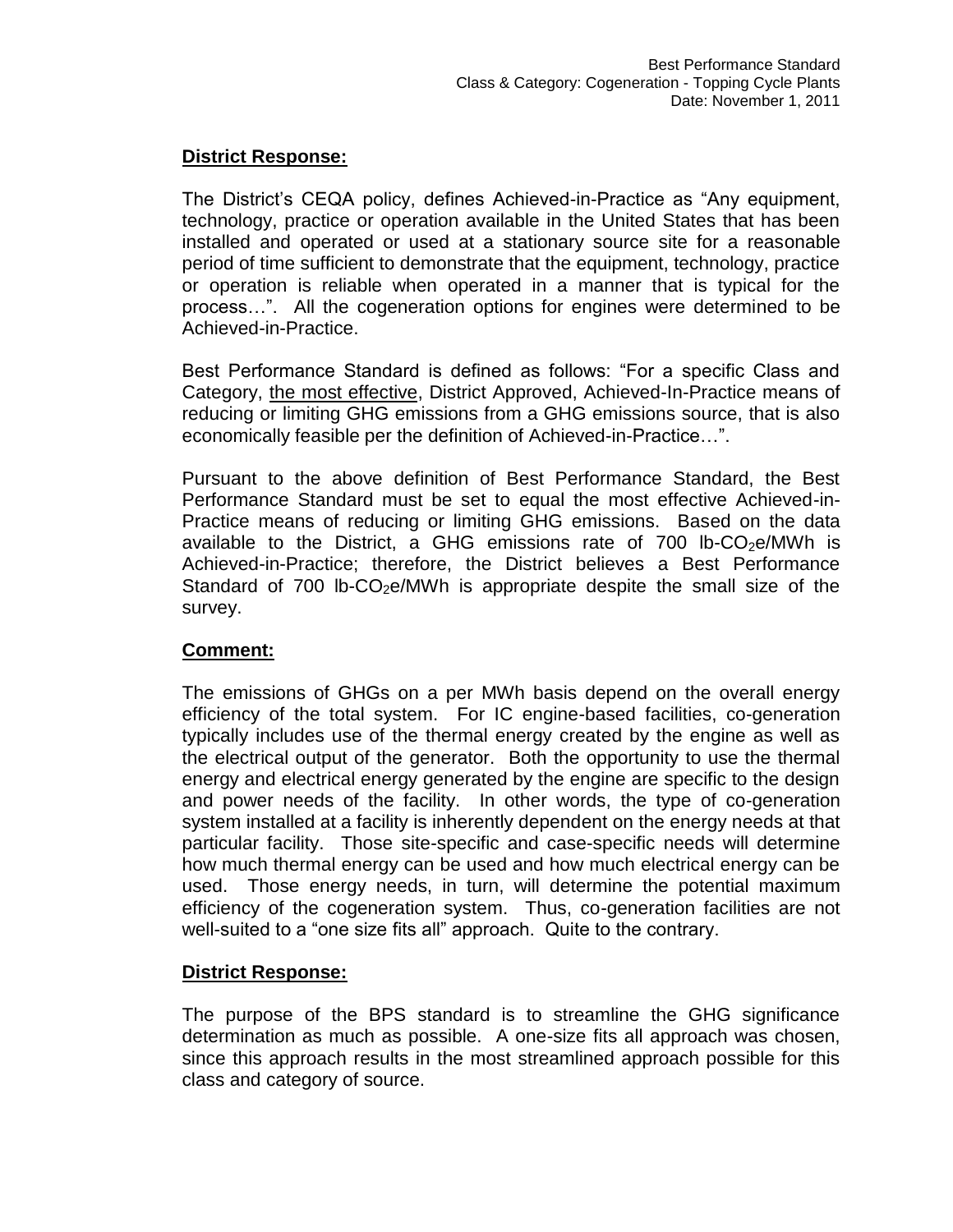While the proposed BPS standard may be a one-size fits all approach, another option to demonstrate that a project is not significant for GHG emissions is to demonstrate that project specific emissions would be reduced and/or mitigated by at least 29%, compared to "business as usual". This alternative option allows for site-specific and case-specific analyses of cogeneration systems. Therefore, adoption of a one-size fits all BPS standard doesn't prevent the use of site-specific and case specific approaches to addressing GHG emissions in a project.

# **Comment:**

The foregoing facts are important to consider when establishing a BPS for GHG emissions because not all co-generation facilities can be designed to achieve the same emission limit. One co-generation facility may be able to achieve an extremely high energy efficiency level, and therefore a low greenhouse gas efficiency level on a per unit work basis, because the facility includes a process that can use low-temperature steam or even hot water (e.g., a commercial laundry facility). As a result it can utilize more of the thermal energy generated by the IC engine. Another facility, however, one that can utilize only high temperature steam, simply cannot extract the same amount of thermal energy for use. Thus, while the EMA agrees that some co-generation facilities simply are not capable of meeting that performance standard because they do not have the functional capability to utilize the same energy generated in the same way. The energy efficiency of a co-generation facility is application and sitespecific, and this needs to be factored into setting the BPS.

# **District Response:**

As stated in the response to the previous comment, there are multiple approaches to determining the significance of GHG emissions for CEQA. Complying with the BPS is just one option. A one-size fits all approach was chosen for the BPS standard to streamline the BPS option as much as possible. For cases where site specific and case-specific analyses would be necessary, the alternative option of demonstrating that project specific emissions would be reduced and/or mitigated by at least 29%, compared to "business as usual" is available. That option allows for site-specific and casespecific analyses to be factored in.

# **Comment:**

The efficiency of a co-generation facility is also size dependent, with larger facilities generally having a higher efficiency. Smaller facilities may not be capable of achieving the proposed BPS, and it is unclear what size range of facilities the District considered in its database of 6 sites.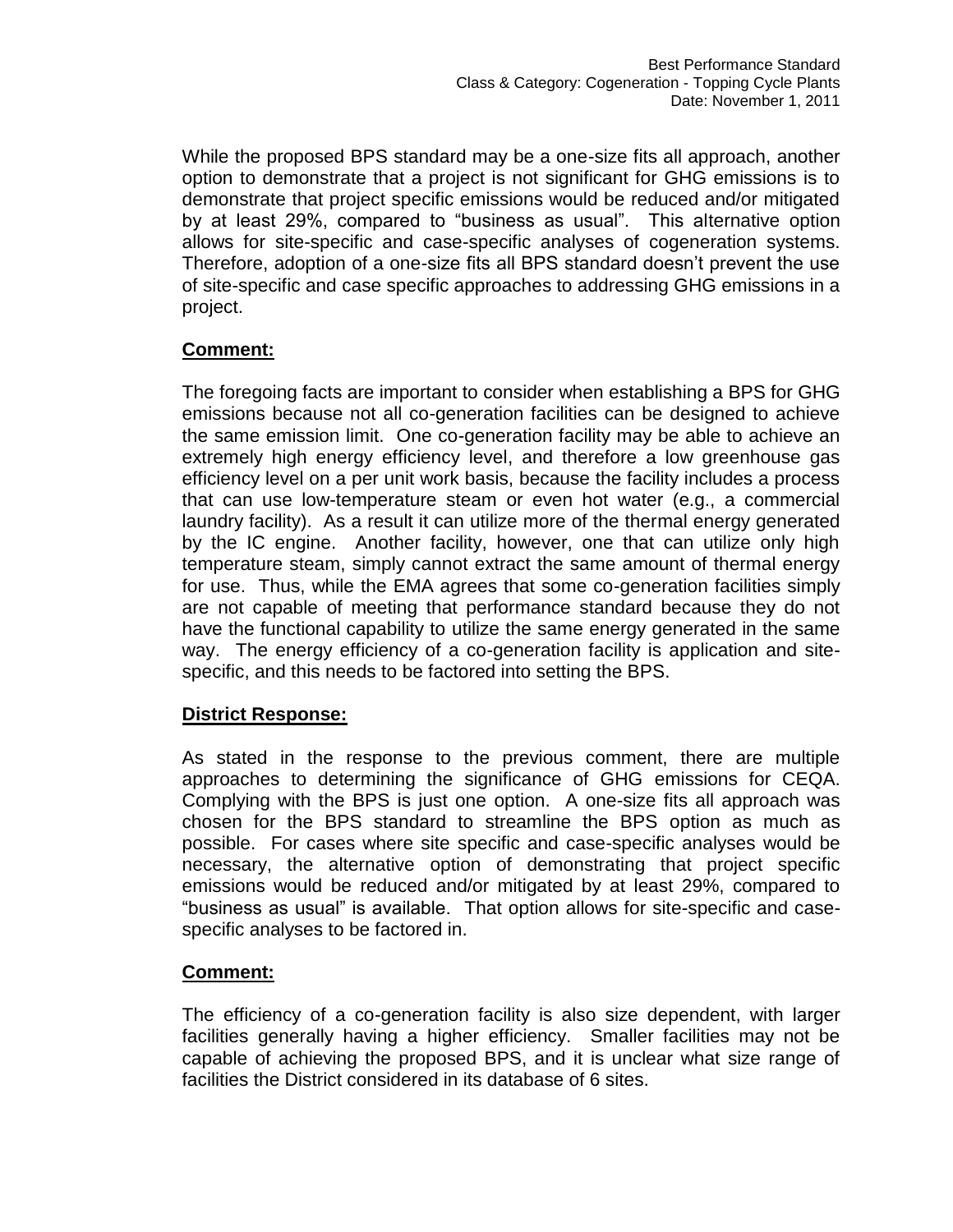#### **District Response:**

The size of the cogeneration units, in MMBtu/hr for turbines and HP for IC engines, has been added to the survey tables.

#### **Comment:**

In sum, although there are some co-generation facilities that could be able to meet the proposed BPS of 700 lbs/MWh, other facilities will not be able to meet that standard. That does not mean that those facilities are not efficient or that co-generation at those facilities is not of value in reducing fuel consumption and greenhouse gases. It simply means that the co-generation facility was designed to meet the maximum efficiency for its specific application, and that its application is inherently more limited in the amount of thermal energy that can be utilized. As a result, the final BPS for IC engine cogeneration facilities needs to take into consideration a wide variety of applications and energysaving opportunities in the District.

To address the wide variety of applications and facilities that have the potential to install cogeneration facilities, EMA recommends that the final BPS be set at 800 lbs/MWh. We believe that level will allow a wide variety of applications for CHP and co-generation to remain viable in the District, which will help to promote GHG reductions in a cost-effective and reasonable manner. A BPS of 800 lbs/MWh will allow co-generation in facilities that are not capable of utilizing the highest levels of thermal and electrical energy possible, but can nevertheless achieve significant energy and fuel savings through the installation of CHP units. Further, a BPS of 800 lbs/MWh still represents a substantial 27% GHG reduction compared to the 1100 lbs/MWh established by the PUS, and is comparable to the proposed BPS for gas turbines.

# **District Response:**

Pursuant to District policy, the BPS standard must be set at the most effective, District-approved level that has been considered to be Achieved-in Practice. For the IC engine cogeneration category, the District has determined that a 700  $lb$ -CO<sub>2</sub>e/MWh standard is Achieved-in-Practice.

Keep in mind, proposing to meet a BPS standard is only one option for addressing GHG emissions for CEQA. Another option to demonstrate that a project is not significant for GHG emissions is to demonstrate that project specific emissions would be reduced and/or mitigated by at least 29%, compared to "business as usual". Several methods to mitigate GHG emissions are available, including shutting down other emission units that are currently in use, reducing the GHG emissions from other emission units that are currently in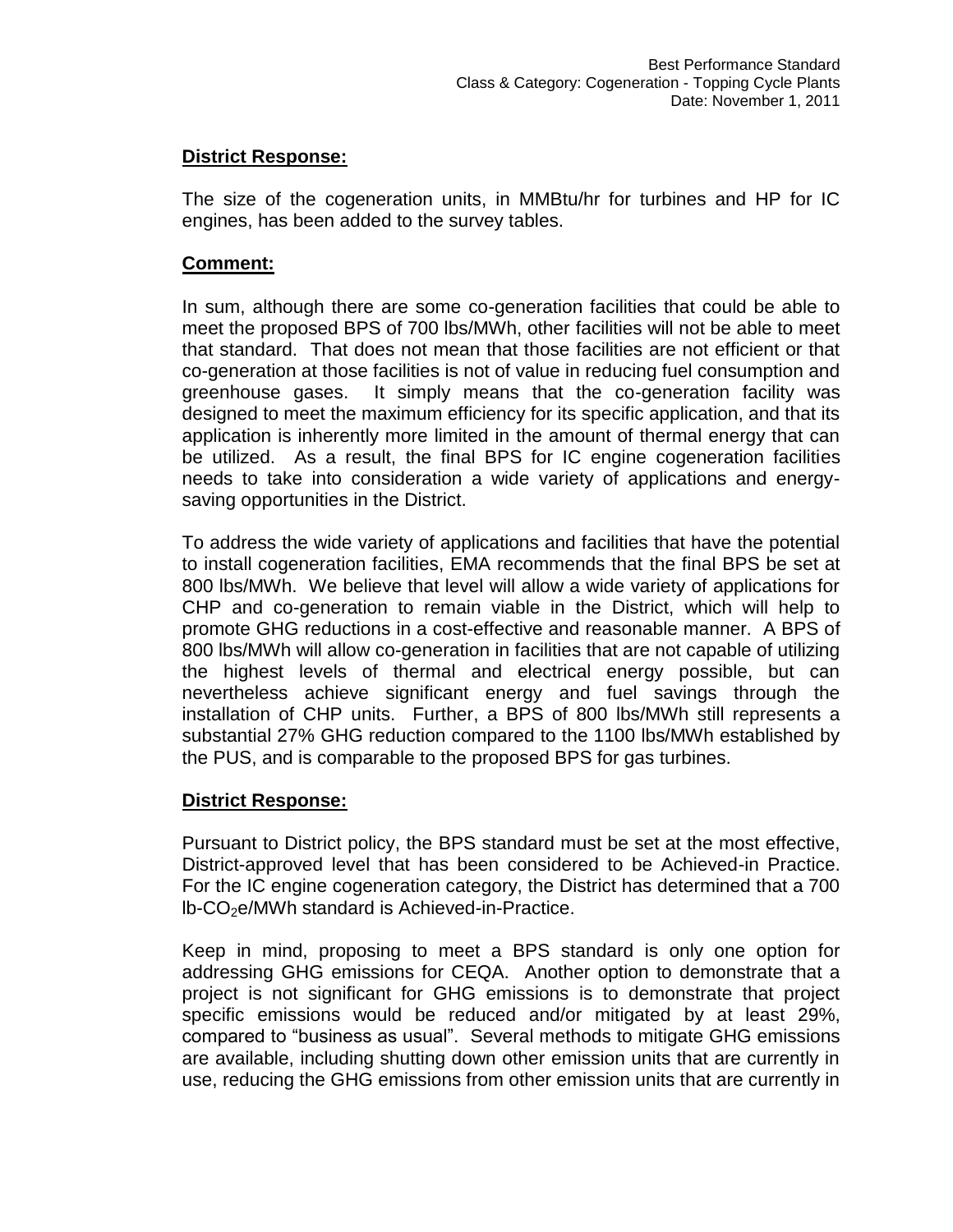use, providing GHG emission reduction credits, or entering into a Voluntary Emission Reduction Agreement with the District.

Neither of the alternative options for addressing CEQA requires an operator to meet the proposed BPS standard. In other words, the adoption of a 800 lb-CO<sub>2</sub>e/MWh standard does not prevent an applicant from proposing a cogeneration system that does not meet the BPS standard. An applicant proposing a 1,100 lb-CO<sub>2</sub>e/MWh cogeneration system has the options of demonstrating that the project will result in a 29% reduction/mitigation in GHG emissions.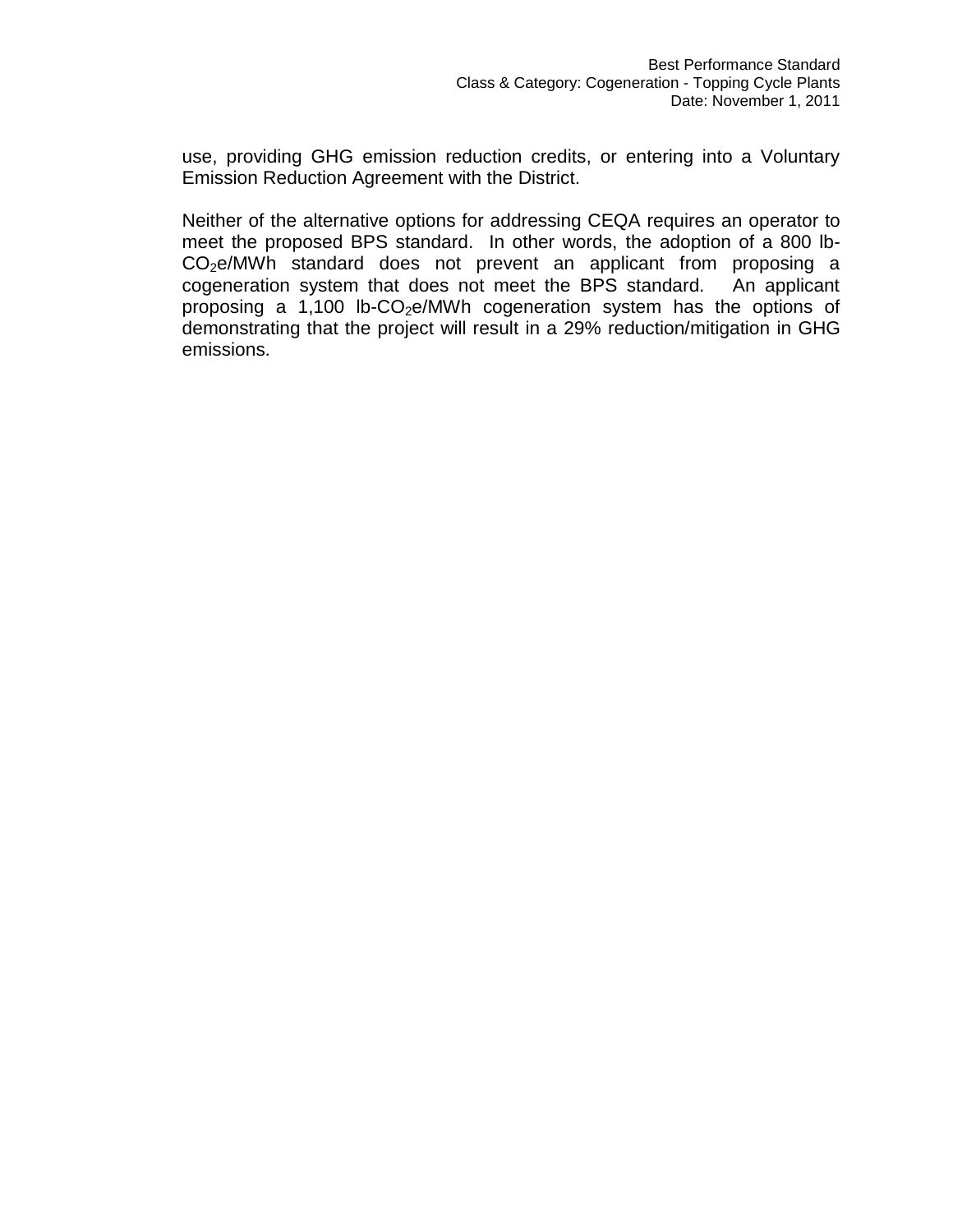Appendix V Survey Results for Natural Gas-Fired IC Engine Cogeneration Systems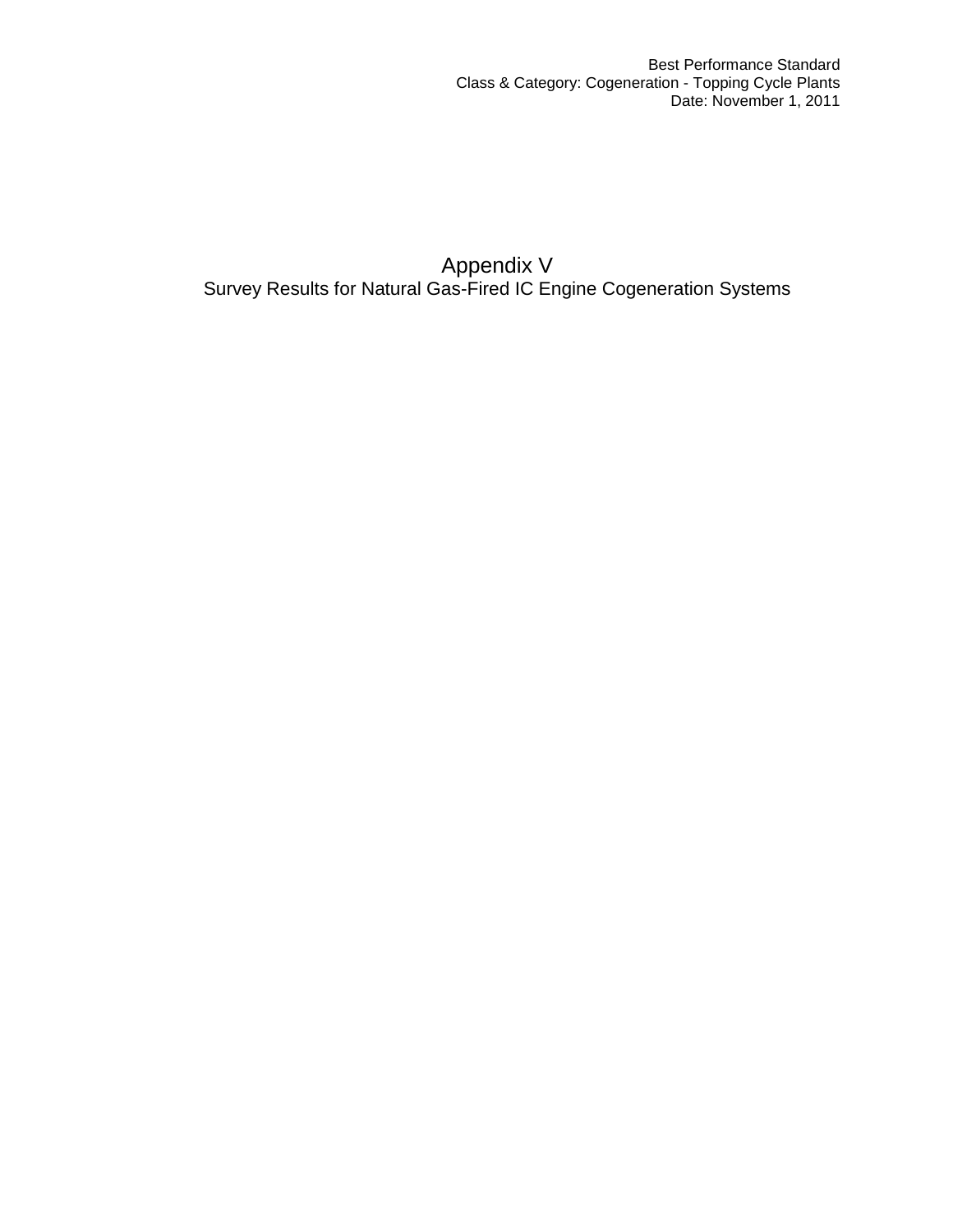#### Survey Results for Natural Gas-Fired IC Engine Cogeneration Systems

The District conducted a survey of the permitted natural gas-fired IC engine cogeneration systems that are currently located in the District. This survey included the collection of fuel usages, useful electricity production, useful thermal energy production, and useful mechanical energy production. Using the provided information and the conversion factors presented in the main body of this document, the District calculated the  $CO<sub>2</sub>$  equivalent emissions per unit of activity for each of the permitted cogeneration units for the facilities that responded to the survey. The District identified ten natural gas-fired IC engine cogeneration operations and obtained information from six of the operations using the survey. Several of these operations include more than one engine. The facilities have asked that the raw data and the identity of the facilities be kept confidential; therefore, only the results of the District's analysis are shown below:

| <b>Survey Results for Natural Gas IC Engines</b><br>(based on current configuration) |       |                                      |  |
|--------------------------------------------------------------------------------------|-------|--------------------------------------|--|
| Unit<br>$lb$ -CO <sub>2</sub> e/MWh                                                  |       | <b>Engine Horsepower Rating (HP)</b> |  |
| Confidential Unit #1                                                                 | 816.5 | Eight 1,585 HP Engines               |  |
| Confidential Unit #2                                                                 | 555.3 | Four 280 HP Engines                  |  |
| Confidential Unit #3                                                                 | 629.0 | One 1,468 HP Engine                  |  |
| Confidential Unit #4                                                                 | 475.0 | One 1,375 HP Engine                  |  |
| Confidential Unit #5                                                                 | 687.2 | One 1,049 HP Engine                  |  |
| Confidential Unit #6                                                                 | 490.2 | Two 108 HP Engines                   |  |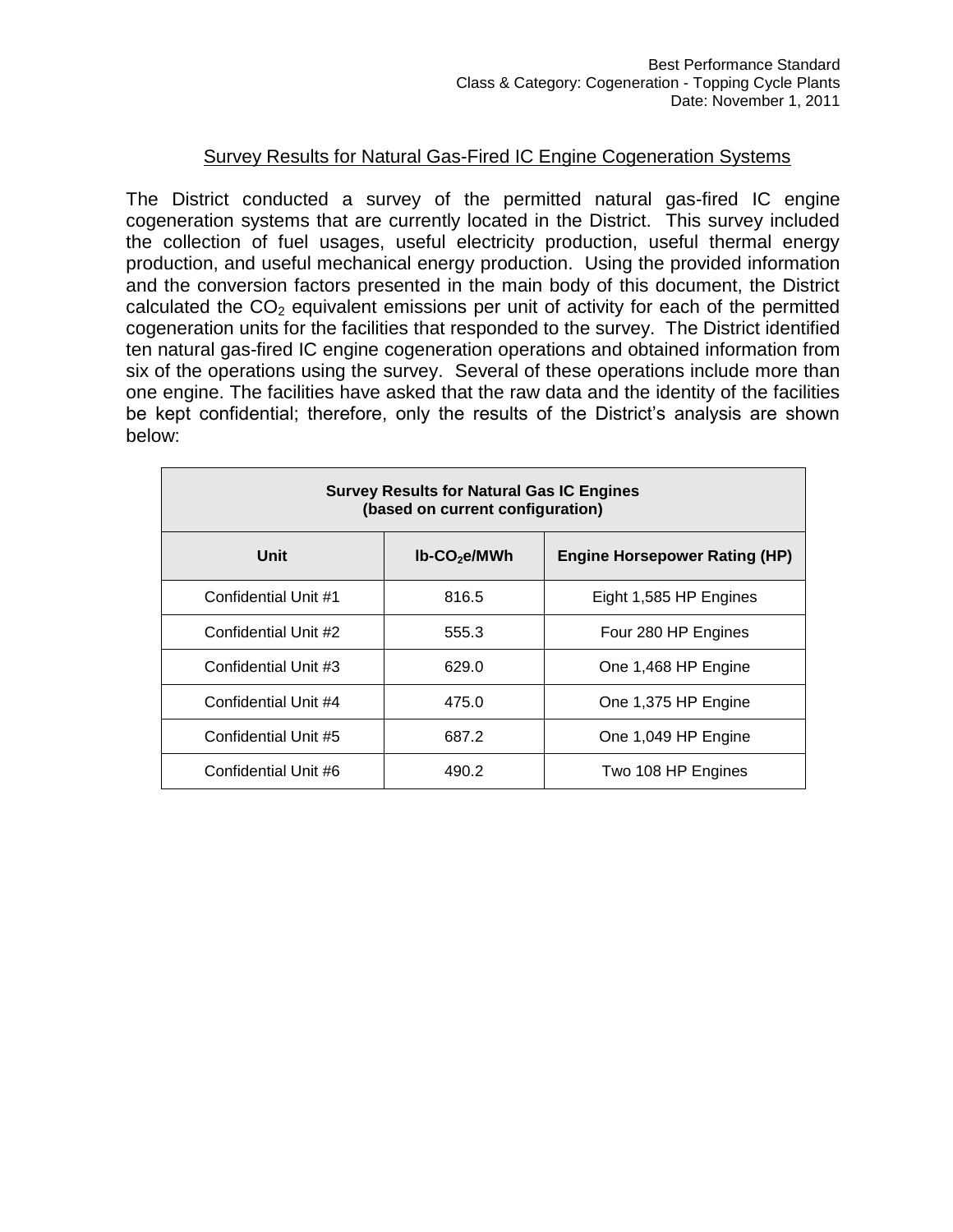Appendix VI Survey Results for Natural Gas-Fired Turbine Cogeneration Systems (non-oilfield)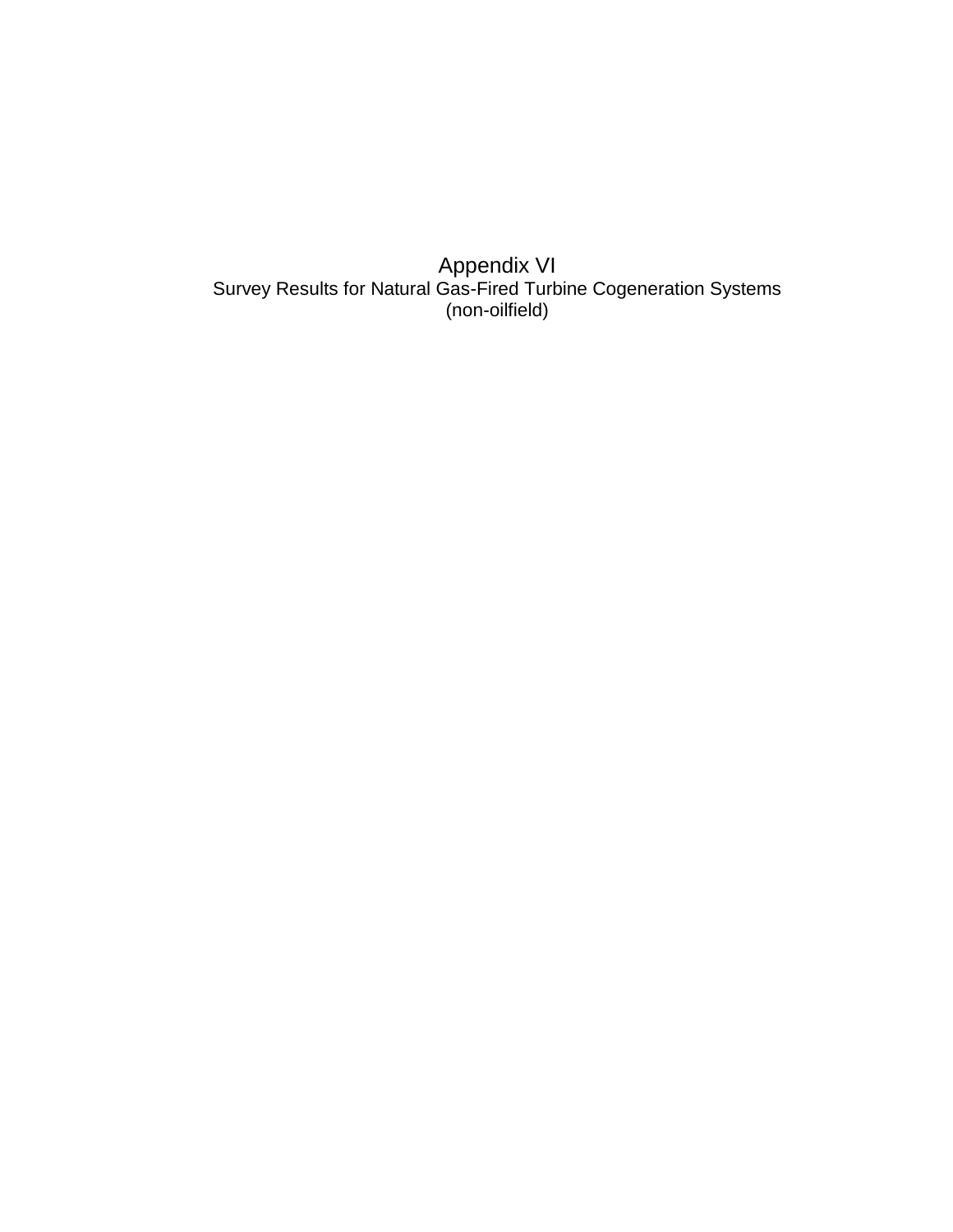#### Survey Results for Natural Gas-Fired Turbine Cogeneration Systems (non-oilfield)

The District conducted a survey of the permitted natural gas-fired non-oilfield turbine cogeneration systems that are currently located in the District. This survey included the collection of fuel usages, useful electricity production, useful thermal energy production, and useful mechanical energy production. Using the provided information and the conversion factors presented in the main body of this document, the District calculated the  $CO<sub>2</sub>$  equivalent emissions per unit of activity for each of the permitted cogeneration units for the facilities that responded to the survey. The District obtained information from four non-oilfield units using the survey. The facilities have asked that the raw data and the identity of the facilities be kept confidential; therefore, only the results of the District's analysis are shown below:

| ┿                                                                                                          |     |       |  |
|------------------------------------------------------------------------------------------------------------|-----|-------|--|
| <b>Survey Results for Natural Gas-Fired Turbines</b><br>(non-oilfield)<br>(based on current configuration) |     |       |  |
| <b>Heat Input</b><br>Unit<br>$lb$ -CO <sub>2</sub> e/MWh<br>Rating<br>(MMBtu/Hr)                           |     |       |  |
| Confidential Unit #1                                                                                       | 683 | 173.5 |  |
| Confidential Unit #2                                                                                       | 825 | 270.0 |  |
| Confidential Unit #3                                                                                       | 809 | 43.4  |  |
| Confidential Unit #4                                                                                       | 746 | 458.3 |  |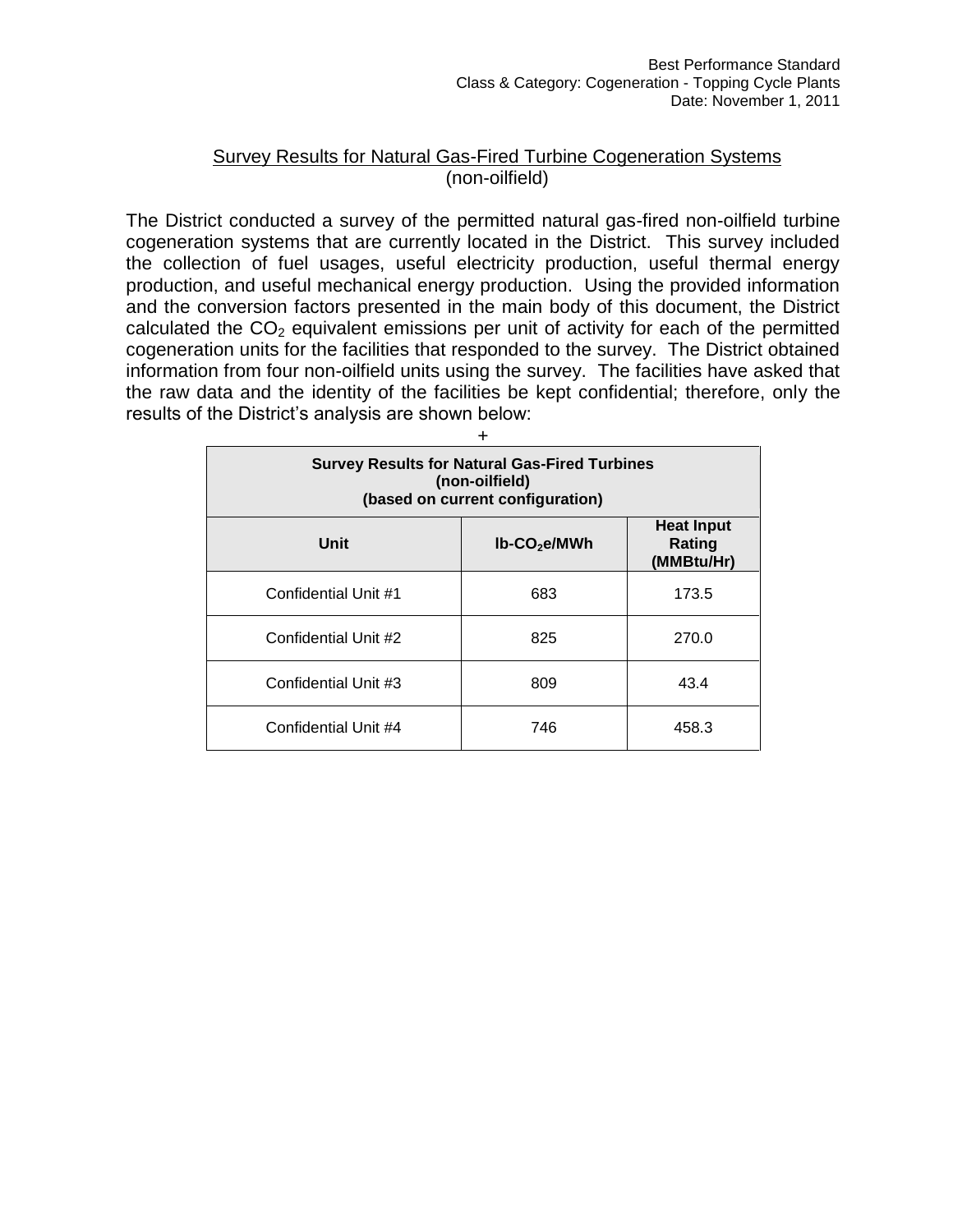Appendix VII Survey Results for Oilfield Natural Gas-Fired Turbine Cogeneration Systems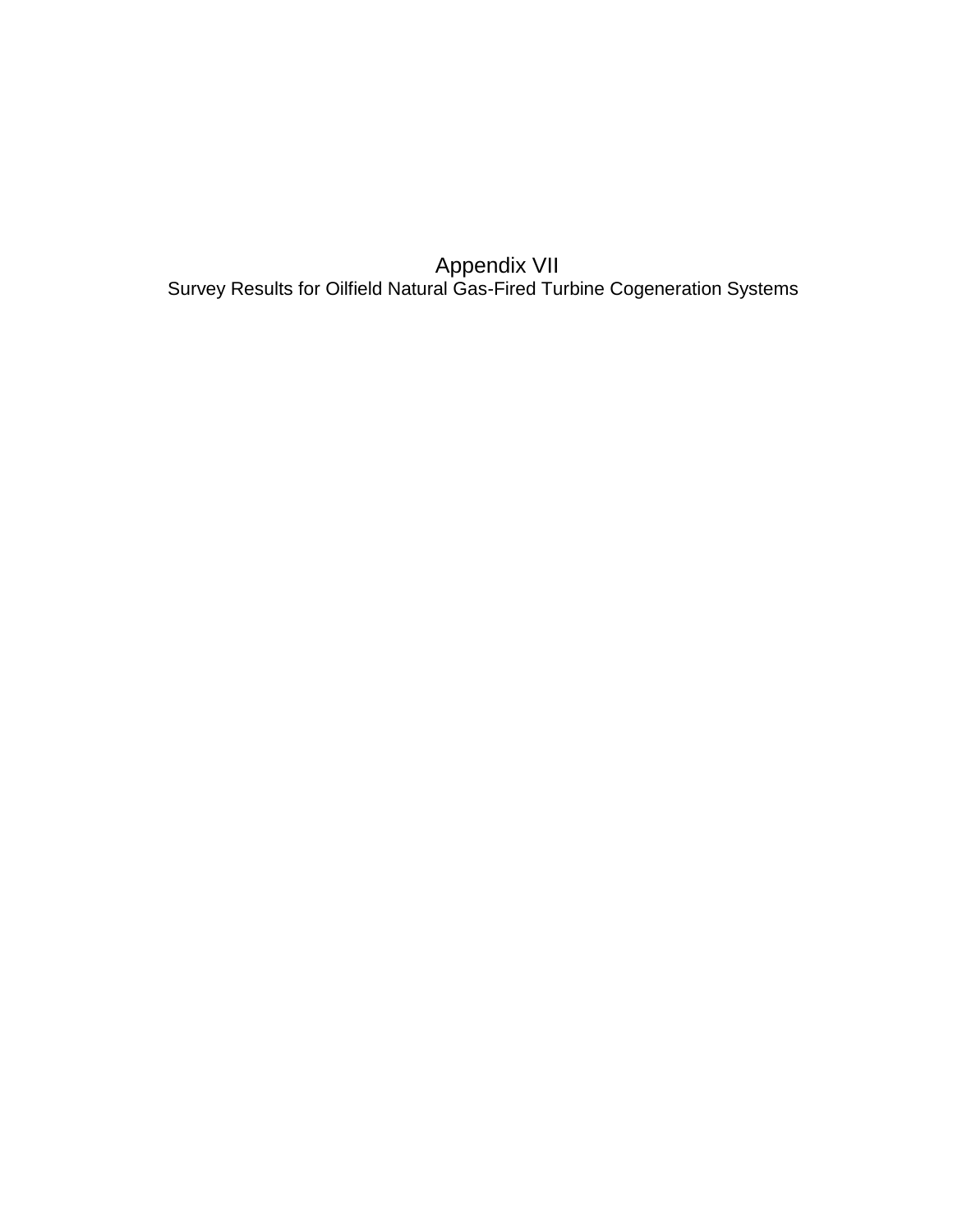#### Survey Results for Oilfield Natural Gas-Fired Turbine Cogeneration Systems

The District conducted a survey of the permitted natural gas-fired oilfield turbine cogeneration systems that are currently located in the District. This survey included the collection of fuel usages, useful electricity production, useful thermal energy production, and useful mechanical energy production. Using the provided information and the conversion factors presented in the main body of this document, the District calculated the  $CO<sub>2</sub>$  equivalent emissions per unit of activity for each of the permitted cogeneration units for the facilities that responded to the survey. The District obtained information from 36 oilfield cogeneration units using the survey. The facilities have asked that the raw data and the identity of the facilities be kept confidential; therefore, only the results of the District's analysis are shown below:

| <b>Survey Results for Oilfield Natural Gas-Fired Turbines</b><br>(based on current configuration) |                             |                                        |  |
|---------------------------------------------------------------------------------------------------|-----------------------------|----------------------------------------|--|
| Unit                                                                                              | $lb$ -CO <sub>2</sub> e/MWh | <b>Heat Input Rating</b><br>(MMBtu/Hr) |  |
| Confidential Unit #1                                                                              | 951                         | 453.50                                 |  |
| Confidential Unit #2                                                                              | 794                         | 250.30                                 |  |
| Confidential Unit #3                                                                              | 794                         | 250.30                                 |  |
| Confidential Unit #4                                                                              | 794                         | 250.30                                 |  |
| Confidential Unit #5                                                                              | 794                         | 250.30                                 |  |
| Confidential Unit #6                                                                              | 794                         | 250.30                                 |  |
| Confidential Unit #7                                                                              | 794                         | 250.30                                 |  |
| Confidential Unit #8                                                                              | 794                         | 250.30                                 |  |
| Confidential Unit #9                                                                              | 571                         | 96.7                                   |  |
| Confidential Unit #10                                                                             | 628                         | 96.7                                   |  |
| Confidential Unit #11                                                                             | 664                         | 603.4                                  |  |
| Confidential Unit #12                                                                             | 960                         | 457.8                                  |  |
| Confidential Unit #13                                                                             | 960                         | 457.8                                  |  |
| Confidential Unit #14                                                                             | 960                         | 457.8                                  |  |
| Confidential Unit #15                                                                             | 952                         | 454.13                                 |  |
| Confidential Unit #16                                                                             | 529                         | 235.4                                  |  |
| Confidential Unit #17                                                                             | 483                         | 235.4                                  |  |